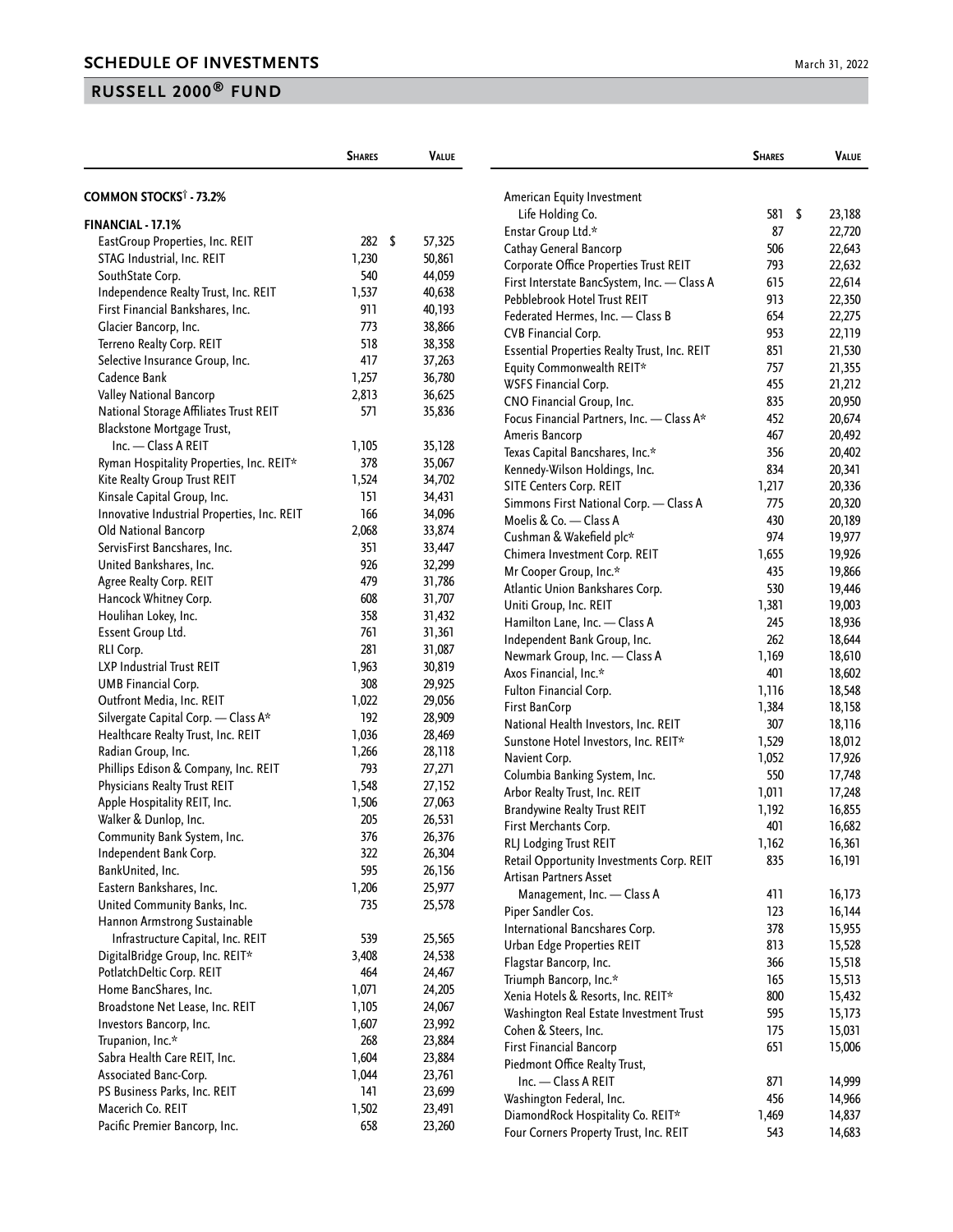|                                           | <b>SHARES</b> | <b>VALUE</b> |                                            | <b>SHARES</b> | VALUE        |
|-------------------------------------------|---------------|--------------|--------------------------------------------|---------------|--------------|
| WesBanco, Inc.                            | 425           | \$<br>14,603 | PJT Partners, Inc. - Class A               | 166           | \$<br>10,478 |
| McGrath RentCorp                          | 170           | 14,447       | Bancorp, Inc.*                             | 367           | 10,397       |
| Paramount Group, Inc. REIT                | 1,311         | 14,303       | FB Financial Corp.                         | 234           | 10,394       |
| TowneBank                                 | 472           | 14,132       | Industrial Logistics Properties Trust REIT | 456           | 10,338       |
| NexPoint Residential Trust, Inc. REIT     | 156           | 14,088       | Service Properties Trust REIT              | 1,153         | 10,181       |
| Banner Corp.                              | 240           | 14,047       | ProAssurance Corp.                         | 377           | 10,134       |
| Sandy Spring Bancorp, Inc.                | 311           | 13,970       | Nelnet, Inc. - Class A                     | 119           | 10,114       |
| St. Joe Co.                               | 234           | 13,862       | BancFirst Corp.                            | 121           | 10,068       |
| Apollo Commercial Real                    |               |              | First Bancorp                              | 241           | 10,067       |
| Estate Finance, Inc. REIT                 | 986           | 13,735       | First Commonwealth Financial Corp.         | 661           | 10,021       |
| PRA Group, Inc.*                          | 304           | 13,704       | Goosehead Insurance, Inc. - Class A        | 127           | 9,978        |
| Heartland Financial USA, Inc.             | 283           | 13,536       | Berkshire Hills Bancorp, Inc.              | 343           | 9,937        |
| Genworth Financial, Inc. - Class A*       | 3,561         | 13,461       | B. Riley Financial, Inc.                   | 142           | 9,934        |
| Two Harbors Investment Corp. REIT         | 2,417         | 13,366       | Capitol Federal Financial, Inc.            | 913           | 9,933        |
| American Assets Trust, Inc. REIT          | 351           | 13,299       | Empire State Realty Trust,                 |               |              |
| Park National Corp.                       | 101           | 13,269       | Inc. - Class A REIT                        | 1,004         | 9,859        |
| Acadia Realty Trust REIT                  | 610           | 13,219       | American National Group, Inc.              | 52            | 9,833        |
| Trustmark Corp.                           | 431           | 13,098       | LendingTree, Inc.*                         | 82            | 9,813        |
| CareTrust REIT, Inc.                      | 678           | 13,085       | Centerspace REIT                           | 100           | 9,812        |
| Redfin Corp.*                             | 725           | 13,079       | BGC Partners, Inc. - Class A               | 2,221         | 9,772        |
| Hope Bancorp, Inc.                        | 813           | 13,073       | New York Mortgage Trust, Inc. REIT         | 2,666         | 9,731        |
| Easterly Government Properties, Inc. REIT | 608           | 12,853       | Enova International, Inc.*                 | 255           | 9,682        |
| Renasant Corp.                            | 384           | 12,845       | Ladder Capital Corp. - Class A REIT        | 798           | 9,472        |
| Hilltop Holdings, Inc.                    | 435           | 12,789       | eXp World Holdings, Inc.                   | 441           | 9,336        |
| Veritex Holdings, Inc.                    | 334           | 12,749       | Safety Insurance Group, Inc.               | 102           | 9,267        |
| Realogy Holdings Corp.*                   | 809           | 12,685       | Argo Group International Holdings Ltd.     | 223           | 9,205        |
| Eagle Bancorp, Inc.                       | 222           | 12,656       | OFG Bancorp                                | 345           | 9,191        |
| Bank of NT Butterfield & Son Ltd.         | 352           | 12,630       | Preferred Apartment Communities,           |               |              |
| MFA Financial, Inc. REIT                  | 3,109         | 12,529       | Inc. - Class A REIT                        | 366           | 9,128        |
| Lakeland Financial Corp.                  | 171           | 12,483       | First Busey Corp.                          | 353           | 8,945        |
| Seacoast Banking Corporation of Florida   | 355           | 12,432       | Southside Bancshares, Inc.                 | 219           | 8,942        |
| Tanger Factory Outlet Centers, Inc. REIT  | 718           | 12,342       | Stock Yards Bancorp, Inc.                  | 169           | 8,940        |
| Provident Financial Services, Inc.        | 527           | 12,332       | BRP Group, Inc. - Class A*                 | 333           | 8,934        |
| Horace Mann Educators Corp.               | 293           | 12,256       | Marcus & Millichap, Inc.                   | 167           | 8,797        |
| Virtus Investment Partners, Inc.          | 51            | 12,239       | Office Properties Income Trust REIT        | 336           | 8,645        |
| NMI Holdings, Inc. - Class A*             | 590           | 12,166       | StoneX Group, Inc.*                        | 116           | 8,611        |
| Flywire Corp.*                            | 391           | 11,957       | Brookline Bancorp, Inc.                    | 539           | 8,527        |
| Alexander & Baldwin, Inc. REIT            | 509           | 11,804       | Redwood Trust, Inc. REIT                   | 806           | 8,487        |
| PennyMac Mortgage Investment Trust REIT   | 688           | 11,620       | First Foundation, Inc.                     | 348           | 8,453        |
| Northwest Bancshares, Inc.                | 860           | 11,619       | ConnectOne Bancorp, Inc.                   | 262           | 8,387        |
| Enterprise Financial Services Corp.       | 244           | 11,544       | City Holding Co.                           | 105           | 8,263        |
| Global Net Lease, Inc. REIT               | 733           | 11,530       | OceanFirst Financial Corp.                 | 409           | 8,221        |
| Live Oak Bancshares, Inc.                 | 224           | 11,399       | Dime Community Bancshares, Inc.            | 237           | 8,193        |
| Stewart Information Services Corp.        | 187           | 11,334       | Getty Realty Corp. REIT                    | 286           | 8,185        |
| Meta Financial Group, Inc.                | 205           | 11,259       | National Bank Holdings Corp. - Class A     | 202           | 8,137        |
| PennyMac Financial Services, Inc.         | 209           | 11,119       | RPT Realty REIT                            | 588           | 8,097        |
| Westamerica BanCorp                       | 183           | 11,071       | Safehold, Inc. REIT                        | 146           | 8,096        |
| Palomar Holdings, Inc.*                   | 173           | 11,070       | S&T Bancorp, Inc.                          | 272           | 8,046        |
| iStar, Inc. REIT <sup>1</sup>             | 472           | 11,050       | Employers Holdings, Inc.                   | 196           | 8,040        |
| LendingClub Corp.*                        | 693           | 10,936       | Gladstone Land Corp. REIT                  | 220           | 8,012        |
| Encore Capital Group, Inc.*               | 173           | 10,852       | Nicolet Bankshares, Inc.*                  | 85            | 7,953        |
| Customers Bancorp, Inc.*                  | 207           | 10,793       | Broadmark Realty Capital, Inc. REIT        | 902           | 7,802        |
| Veris Residential, Inc. REIT*             | 617           | 10,730       | Apartment Investment and                   |               |              |
| NBT Bancorp, Inc.                         | 296           | 10,694       | Management Co. - Class A REIT*             | 1,062         | 7,774        |
| StepStone Group, Inc. - Class A           | 318           | 10,513       | TriCo Bancshares                           | 194           | 7,766        |
| LTC Properties, Inc. REIT                 | 273           | 10,502       | Tompkins Financial Corp.                   | 99            | 7,749        |
|                                           |               |              |                                            |               |              |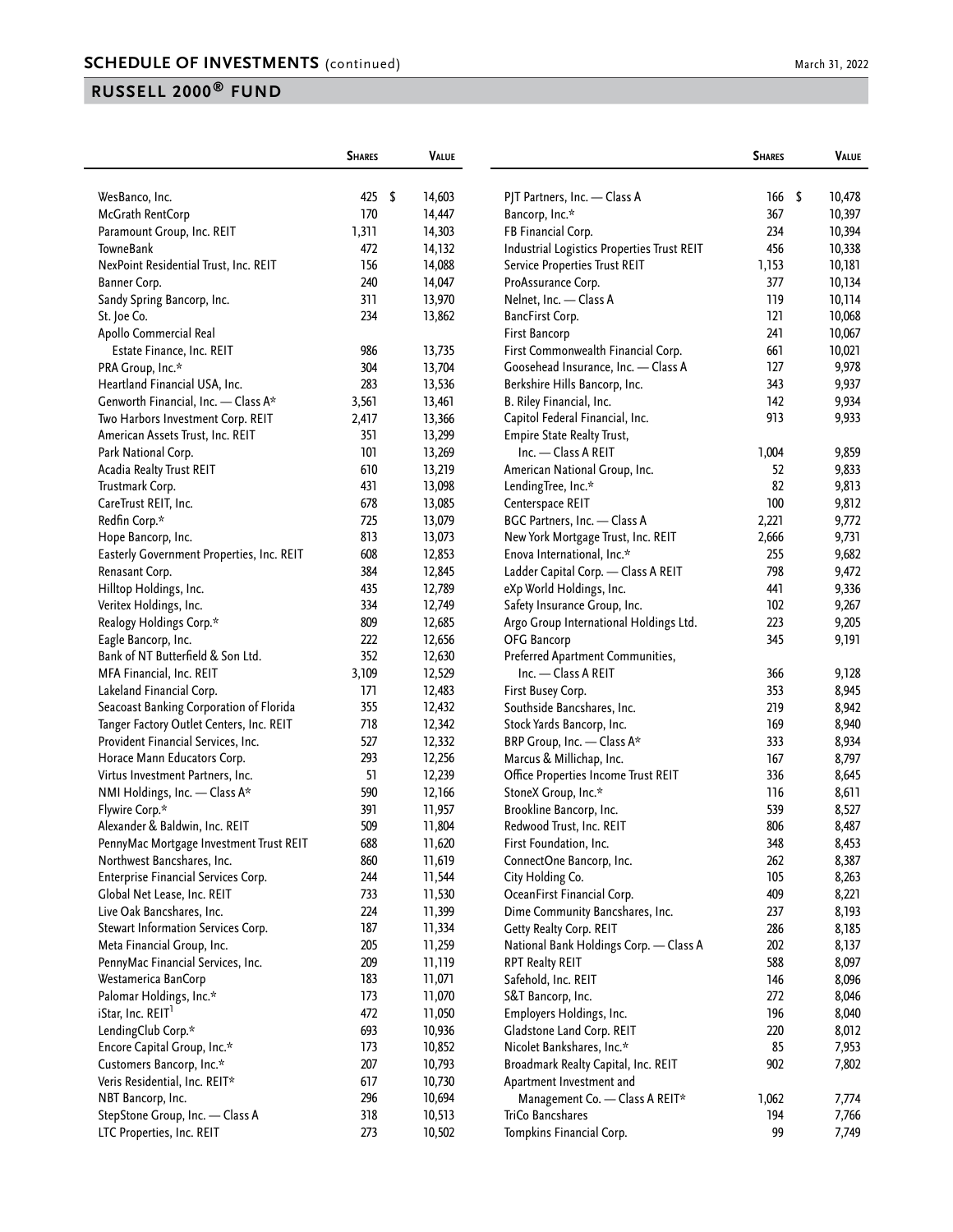|  | March 31, 2022 |  |  |
|--|----------------|--|--|
|--|----------------|--|--|

|                                                     | <b>SHARES</b> | <b>VALUE</b>   |                                               | <b>SHARES</b> | VALUE          |
|-----------------------------------------------------|---------------|----------------|-----------------------------------------------|---------------|----------------|
| Premier Financial Corp.                             | 253<br>-\$    | 7,673          | Ares Commercial Real Estate Corp. REIT        | 307           | \$<br>4,765    |
| Banc of California, Inc.                            | 385           | 7,454          | International Money Express, Inc.*            | 227           | 4,678          |
| Summit Hotel Properties, Inc. REIT*                 | 729           | 7,261          | Byline Bancorp, Inc.                          | 175           | 4,669          |
|                                                     | 430           |                | SiriusPoint Ltd.*                             | 622           |                |
| Lakeland Bancorp, Inc.                              | 292           | 7,181          |                                               | 331           | 4,653          |
| UMH Properties, Inc. REIT                           |               | 7,180          | HarborOne Bancorp, Inc.                       |               | 4,641          |
| Radius Global Infrastructure,<br>Inc. - Class $A^*$ |               |                | Chatham Lodging Trust REIT*                   | 336           | 4,633          |
|                                                     | 501           | 7,154          | Heritage Commerce Corp.                       | 410           | 4,612          |
| Community Healthcare Trust, Inc. REIT               | 168           | 7,091          | United Fire Group, Inc.                       | 148           | 4,598          |
| Ready Capital Corp. REIT                            | 468           | 7,048          | Flushing Financial Corp.                      | 204           | 4,559          |
| Preferred Bank/Los Angeles CA                       | 95            | 7,039          | First Mid Bancshares, Inc.                    | 117           | 4,503          |
| Farmer Mac - Class C                                | 64            | 6,943          | Community Trust Bancorp, Inc.                 | 109           | 4,491          |
| Metropolitan Bank Holding Corp.*                    | 68            | 6,920          | Northfield Bancorp, Inc.                      | 309           | 4,437          |
| Necessity Retail REIT, Inc.                         | 872           | 6,898          | Saul Centers, Inc. REIT                       | 83            | 4,374          |
| Global Medical REIT, Inc.                           | 420           | 6,854          | Peapack-Gladstone Financial Corp.             | 124           | 4,309          |
| TriState Capital Holdings, Inc.*                    | 202           | 6,712          | Midland States Bancorp, Inc.                  | 149           | 4,300          |
| Ellington Financial, Inc. REIT                      | 378           | 6,710          | Whitestone REIT - Class B                     | 323           | 4,280          |
| AMERISAFE, Inc.                                     | 135           | 6,706          | TrustCo Bank Corporation NY                   | 133           | 4,247          |
| Blucora, Inc.*                                      | 341           | 6,667          | Franklin Street Properties Corp. REIT         | 713           | 4,207          |
| German American Bancorp, Inc.                       | 174           | 6,610          | Great Southern Bancorp, Inc.                  | 71            | 4,190          |
| Origin Bancorp, Inc.                                | 155           | 6,555          | Granite Point Mortgage Trust, Inc. REIT       | 375           | 4,170          |
| HomeStreet, Inc.                                    | 137           | 6,491          | Dynex Capital, Inc. REIT <sup>1</sup>         | 254           | 4,115          |
| James River Group Holdings Ltd.                     | 257           | 6,358          | Cambridge Bancorp                             | 48            | 4,080          |
| Washington Trust Bancorp, Inc.                      | 120           | 6,300          | CBTX, Inc.                                    | 129           | 3,999          |
| NETSTREIT Corp. REIT                                | 279           | 6,261          | Diamond Hill Investment Group, Inc.           | 21            | 3,933          |
| Heritage Financial Corp.                            | 244           | 6,115          | Urstadt Biddle Properties,                    |               |                |
| QCR Holdings, Inc.                                  | 106           | 5,999          | Inc. - Class A REIT                           | 209           | 3,931          |
| Allegiance Bancshares, Inc.                         | 134           | 5,987          | Alexander's, Inc. REIT                        | 15            | 3,843          |
| Plymouth Industrial REIT, Inc.                      | 220           | 5,962          | Mercantile Bank Corp.                         | 108           | 3,825          |
| Kearny Financial Corp.                              | 462           | 5,951          | Bank of Marin Bancorp                         | 108           | 3,788          |
| Columbia Financial, Inc.*                           | 276           | 5,937          | National Western Life                         |               |                |
| Armada Hoffler Properties, Inc. REIT                | 403           | 5,884          | Group, Inc. - Class A                         | 18            | 3,787          |
| Amerant Bancorp, Inc.                               | 184           | 5,813          | Farmers National Banc Corp.                   | 217           | 3,702          |
| World Acceptance Corp.*                             | 30            | 5,755          | Douglas Elliman, Inc.                         | 504           | 3,679          |
| Gladstone Commercial Corp. REIT                     | 260           | 5,725          | RE/MAX Holdings, Inc. - Class A               | 130           | 3,605          |
| Horizon Bancorp, Inc.                               | 301           | 5,620          | Franklin BSP Realty Trust, Inc. REIT          | 253           | 3,537          |
| Peoples Bancorp, Inc.                               | 178           | 5,573          | One Liberty Properties, Inc. REIT             | 113           | 3,479          |
| WisdomTree Investments, Inc.                        | 946           | 5,553          | First Financial Corp.                         | 79            | 3,419          |
| BrightSpire Capital, Inc. REIT                      | 593           | 5,485          | Ambac Financial Group, Inc.*                  | 320           | 3,328          |
| GEO Group, Inc. REIT*                               | 827           | 5,467          | RMR Group, Inc. - Class A                     | 107           | 3,328          |
| 1st Source Corp.                                    | 118           | 5,457          | Seritage Growth Properties REIT*              | 262           | 3,317          |
| Brightsphere Investment Group, Inc.                 | 225           | 5,456          | Financial Institutions, Inc.                  | 110           | 3,314          |
| Univest Financial Corp.                             | 203           | 5,432          | Bank First Corp.                              | 46            | 3,312          |
| Central Pacific Financial Corp.                     | 192           | 5,357          | MidWestOne Financial Group, Inc.              | 100           | 3,310          |
| Diversified Healthcare Trust REIT                   | 1,667         | 5,334          | First Community Bankshares, Inc.              | 117           | 3,301          |
| City Office REIT, Inc.                              | 300           | 5,298          | Business First Bancshares, Inc.               | 134           | 3,260          |
| Hanmi Financial Corp.                               | 214           | 5,267          | Carter Bankshares, Inc.*                      | 182           | 3,161          |
| Universal Health Realty Income Trust REIT           | $90\,$        | 5,253          | Independent Bank Corp.                        | 143           | 3,146          |
| ARMOUR Residential REIT, Inc.                       | 625           | 5,250          | Arrow Financial Corp.                         | 97            | 3,145          |
| MBIA, Inc.*                                         | 337           | 5,186          | Metrocity Bankshares, Inc.                    | 133           | 3,123          |
| KKR Real Estate Finance Trust, Inc. REIT            | 248           | 5,111          | HomeTrust Bancshares, Inc.                    | 105           | 3,101          |
| CrossFirst Bankshares, Inc.*                        | 324           | 5,106          | Orchid Island Capital, Inc. REIT <sup>1</sup> | 954           | 3,101          |
| Invesco Mortgage Capital, Inc. REIT                 | 2,205         | 5,027          | Hingham Institution For Savings The           | 9             | 3,089          |
| Cowen, Inc. - Class A                               | 185           | 5,014          | West BanCorp, Inc.                            | 113           | 3,075          |
| TPG RE Finance Trust, Inc. REIT                     | 422           | 4,984          | Equity Bancshares, Inc. - Class A             | 95            | 3,069          |
| Camden National Corp.                               | 102           |                | First of Long Island Corp.                    | 157           |                |
| First Bancshares, Inc.                              | 142           | 4,798<br>4,780 | Capstar Financial Holdings, Inc.              | 144           | 3,055<br>3,036 |
|                                                     |               |                |                                               |               |                |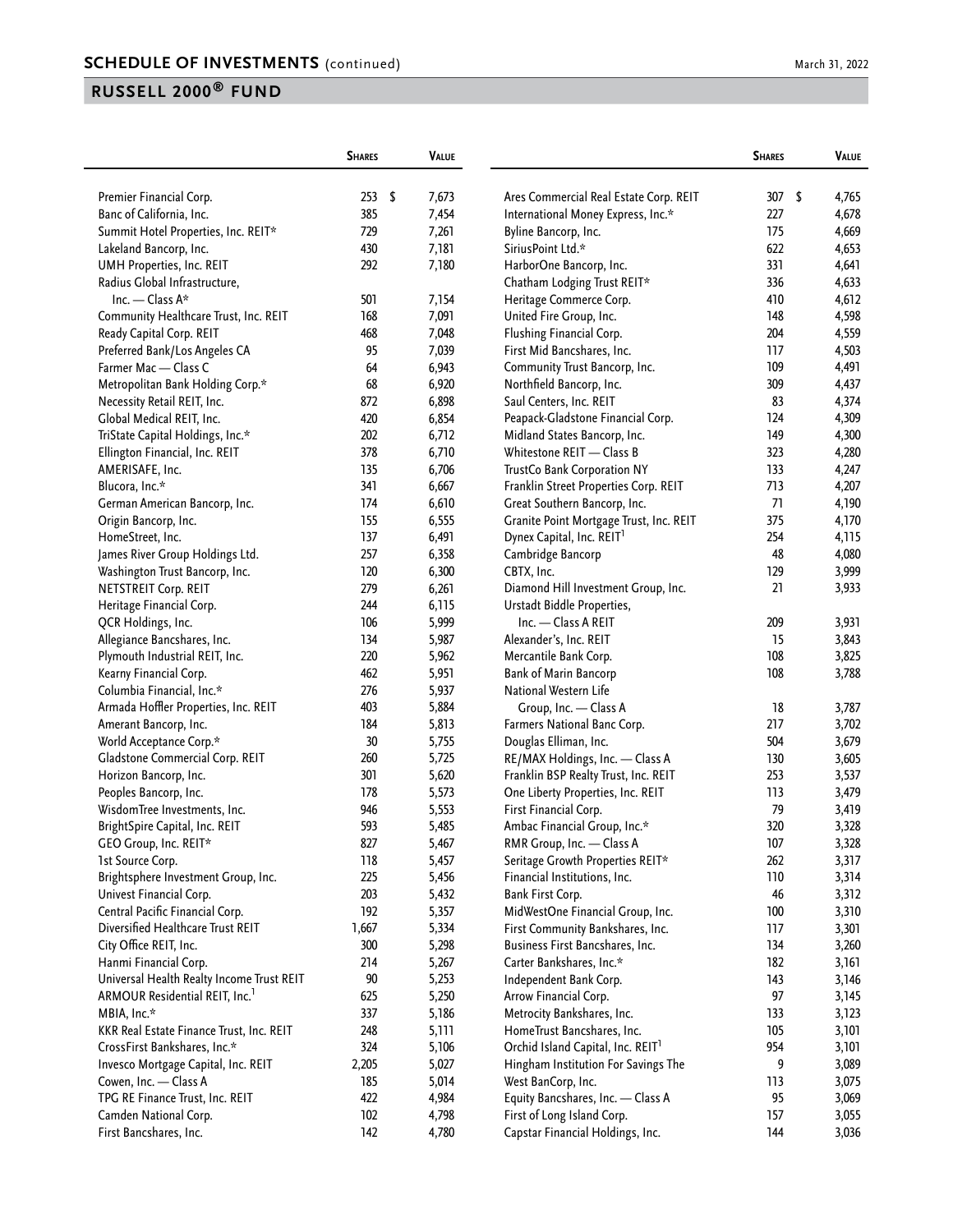| March 31, 2022 |  |  |  |
|----------------|--|--|--|
|----------------|--|--|--|

|                                      | <b>SHARES</b> | <b>VALUE</b> |                                            | <b>SHARES</b> | VALUE       |
|--------------------------------------|---------------|--------------|--------------------------------------------|---------------|-------------|
| GCM Grosvenor, Inc. - Class A        | 312S          | 3,030        | Investors Title Co.                        | 9             | \$<br>1,829 |
| MVB Financial Corp.                  | 72            | 2,988        | Atlanticus Holdings Corp.*                 | 35            | 1,813       |
| <b>Bar Harbor Bankshares</b>         | 104           | 2,976        | Northrim BanCorp, Inc.                     | 41            | 1,786       |
| CNB Financial Corp.                  | 113           | 2,974        | Great Ajax Corp. REIT                      | 152           | 1,783       |
| Alerus Financial Corp.               | 106           | 2,930        | Orrstown Financial Services, Inc.          | 77            | 1,766       |
| Coastal Financial Corp.*             | 64            | 2,928        | Amalgamated Financial Corp.                | 96            | 1,725       |
| Republic Bancorp, Inc. - Class A     | 65            | 2,921        | Provident Bancorp, Inc.                    | 106           | 1,719       |
| Waterstone Financial, Inc.           | 150           | 2,901        | PCSB Financial Corp.                       | 88            | 1,682       |
| AssetMark Financial Holdings, Inc.*  | 128           | 2,848        | Macatawa Bank Corp.                        | 184           | 1,658       |
| Merchants Bancorp                    | 104           | 2,848        | Red River Bancshares, Inc.                 | 31            | 1,640       |
| Oppenheimer Holdings, Inc. - Class A | 65            | 2,833        | Republic First Bancorp, Inc.*              | 314           | 1,620       |
| Old Second Bancorp, Inc.             | 195           | 2,829        | FS Bancorp, Inc.                           | 50            | 1,550       |
| CatchMark Timber Trust,              |               |              | First Bank/Hamilton NJ                     | 109           | 1,550       |
| Inc. - Class A REIT                  | 343           | 2,813        | Greenhill & Company, Inc.                  | 98            | 1,516       |
| First Internet Bancorp               | 65            | 2,796        | AFC Gamma, Inc. REIT                       | 79            | 1,511       |
|                                      |               |              |                                            | 351           | 1,488       |
| Indus Realty Trust, Inc. REIT        | 38            | 2,777        | Citizens, Inc.*                            |               |             |
| Farmland Partners, Inc. REIT         | 201           | 2,764        | Luther Burbank Corp.                       | 109           | 1,449       |
| American National Bankshares, Inc.   | 73            | 2,751        | Donegal Group, Inc. - Class A              | 104           | 1,395       |
| HCI Group, Inc.                      | 40            | 2,727        | Postal Realty Trust, Inc. - Class A REIT   | 82            | 1,379       |
| CTO Realty Growth, Inc. REIT         | 41            | 2,719        | Ocwen Financial Corp.*                     | 57            | 1,354       |
| FRP Holdings, Inc.*                  | 47            | 2,717        | Greenlight Capital Re Ltd. - Class A*      | 185           | 1,308       |
| Southern Missouri Bancorp, Inc.      | 54            | 2,697        | Fidelity D&D Bancorp, Inc.                 | 28            | 1,300       |
| Mid Penn Bancorp, Inc.               | 100           | 2,681        | Heritage Insurance Holdings, Inc.          | 181           | 1,292       |
| Blue Foundry Bancorp*                | 197           | 2,669        | HBT Financial, Inc.                        | 71            | 1,291       |
| Southern First Bancshares, Inc.*     | 52            | 2,644        | Ashford Hospitality Trust, Inc. REIT*      | 119           | 1,214       |
| Selectquote, Inc.*                   | 941           | 2,625        | Capital Bancorp, Inc.                      | 53            | 1,212       |
| Citizens & Northern Corp.            | 107           | 2,609        | Legacy Housing Corp.*                      | 56            | 1,202       |
| Enterprise Bancorp, Inc.             | 65            | 2,608        | Maiden Holdings Ltd.*                      | 488           | 1,176       |
| Regional Management Corp.            | 53            | 2,574        | NI Holdings, Inc.*                         | 60            | 1,018       |
| Universal Insurance Holdings, Inc.   | 190           | 2,563        | Pzena Investment Management,               |               |             |
| Capital City Bank Group, Inc.        | 95            | 2,504        | Inc. - Class A                             | 117           | 938         |
| Five Star Bancorp                    | 88            | 2,490        | Pioneer Bancorp, Inc.*                     | 82            | 863         |
| Civista Bancshares, Inc.             | 103           | 2,482        | Crawford & Co. - Class A                   | 114           | 862         |
| SmartFinancial, Inc.                 | 97            | 2,481        | GAMCO Investors, Inc. - Class A            | 36            | 796         |
| Braemar Hotels & Resorts, Inc. REIT  | 401           | 2,478        | Angel Oak Mortgage, Inc. REIT              | 48            | 788         |
| Peoples Financial Services Corp.     | 49            | 2,474        | Clipper Realty, Inc. REIT                  | 86            | 780         |
| Bridgewater Bancshares, Inc.*        | 148           | 2,469        | Chicago Atlantic Real Estate Finance, Inc. | 42            | 745         |
| Sierra Bancorp                       | 98            | 2,448        | Velocity Financial, Inc.*                  | 60            | 656         |
| Spirit of Texas Bancshares, Inc.     | $90\,$        | 2,365        | MetroMile, Inc.*                           | 464           | 613         |
| Primis Financial Corp.               | 169           | 2,363        | Trean Insurance Group, Inc.*               | 124           | 582         |
| <b>RBB Bancorp</b>                   | 99            | 2,326        | Finance of America Companies,              |               |             |
| Enact Holdings, Inc.                 | 104           | 2,314        | Inc. - Class A*                            | 183           | 556         |
| First Bancorp, Inc.                  | 73            | 2,196        | Associated Capital Group, Inc. - Class A   | 12            | 503         |
| Sculptor Capital Management, Inc.*   | 156           | 2,173        | United Insurance Holdings Corp.            | 143           | 473         |
| Home Bancorp, Inc.                   | 53            | 2,162        | Fathom Holdings, Inc.*                     | 40            | 428         |
| eHealth, Inc.*                       | 173           | 2,147        | Retail Value, Inc. REIT                    | 122           | 373         |
| Oportun Financial Corp.*             | 149           | 2,140        | Third Coast Bancshares, Inc.*              | 10            | 231         |
| Tiptree, Inc. - Class A              | 165           | 2,120        | Rafael Holdings, Inc. - Class B*           | 65            | 163         |
| EZCORP, Inc. - Class A*              | 344           | 2,078        | Home Point Capital, Inc.                   | 51            | 159         |
| Hersha Hospitality Trust REIT*       | 227           | 2,061        | Stronghold Digital Mining, Inc. - Class A* | 23            | 135         |
| Summit Financial Group, Inc.         | 78            | 1,996        | <b>Total Financial</b>                     |               | 4,476,778   |
| South Plains Financial, Inc.         | 74            | 1,967        |                                            |               |             |
| Guaranty Bancshares, Inc.            | 56            | 1,960        | <b>CONSUMER, NON-CYCLICAL - 17.1%</b>      |               |             |
| <b>BRT Apartments Corp. REIT</b>     | 80            | 1,918        | Avis Budget Group, Inc.*                   | 288           | 75,830      |
| Curo Group Holdings Corp.            | 143           | 1,866        | Tenet Healthcare Corp.*                    | 739           | 63,524      |
| Blue Ridge Bankshares, Inc.          | 122           | 1,851        | WillScot Mobile Mini Holdings Corp.*       | 1,450         | 56,739      |
|                                      |               |              | Performance Food Group Co.*                | 1,053         | 53,608      |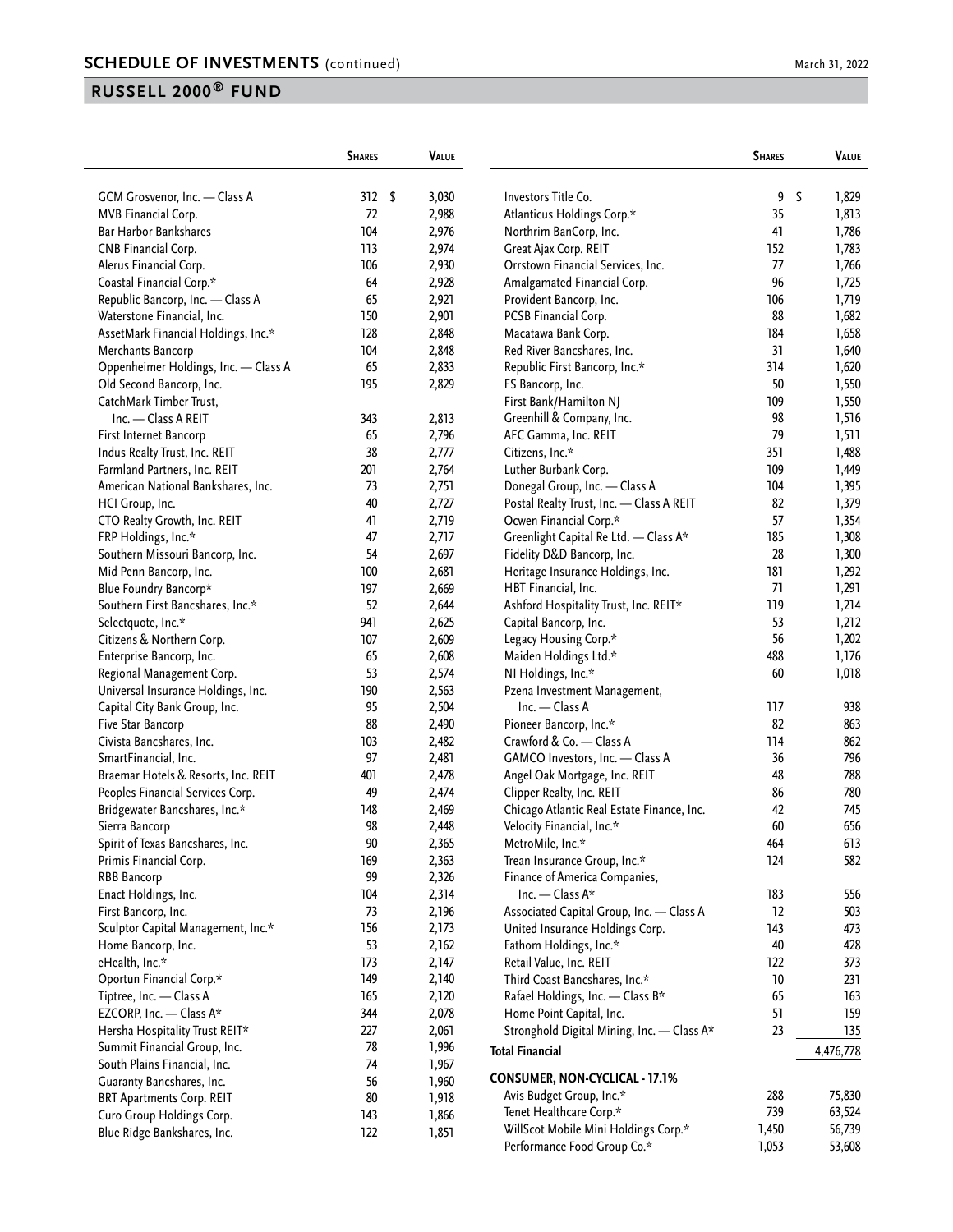|                                   | <b>SHARES</b> | <b>VALUE</b>     |                                          | <b>SHARES</b> | VALUE        |
|-----------------------------------|---------------|------------------|------------------------------------------|---------------|--------------|
| Shockwave Medical, Inc.*          | 236           | \$<br>48,937     | Axonics, Inc.*                           | 322           | \$<br>20,157 |
| Inspire Medical Systems, Inc.*    | 188           | 48,258           | Lancaster Colony Corp.                   | 133           | 19,837       |
| Biohaven Pharmaceutical           |               |                  | Karuna Therapeutics, Inc.*               | 156           | 19,779       |
| Holding Company Ltd.*             | 391           | 46,361           | Patterson Companies, Inc.                | 602           | 19,487       |
| ASGN, Inc.*                       | 357           | 41,665           | Insmed, Inc.*                            | 829           | 19,481       |
| Omnicell, Inc.*                   | 307           | 39,753           | Twist Bioscience Corp.*                  | 385           | 19,011       |
| Halozyme Therapeutics, Inc.*      | 972           | 38,763           | Marathon Digital Holdings, Inc.*,1       | 670           | 18,726       |
| HealthEquity, Inc.*               | 574           | 38,711           | Prestige Consumer Healthcare, Inc.*      | 352           | 18,635       |
| LHC Group, Inc.*                  | 214           | 36,080           | Select Medical Holdings Corp.            | 776           | 18,616       |
| Intellia Therapeutics, Inc.*      | 490           | 35,608           | Integer Holdings Corp.*                  | 231           | 18,612       |
| AMN Healthcare Services, Inc.*    | 331           | 34,533           | Glaukos Corp.*                           | 320           | 18,502       |
| Intra-Cellular Therapies, Inc.*   | 549           | 33,593           | BellRing Brands, Inc.*                   | 791           | 18,256       |
| Medpace Holdings, Inc.*           | 204           | 33,372           | PTC Therapeutics, Inc.*                  | 488           | 18,207       |
| Ensign Group, Inc.                | 369           | 33,214           | <b>WD-40 Co.</b>                         | 96            | 17,590       |
| Helen of Troy Ltd.*               | 169           | 33,097           | Nevro Corp.*                             | 243           | 17,576       |
| Triton International Ltd.         | 469           | 32,914           | Amicus Therapeutics, Inc.*               | 1,847         | 17,491       |
| Arrowhead Pharmaceuticals, Inc.*  | 709           | 32,607           | EVERTEC, Inc.                            | 425           | 17,395       |
|                                   | 207           | 32,596           | LiveRamp Holdings, Inc.*                 | 464           | 17,349       |
| iRhythm Technologies, Inc.*       |               |                  |                                          |               |              |
| Option Care Health, Inc.*         | 1,116<br>375  | 31,873<br>30,686 | John Wiley & Sons, Inc. - Class A        | 303           | 16,068       |
| LivaNova plc*                     |               |                  | J & J Snack Foods Corp.                  | 103           | 15,975       |
| <b>CONMED Corp.</b>               | 204           | 30,304           | Coca-Cola Consolidated, Inc.             | 32            | 15,899       |
| API Group Corp.*                  | 1,417         | 29,800           | Graham Holdings Co. - Class B            | 26            | 15,898       |
| Alkermes plc*                     | 1,126         | 29,625           | United Natural Foods, Inc.*              | 384           | 15,878       |
| Herc Holdings, Inc.               | 175           | 29,241           | Riot Blockchain, Inc.* <sup>,1</sup>     | 749           | 15,856       |
| TriNet Group, Inc.*               | 285           | 28,033           | Cal-Maine Foods, Inc.                    | 287           | 15,848       |
| Apellis Pharmaceuticals, Inc.*    | 547           | 27,793           | Ortho Clinical Diagnostics Holdings plc* | 846           | 15,786       |
| Sanderson Farms, Inc.             | 143           | 26,811           | Primo Water Corp.                        | 1,105         | 15,746       |
| STAAR Surgical Co.*               | 334           | 26,690           | Global Blood Therapeutics, Inc.*         | 435           | 15,068       |
| <b>Blueprint Medicines Corp.*</b> | 411           | 26,255           | Relay Therapeutics, Inc.*                | 491           | 14,696       |
| Lantheus Holdings, Inc.*          | 473           | 26,162           | CBIZ, Inc.*                              | 344           | 14,438       |
| Insperity, Inc.                   | 255           | 25,607           | Emergent BioSolutions, Inc.*             | 344           | 14,125       |
| Sprouts Farmers Market, Inc.*     | 792           | 25,328           | Myriad Genetics, Inc.*                   | 557           | 14,036       |
| Korn Ferry                        | 378           | 24,547           | Edgewell Personal Care Co.               | 381           | 13,971       |
| Merit Medical Systems, Inc.*      | 360           | 23,947           | Medifast, Inc.                           | 81            | 13,833       |
| Pacira BioSciences, Inc.*         | 310           | 23,659           | Corcept Therapeutics, Inc.*              | 608           | 13,692       |
| Neogen Corp.*                     | 756           | 23,315           | IVERIC bio, Inc.*                        | 808           | 13,599       |
| Progyny, Inc.*                    | 453           | 23,284           | CareDx, Inc.*                            | 355           | 13,131       |
| Brink's Co.                       | 338           | 22,984           | Surgery Partners, Inc.*                  | 238           | 13,102       |
| Simply Good Foods Co.*            | 598           | 22,694           | Veracyte, Inc.*                          | 474           | 13,068       |
| Owens & Minor, Inc.               | 509           | 22,406           | Ironwood Pharmaceuticals,                |               |              |
| Haemonetics Corp.*                | 354           | 22,380           | Inc. — Class $A^*$                       | 1,031         | 12,970       |
| R1 RCM, Inc.*                     | 834           | 22,318           | Textainer Group Holdings Ltd.            | 331           | 12,601       |
| Arvinas, Inc.*                    | 331           | 22,276           | MEDNAX, Inc.*                            | 535           | 12,562       |
| Fate Therapeutics, Inc.*          | 570           | 22,099           | Vericel Corp.*                           | 326           | 12,460       |
| Alarm.com Holdings, Inc.*         | 332           | 22,065           | Pacific Biosciences of California, Inc.* | 1,366         | 12,431       |
| Inari Medical, Inc.*              | 242           | 21,935           | ICF International, Inc.                  | 130           | 12,238       |
| ABM Industries, Inc.              | 473           | 21,777           | Covetrus, Inc.*                          | 727           | 12,206       |
| Hostess Brands, Inc.*             | 971           | 21,304           | Vector Group Ltd.                        | 1,009         | 12,148       |
| Celsius Holdings, Inc.*           | 379           | 20,913           | B&G Foods, Inc. <sup>1</sup>             | 450           | 12,141       |
| AtriCure, Inc.*                   | 315           | 20,686           | Ligand Pharmaceuticals, Inc. - Class B*  | 106           | 11,924       |
| NuVasive, Inc.*                   | 364           | 20,639           | Coursera, Inc.*                          | 513           | 11,820       |
| Beam Therapeutics, Inc.*          | 359           | 20,571           | Zentalis Pharmaceuticals, Inc.*          | 256           | 11,812       |
| Denali Therapeutics, Inc.*        | 639           | 20,557           | TreeHouse Foods, Inc.*                   | 365           | 11,775       |
| BioCryst Pharmaceuticals, Inc.*   | 1,264         | 20,553           | Rent-A-Center, Inc.                      | 463           | 11,663       |
| Cytokinetics, Inc.* <sup>,1</sup> | 557           | 20,503           | SpringWorks Therapeutics, Inc.*          | 205           | 11,570       |
| ACADIA Pharmaceuticals, Inc.*     | 840           | 20,345           | Central Garden & Pet Co. - Class A*      | 281           | 11,459       |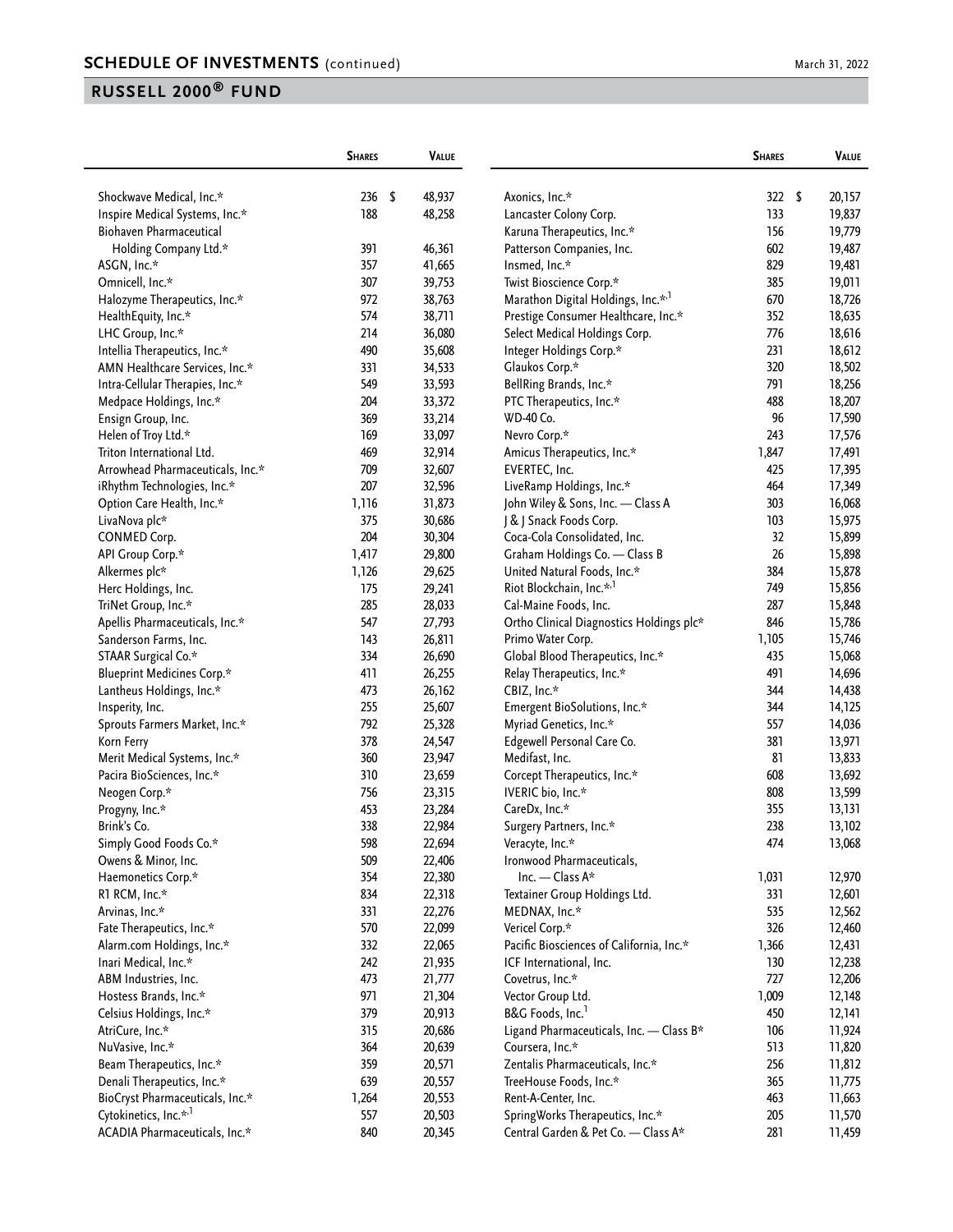|                                          | <b>SHARES</b> | <b>VALUE</b> |                                           | <b>SHARES</b> | VALUE       |
|------------------------------------------|---------------|--------------|-------------------------------------------|---------------|-------------|
| Strategic Education, Inc.                | 171           | \$<br>11,351 | Cutera, Inc.*                             | 124           | \$<br>8,556 |
| PROG Holdings, Inc.*                     | 394           | 11,335       | Weis Markets, Inc.                        | 116           | 8,285       |
| Avanos Medical, Inc.*                    | 338           | 11,323       | SpartanNash Co.                           | 251           | 8,281       |
| Invitae Corp.*                           | 1,407         | 11,214       | Laureate Education, Inc. - Class A        | 697           | 8,259       |
| Supernus Pharmaceuticals, Inc.*          | 345           | 11,150       | Dynavax Technologies Corp.* <sup>1</sup>  | 757           | 8,206       |
| Agios Pharmaceuticals, Inc.*             | 382           | 11,120       | Madrigal Pharmaceuticals, Inc.*           | 83            | 8,144       |
| Andersons, Inc.                          | 221           | 11,107       | Axsome Therapeutics, Inc.*                | 195           | 8,071       |
| Inter Parfums, Inc.                      | 126           |              |                                           | 503           |             |
|                                          |               | 11,094       | AdaptHealth Corp.*                        |               | 8,063       |
| NanoString Technologies, Inc.*           | 319           | 11,085       | Prometheus Biosciences, Inc.*             | 210           | 7,930       |
| Celldex Therapeutics, Inc.*              | 323           | 11,001       | Harmony Biosciences Holdings, Inc.*       | 161           | 7,833       |
| Vir Biotechnology, Inc.*                 | 422           | 10,854       | Cimpress plc*                             | 123           | 7,822       |
| Travere Therapeutics, Inc.*              | 415           | 10,695       | First Advantage Corp.*                    | 387           | 7,814       |
| REVOLUTION Medicines, Inc.*              | 417           | 10,638       | Meridian Bioscience, Inc.*                | 299           | 7,762       |
| Multiplan Corp.*                         | 2,269         | 10,619       | Evo Payments, Inc. - Class A*             | 333           | 7,689       |
| Xencor, Inc.*                            | 397           | 10,592       | Bridgebio Pharma, Inc.*                   | 745           | 7,562       |
| Stride, Inc.*                            | 291           | 10,572       | Protagonist Therapeutics, Inc.*           | 314           | 7,436       |
| Kforce, Inc.                             | 142           | 10,504       | Cytek Biosciences, Inc.*                  | 679           | 7,320       |
| Community Health Systems, Inc.*          | 873           | 10,363       | FibroGen, Inc.*                           | 605           | 7,272       |
| Adtalem Global Education, Inc.*          | 348           | 10,339       | Chefs' Warehouse, Inc.*                   | 221           | 7,205       |
| Green Dot Corp. - Class A*               | 376           | 10,332       | National Beverage Corp.                   | 165           | 7,178       |
| Monro, Inc.                              | 233           | 10,331       | Kura Oncology, Inc.*                      | 446           | 7,172       |
| CorVel Corp.*                            | 61            | 10,275       | RadNet, Inc.*                             | 319           | 7,136       |
| Kymera Therapeutics, Inc.*               | 241           | 10,199       | Atrion Corp.                              | 10            | 7,130       |
| Beauty Health Co.*                       | 604           | 10,196       | Crinetics Pharmaceuticals, Inc.*          | 324           | 7,112       |
| Addus HomeCare Corp.*                    | 108           | 10,075       | TrueBlue, Inc.*                           | 246           | 7,107       |
| ModivCare, Inc.*                         | 87            | 10,039       | Huron Consulting Group, Inc.*             | 152           | 6,963       |
| Cerevel Therapeutics Holdings, Inc.*     | 286           | 10,013       | 2U, Inc.*                                 | 510           | 6,773       |
| Cassava Sciences, Inc.* <sup>,1</sup>    | 269           | 9,991        | Castle Biosciences, Inc.*                 | 150           | 6,729       |
| Silk Road Medical, Inc.*                 | 241           | 9,951        | USANA Health Sciences, Inc.*              | 84            | 6,674       |
| Arcus Biosciences, Inc.*                 | 315           | 9,941        | MoneyGram International, Inc.*            | 629           | 6,642       |
| Tivity Health, Inc.*                     | 309           | 9,941        | Vaxcyte, Inc.*                            | 273           | 6,593       |
| Universal Corp.                          | 170           | 9,872        | C4 Therapeutics, Inc.*                    | 271           | 6,574       |
| NeoGenomics, Inc.*                       | 796           | 9,671        | Intersect ENT, Inc.*                      | 234           | 6,554       |
| OPKO Health, Inc.*                       | 2,806         | 9,653        | Cerus Corp.*                              | 1,181         | 6,484       |
| Revance Therapeutics, Inc.*              | 493           | 9,614        | MannKind Corp.*                           | 1,734         | 6,381       |
| Heska Corp.*                             | 69            | 9,541        | Quanterix Corp.*                          | 217           | 6,334       |
| Enanta Pharmaceuticals, Inc.*            | 134           | 9,538        | Reata Pharmaceuticals, Inc. - Class A*    | 193           | 6,323       |
| ChemoCentryx, Inc.*                      | 379           | 9,502        | Cardiovascular Systems, Inc.*             | 279           | 6,305       |
| CoreCivic, Inc.*                         | 842           | 9,405        | ImmunoGen, Inc.*                          | 1,321         | 6,288       |
| Amphastar Pharmaceuticals, Inc.*         | 260           | 9,334        | Natus Medical, Inc.*                      | 237           | 6,228       |
| Krystal Biotech, Inc.*                   | 140           | 9,316        | Accolade, Inc.*                           | 352           | 6,181       |
| Prothena Corporation plc*                | 254           | 9,289        | LeMaitre Vascular, Inc.                   | 133           | 6,181       |
| REGENXBIO, Inc.*                         | 277           | 9,194        | National Healthcare Corp.                 | 88            | 6,180       |
| Fulgent Genetics, Inc.*                  | 147           | 9,174        | Aclaris Therapeutics, Inc.*               | 358           | 6,172       |
| Brookdale Senior Living, Inc. - Class A* | 1,300         | 9,165        | Utz Brands, Inc.                          | 414           | 6,119       |
| Editas Medicine, Inc.*                   | 480           | 9,130        | Fresh Del Monte Produce, Inc.             | 236           | 6,115       |
| Repay Holdings Corp.*                    | 608           | 8,980        | Morphic Holding, Inc.*                    | 149           | 5,982       |
| US Physical Therapy, Inc.                | 90            | 8,951        | Keros Therapeutics, Inc.*                 | 110           | 5,982       |
| Deluxe Corp.                             | 294           | 8,891        | Senseonics Holdings, Inc.* <sup>1</sup>   | 3,035         | 5,979       |
| Ingles Markets, Inc. - Class A           | 99            | 8,816        | Innoviva, Inc.*                           | 305           | 5,902       |
| Krispy Kreme, Inc.                       | 592           | 8,791        | Coherus Biosciences, Inc.*                | 457           | 5,900       |
| elf Beauty, Inc.*                        | 338           | 8,731        | Nuvation Bio, Inc.*                       | 1,116         | 5,870       |
| Turning Point Therapeutics, Inc.*        | 323           | 8,673        | Alector, Inc.*                            | 410           | 5,843       |
| TG Therapeutics, Inc.*                   | 910           | 8,654        | Anavex Life Sciences Corp.* <sup>,1</sup> | 471           | 5,798       |
| Avid Bioservices, Inc.*                  | 424           | 8,637        | Recursion Pharmaceuticals,                |               |             |
| MGP Ingredients, Inc.                    | 100           | 8,559        | Inc. - Class A*                           | 809           | 5,792       |
|                                          |               |              |                                           |               |             |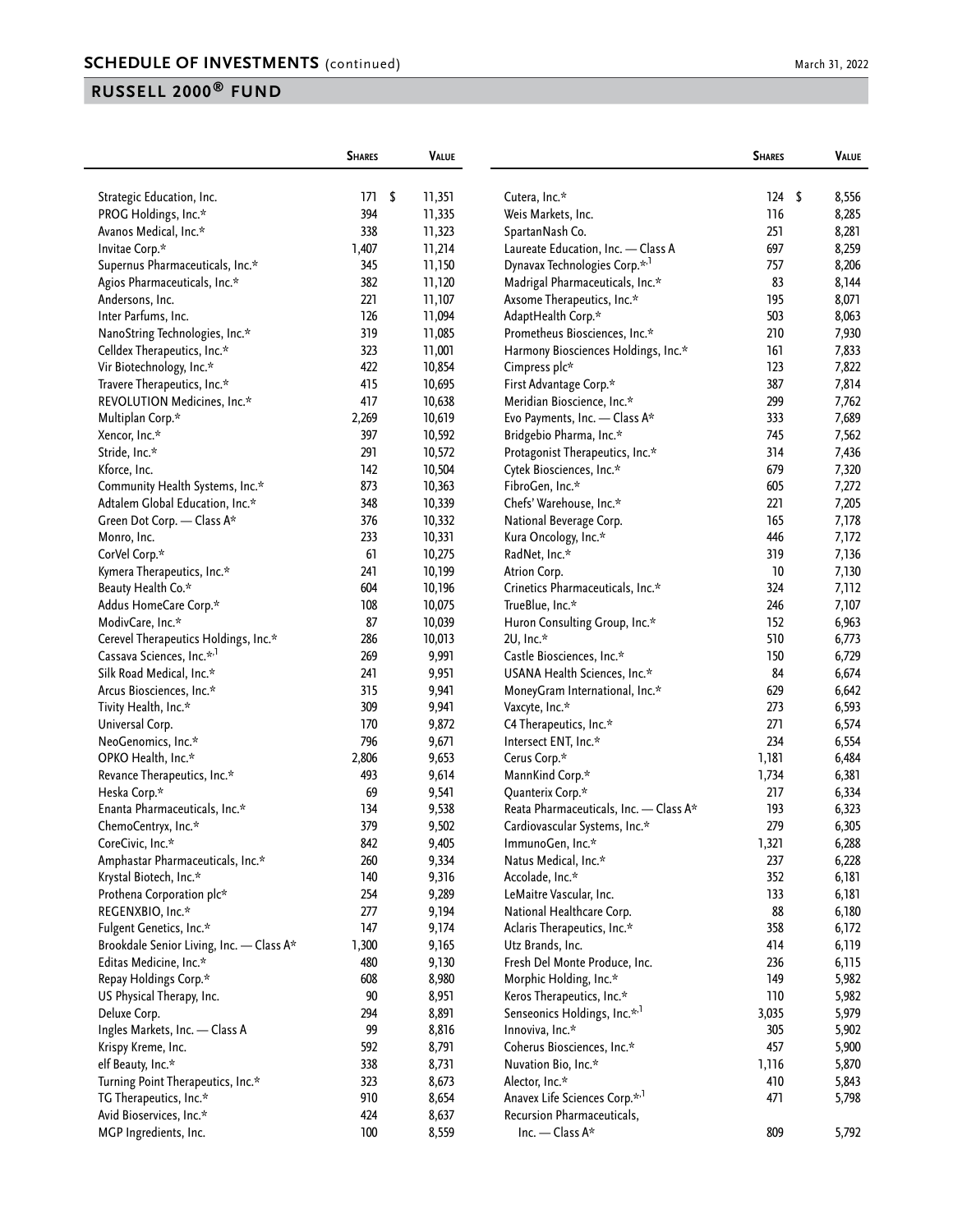| March 31, 2022 |
|----------------|
|----------------|

|                                              | <b>SHARES</b> | <b>VALUE</b> |                                        | <b>SHARES</b> | <b>VALUE</b> |
|----------------------------------------------|---------------|--------------|----------------------------------------|---------------|--------------|
| Verve Therapeutics, Inc.*                    | 253<br>- \$   | 5,773        | Ocugen, Inc.*,1                        | 1,297         | \$<br>4,280  |
| Carriage Services, Inc. - Class A            | 108           | 5,760        | 13 Verticals, Inc. - Class A*          | 150           | 4,179        |
| Varex Imaging Corp.*                         | 269           | 5,727        | Tattooed Chef, Inc.*                   | 332           | 4,177        |
| Alphatec Holdings, Inc.*                     | 497           | 5,715        | Barrett Business Services, Inc.        | 53            | 4,106        |
| Artivion, Inc.*                              | 267           | 5,708        | Instil Bio, Inc.*                      | 380           | 4,085        |
| Perdoceo Education Corp.*                    | 494           | 5,671        | Transcat, Inc.*                        | 50            | 4,057        |
| Atara Biotherapeutics, Inc.*                 | 610           | 5,667        | Theravance Biopharma, Inc.*            | 421           | 4,025        |
| AngioDynamics, Inc.*                         | 263           | 5,665        | Arcturus Therapeutics Holdings, Inc.*  | 148           | 3,990        |
| Catalyst Pharmaceuticals, Inc.*              | 682           | 5,654        | Treace Medical Concepts, Inc.*         | 211           | 3,990        |
| Cross Country Healthcare, Inc.*              | 252           | 5,461        | Franklin Covey Co.*                    | 88            | 3,979        |
| American Well Corp. - Class A*               | 1,286         | 5,414        | Butterfly Network, Inc.* <sup>,1</sup> | 835           | 3,975        |
| Heidrick & Struggles International, Inc.     | 136           | 5,383        | Hackett Group, Inc.                    | 172           | 3,966        |
| Kelly Services, Inc. - Class A               | 247           | 5,357        | Eagle Pharmaceuticals, Inc.*           | 80            | 3,959        |
| Bionano Genomics, Inc.*                      | 2,049         | 5,286        | Tootsie Roll Industries, Inc.          | 111           | 3,887        |
| Arlo Technologies, Inc.*                     | 593           | 5,254        | National Research Corp. - Class A      | 98            | 3,886        |
| OrthoPediatrics Corp.*                       | 97            | 5,237        | Kezar Life Sciences, Inc.*             | 233           | 3,872        |
| ACCO Brands Corp.                            | 654           | 5,232        | PMV Pharmaceuticals, Inc.*             | 184           | 3,831        |
| Syndax Pharmaceuticals, Inc.*                | 300           | 5,214        | Erasca, Inc.*                          | 445           | 3,827        |
| Inovio Pharmaceuticals, Inc.* <sup>1</sup>   | 1,452         | 5,213        | Gossamer Bio, Inc.*                    | 437           | 3,793        |
| Lyell Immunopharma, Inc.* <sup>,1</sup>      | 1,032         | 5,212        | Cara Therapeutics, Inc.*               | 312           | 3,791        |
| SI-BONE, Inc.*                               | 229           | 5,175        | Agenus, Inc.*                          | 1,539         | 3,786        |
| John B Sanfilippo & Son, Inc.                | 62            | 5,173        | WW International, Inc.*                | 370           | 3,785        |
| Viad Corp.*                                  | 143           | 5,097        | Resources Connection, Inc.             | 220           | 3,771        |
| SP Plus Corp.*                               | 162           | 5,080        | Arcutis Biotherapeutics, Inc.*         | 194           | 3,736        |
| LifeStance Health Group, Inc.* <sup>,1</sup> | 500           | 5,055        | Karyopharm Therapeutics, Inc.*         | 506           | 3,729        |
| Sana Biotechnology, Inc.*                    | 606           | 5,006        | BrightView Holdings, Inc.*             | 274           | 3,729        |
| Quanex Building Products Corp.               | 235           | 4,933        | Endo International plc*                | 1,610         | 3,719        |
| Collegium Pharmaceutical, Inc.*              | 242           | 4,927        | MacroGenics, Inc.*                     | 422           | 3,718        |
| TransMedics Group, Inc.*                     | 182           | 4,903        | Heron Therapeutics, Inc.*              | 649           | 3,712        |
| Sorrento Therapeutics, Inc.* <sup>1</sup>    | 2,098         | 4,888        | Organogenesis Holdings, Inc.*          | 484           | 3,688        |
| Avidity Biosciences, Inc.*                   | 264           | 4,876        | MiMedx Group, Inc.*                    | 780           | 3,674        |
| Sangamo Therapeutics, Inc.*                  | 834           | 4,846        | ViewRay, Inc.*                         | 925           | 3,626        |
| Hanger, Inc.*                                | 263           | 4,821        | Rigel Pharmaceuticals, Inc.*           | 1,200         | 3,588        |
| Antares Pharma, Inc.*                        | 1,172         | 4,805        | Cass Information Systems, Inc.         | 97            | 3,580        |
| Relmada Therapeutics, Inc.*                  | 173           | 4,669        | Affimed N.V.*                          | 815           | 3,562        |
| PetIQ, Inc.*                                 | 189           | 4,612        | Rhythm Pharmaceuticals, Inc.*          | 309           | 3,560        |
| Rocket Pharmaceuticals, Inc.*                | 290           | 4,599        | Replimune Group, Inc.*                 | 208           | 3,532        |
| MaxCyte, Inc.*                               | 657           | 4,592        | Paya Holdings, Inc.*                   | 602           | 3,528        |
| Duckhorn Portfolio, Inc.*                    | 252           | 4,584        | Albireo Pharma, Inc.*                  | 118           | 3,520        |
| iTeos Therapeutics, Inc.*                    | 142           | 4,570        | Seres Therapeutics, Inc.*              | 489           | 3,482        |
| Fulcrum Therapeutics, Inc.*                  | 193           | 4,564        | Agiliti, Inc.*                         | 165           | 3,482        |
| Pulmonx Corp.*                               | 183           | 4,540        | Bright Health Group, Inc.*             | 1,800         | 3,474        |
| Inogen, Inc.*                                | 139           | 4,506        | Turning Point Brands, Inc.             | 102           | 3,469        |
| Forrester Research, Inc.*                    | 79            | 4,457        | Joint Corp.*                           | 97            | 3,433        |
| Seer, Inc.*                                  | 292           | 4,450        | Custom Truck One Source, Inc.*         | 408           | 3,423        |
| Chinook Therapeutics, Inc.*                  | 270           | 4,417        | OraSure Technologies, Inc.*            | 502           | 3,404        |
| Aaron's Company, Inc.                        | 219           | 4,398        | NGM Biopharmaceuticals, Inc.*          | 221           | 3,370        |
| Calavo Growers, Inc.                         | 120           | 4,374        | Pennant Group, Inc.*                   | 180           | 3,353        |
| Inhibrx, Inc.*                               | 196           | 4,367        | AnaptysBio, Inc.*                      | 135           | 3,340        |
| Vanda Pharmaceuticals, Inc.*                 | 385           | 4,354        | Ennis, Inc.                            | 179           | 3,306        |
| Orthofix Medical, Inc.*                      | 133           | 4,349        | RAPT Therapeutics, Inc.*               | 150           |              |
| Vivint Smart Home, Inc.*                     | 643           | 4,347        | Mission Produce, Inc.*                 | 260           | 3,298        |
| Allogene Therapeutics, Inc.*                 | 477           |              | Atea Pharmaceuticals, Inc.*            | 454           | 3,289        |
| Vaxart, Inc.* <sup>,1</sup>                  | 859           | 4,345        | Absci Corp.*                           |               | 3,278        |
| Surmodics, Inc.*                             |               | 4,329        |                                        | 387           | 3,262        |
|                                              | 95<br>51      | 4,306        | Caribou Biosciences, Inc.*             | 354           | 3,250        |
| CRA International, Inc.                      |               | 4,297        | Honest Company, Inc.*                  | 597           | 3,110        |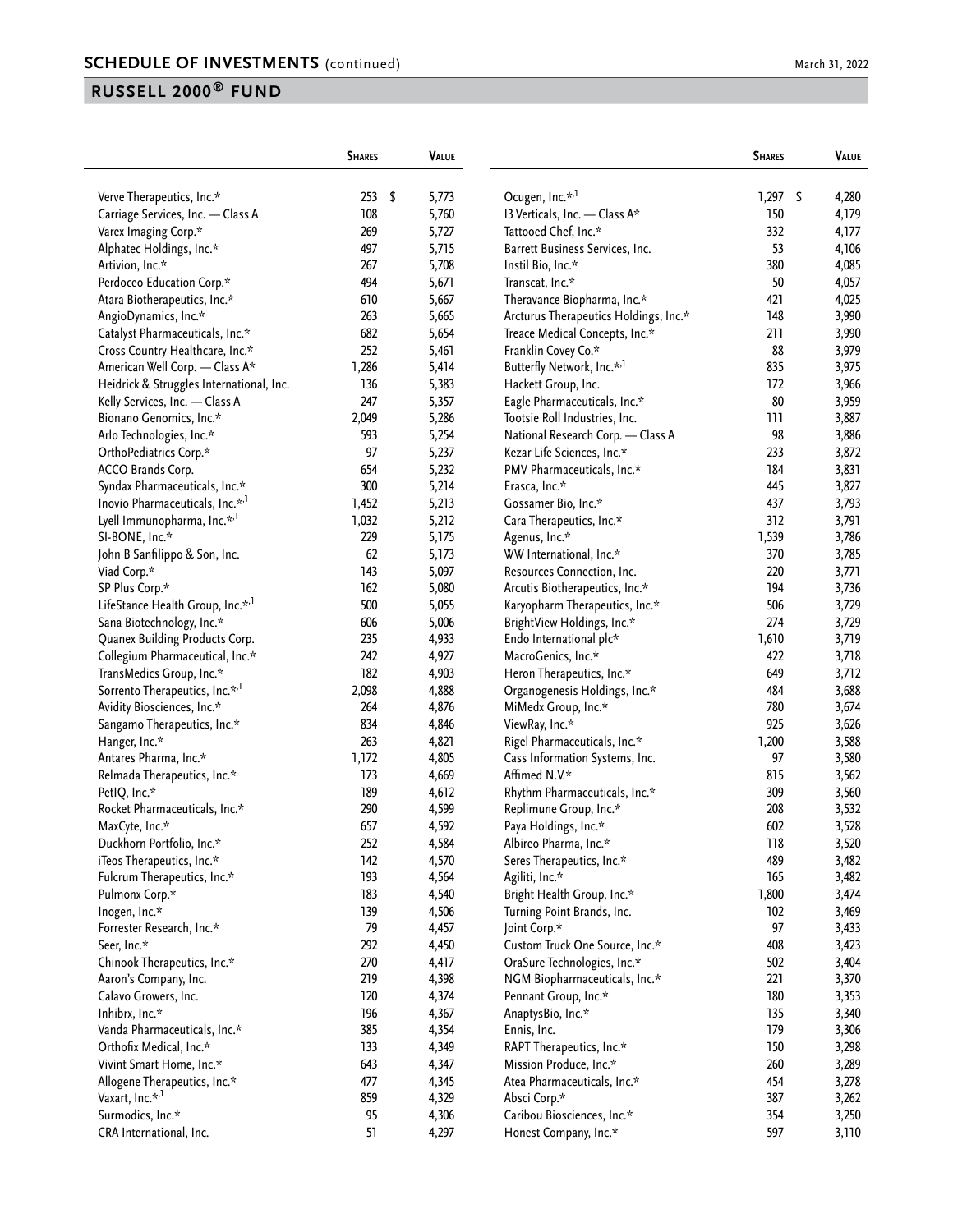|                                                    | <b>SHARES</b> | <b>VALUE</b> |                                          | <b>SHARES</b> | VALUE          |
|----------------------------------------------------|---------------|--------------|------------------------------------------|---------------|----------------|
|                                                    | \$<br>220     | 3,082        | VBI Vaccines, Inc.* <sup>1</sup>         | 1,323         | \$             |
| Nurix Therapeutics, Inc.*<br>Sterling Check Corp.* | 116           | 3,066        | Veru, Inc.*                              | 452           | 2,196<br>2,183 |
| Athira Pharma, Inc.*                               | 226           | 3,051        | Seneca Foods Corp. - Class A*            | 42            | 2,165          |
| Central Garden & Pet Co.*                          | 69            | 3,033        | ANI Pharmaceuticals, Inc.*               | 77            | 2,164          |
|                                                    |               |              |                                          | 24            |                |
| Design Therapeutics, Inc.*                         | 187           | 3,020        | Utah Medical Products, Inc.              | 271           | 2,157          |
| Amneal Pharmaceuticals, Inc.*                      | 700           | 2,919        | Axogen, Inc.*                            |               | 2,152          |
| Y-mAbs Therapeutics, Inc.*                         | 245           | 2,911        | Vera Therapeutics, Inc.*                 | 91            | 2,138          |
| Geron Corp.*                                       | 2,140         | 2,910        | Landec Corp.*                            | 184           | 2,131          |
| Radius Health, Inc.*                               | 329           | 2,905        | Vital Farms, Inc.*                       | 172           | 2,126          |
| Vectrus, Inc.*                                     | 81            | 2,905        | G1 Therapeutics, Inc.*                   | 278           | 2,113          |
| MeiraGTx Holdings plc*                             | 209           | 2,895        | ALX Oncology Holdings, Inc.*             | 125           | 2,112          |
| 4D Molecular Therapeutics, Inc.*                   | 191           | 2,888        | Foghorn Therapeutics, Inc.*              | 137           | 2,087          |
| Phibro Animal Health Corp. - Class A               | 144           | 2,873        | Accuray, Inc.*                           | 628           | 2,079          |
| Provention Bio, Inc.*                              | 389           | 2,847        | Personalis, Inc.*                        | 253           | 2,072          |
| Intercept Pharmaceuticals, Inc.*                   | 175           | 2,847        | Singular Genomics Systems, Inc.*         | 328           | 2,070          |
| Stoke Therapeutics, Inc.*                          | 134           | 2,821        | Kinnate Biopharma, Inc.*                 | 181           | 2,038          |
| Monte Rosa Therapeutics, Inc.*                     | 201           | 2,818        | Kiniksa Pharmaceuticals Ltd. - Class A*  | 205           | 2,038          |
| American Public Education, Inc.*                   | 131           | 2,782        | Dyne Therapeutics, Inc.*                 | 211           | 2,034          |
| Bioventus, Inc. - Class A*                         | 197           | 2,778        | iRadimed Corp.                           | 45            | 2,018          |
| Adicet Bio, Inc.*                                  | 139           | 2,776        | Mersana Therapeutics, Inc.*              | 503           | 2,007          |
| Tactile Systems Technology, Inc.*                  | 135           | 2,722        | Kronos Bio, Inc.*                        | 273           | 1,974          |
| European Wax Center, Inc. - Class A*               | 92            | 2,720        | Cogent Biosciences, Inc.*                | 261           | 1,955          |
| SeaSpine Holdings Corp.*                           | 223           | 2,712        | Phathom Pharmaceuticals, Inc.*           | 142           | 1,933          |
| Aerie Pharmaceuticals, Inc.*                       | 297           | 2,703        | Cullinan Oncology, Inc.*                 | 182           | 1,906          |
| Imago Biosciences, Inc.*                           | 140           | 2,698        | Whole Earth Brands, Inc.*                | 262           | 1,876          |
| ImmunityBio, Inc.* <sup>1</sup>                    | 476           | 2,670        | DICE Therapeutics, Inc.*                 | 98            | 1,875          |
| Tejon Ranch Co.*                                   | 146           | 2,666        | Adagio Therapeutics, Inc.* <sup>,1</sup> | 410           | 1,870          |
| Ocular Therapeutix, Inc.*                          | 538           | 2,663        | Eiger BioPharmaceuticals, Inc.*          | 225           | 1,867          |
| 2seventy bio, Inc.*                                | 155           | 2,644        | Esperion Therapeutics, Inc.*             | 401           | 1,861          |
| Edgewise Therapeutics, Inc.*                       | 272           | 2,638        | Kodiak Sciences, Inc.*                   | 235           | 1,814          |
| AppHarvest, Inc.*                                  | 490           | 2,634        | PROCEPT BioRobotics Corp.*               | 51            | 1,784          |
| 22nd Century Group, Inc.*                          | 1,131         | 2,624        | Rubius Therapeutics, Inc.*               | 323           | 1,780          |
| Evolus, Inc.*                                      | 233           | 2,614        | Oramed Pharmaceuticals, Inc.*            | 202           | 1,747          |
| Inotiv, Inc.*                                      | 99            | 2,592        | Harvard Bioscience, Inc.*                | 276           | 1,714          |
| Mind Medicine MindMed, Inc.* <sup>1</sup>          | 2,324         | 2,580        | EyePoint Pharmaceuticals, Inc.*          | 141           | 1,713          |
| Ideaya Biosciences, Inc.*                          | 230           | 2,574        | Verastem, Inc.*                          | 1,210         | 1,706          |
| Akero Therapeutics, Inc.*                          | 181           | 2,568        | Altimmune, Inc.*                         | 278           | 1,693          |
| Scholar Rock Holding Corp.*                        | 198           | 2,552        | VistaGen Therapeutics, Inc.*             | 1,362         | 1,689          |
| Deciphera Pharmaceuticals, Inc.*                   | 275           | 2,549        | ShotSpotter, Inc.*                       | 60            | 1,663          |
| Omeros Corp.*                                      | 423           | 2,542        | HF Foods Group, Inc.*                    | 249           | 1,658          |
| Anika Therapeutics, Inc.*                          | 101           | 2,536        | Alta Equipment Group, Inc.*              | 133           | 1,644          |
| Bioxcel Therapeutics, Inc.*                        | 121           | 2,530        | BioLife Solutions, Inc.*                 | 72            | 1,637          |
| Sutro Biopharma, Inc.*                             | 304           | 2,499        | Limoneira Co.                            | 110           | 1,615          |
| DermTech, Inc.* <sup>,1</sup>                      | 170           | 2,496        | Clovis Oncology, Inc.*                   | 792           | 1,600          |
| Berkeley Lights, Inc.*                             | 341           | 2,425        | Arbutus Biopharma Corp.* <sup>,1</sup>   | 536           | 1,597          |
| Marinus Pharmaceuticals, Inc.*                     | 259           | 2,422        | Day One Biopharmaceuticals, Inc.*        | 159           | 1,577          |
| SIGA Technologies, Inc.*                           | 339           | 2,404        | Jounce Therapeutics, Inc.*               | 231           | 1,569          |
| Willdan Group, Inc.*                               | 78            | 2,394        | Acacia Research Corp.*                   | 344           | 1,551          |
| Praxis Precision Medicines, Inc.*                  | 234           | 2,389        | IGM Biosciences, Inc.*                   | 58            | 1,550          |
| Chimerix, Inc.*                                    | 513           | 2,350        | Immunovant, Inc.*                        | 280           | 1,543          |
|                                                    |               |              |                                          | 341           |                |
| Tenaya Therapeutics, Inc.*                         | 199           | 2,344        | Aldeyra Therapeutics, Inc.*              |               | 1,516          |
| KalVista Pharmaceuticals, Inc.*                    | 157           | 2,314        | RxSight, Inc.*                           | 122           | 1,510          |
| Bluebird Bio, Inc.*                                | 474           | 2,299        | Immunic, Inc.*                           | 131           | 1,480          |
| Generation Bio Co.*                                | 308           | 2,261        | Spero Therapeutics, Inc.*                | 170           | 1,479          |
| Vapotherm, Inc.*                                   | 160           | 2,224        | Spectrum Pharmaceuticals, Inc.*          | 1,145         | 1,477          |
| Forma Therapeutics Holdings, Inc.*                 | 239           | 2,223        | Talaris Therapeutics, Inc.*              | 150           | 1,476          |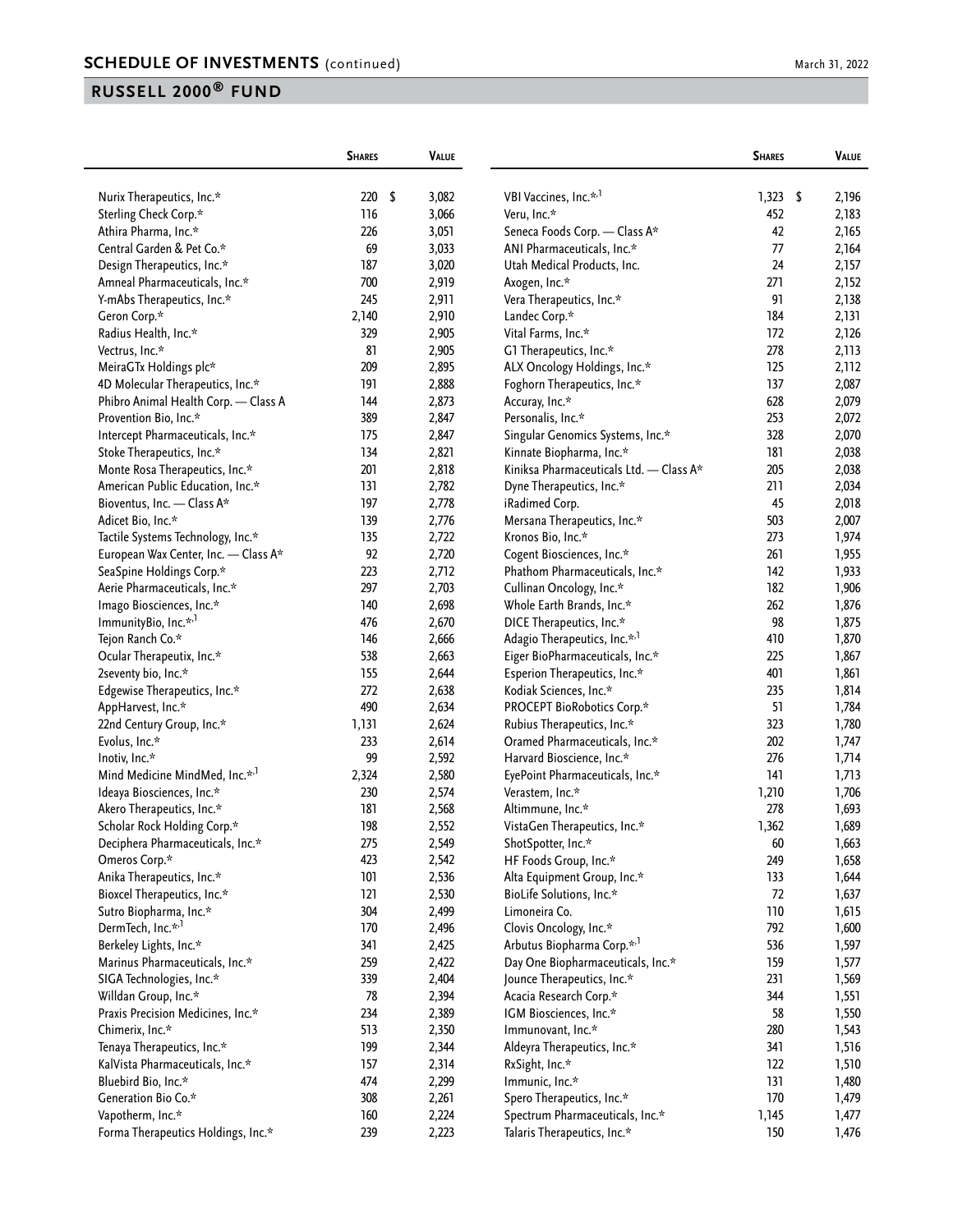|                                          | <b>SHARES</b> | <b>VALUE</b> |                                                        | <b>SHARES</b> | <b>VALUE</b> |
|------------------------------------------|---------------|--------------|--------------------------------------------------------|---------------|--------------|
| CorMedix, Inc.*                          | 266<br>- \$   | 1,458        | Alaunos Therapeutics, Inc.*                            | $1,472$ \$    | 960          |
| Avita Medical, Inc.*                     | 171           | 1,450        | 9 Meters Biopharma, Inc.*                              | 1,590         | 953          |
| Curis, Inc.*                             | 608           | 1,447        | Aveanna Healthcare Holdings, Inc.*                     | 277           | 945          |
| Village Super Market, Inc. - Class A     | 59            | 1,446        | CytoSorbents Corp.*                                    | 290           | 925          |
| Viking Therapeutics, Inc.*               | 480           | 1,440        | XBiotech, Inc.                                         | 107           | 924          |
| Cymabay Therapeutics, Inc.*              | 463           | 1,440        | Zynex, Inc. <sup>1</sup>                               | 146           | 910          |
| Apyx Medical Corp.*                      | 219           | 1,430        | Oyster Point Pharma, Inc.*                             | 78            | 908          |
| CinCor Pharma, Inc.*                     | 81            | 1,421        | Sientra, Inc.*                                         | 408           | 906          |
| Allakos, Inc.*                           | 249           | 1,419        | Poseida Therapeutics, Inc.*                            | 202           | 905          |
|                                          | 666           |              |                                                        | 82            | 901          |
| Precigen, Inc.*                          |               | 1,405        | Akoya Biosciences, Inc.*<br>Molecular Templates, Inc.* | 260           | 897          |
| Allovir, Inc.*                           | 207<br>83     | 1,397        |                                                        | 295           | 897          |
| Nature's Sunshine Products, Inc.*        | 134           | 1,396        | Homology Medicines, Inc.*                              | 83            | 888          |
| ClearPoint Neuro, Inc.*                  | 758           | 1,395        | Tyra Biosciences, Inc.*                                | 63            | 883          |
| Citius Pharmaceuticals, Inc.*            |               | 1,357        | Arcellx, Inc.*                                         |               | 879          |
| Lineage Cell Therapeutics, Inc.*         | 881           | 1,357        | Akebia Therapeutics, Inc.*                             | 1,225         |              |
| Applied Molecular Transport, Inc.*       | 176           | 1,324        | Cortexyme, Inc.*                                       | 140           | 867          |
| Stereotaxis, Inc.*                       | 348           | 1,298        | Amylyx Pharmaceuticals, Inc.*                          | 67            | 861          |
| Natural Grocers by Vitamin Cottage, Inc. | 65            | 1,274        | Remitly Global, Inc.*                                  | 87            | 859          |
| SOC Telemed, Inc.*                       | 426           | 1,274        | Sesen Bio, Inc.*                                       | 1,414         | 852          |
| Janux Therapeutics, Inc.*                | 88            | 1,262        | Athersys, Inc.*                                        | 1,403         | 850          |
| InfuSystem Holdings, Inc.*               | 127           | 1,245        | Rallybio Corp.*                                        | 120           | 838          |
| Viemed Healthcare, Inc.*                 | 249           | 1,240        | Innovage Holding Corp.*,1                              | 129           | 828          |
| Gritstone bio, Inc.* <sup>1</sup>        | 300           | 1,236        | Werewolf Therapeutics, Inc.*                           | 185           | 814          |
| Udemy, Inc.*                             | 98            | 1,221        | ChromaDex Corp.*                                       | 329           | 809          |
| CytomX Therapeutics, Inc.*               | 455           | 1,215        | Passage Bio, Inc.*                                     | 260           | 806          |
| Viracta Therapeutics, Inc.*              | 255           | 1,214        | Vor BioPharma, Inc.*                                   | 133           | 803          |
| Aerovate Therapeutics, Inc.*             | 66            | 1,210        | Akouos, Inc.*                                          | 169           | 803          |
| UroGen Pharma Ltd.*                      | 137           | 1,193        | Adverum Biotechnologies, Inc.*                         | 610           | 799          |
| Ikena Oncology, Inc.*                    | 195           | 1,189        | Shattuck Labs, Inc.*                                   | 187           | 797          |
| ORIC Pharmaceuticals, Inc.*              | 222           | 1,185        | Selecta Biosciences, Inc.*                             | 646           | 795          |
| Pliant Therapeutics, Inc.*               | 169           | 1,185        | Acumen Pharmaceuticals, Inc.*                          | 197           | 770          |
| lcosavax, Inc.*                          | 168           | 1,183        | SQZ Biotechnologies Co.*                               | 160           | 770          |
| XOMA Corp.*                              | 42            | 1,175        | Olema Pharmaceuticals, Inc.*                           | 176           | 750          |
| Nkarta, Inc.*                            | 99            | 1,127        | Verrica Pharmaceuticals, Inc.*                         | 92            | 746          |
| Precision BioSciences, Inc.*             | 355           | 1,093        | Alpine Immune Sciences, Inc.*                          | 82            | 736          |
| Nuvalent, Inc. - Class A*                | 78            | 1,083        | Surface Oncology, Inc.*                                | 248           | 729          |
| Nathan's Famous, Inc.                    | 20            | 1,083        | Ardelyx, Inc.*                                         | 679           | 727          |
| Durect Corp.*                            | 1,589         | 1,064        | Evelo Biosciences, Inc.*                               | 213           | 722          |
| Outlook Therapeutics, Inc.*              | 595           | 1,059        | Epizyme, Inc.*                                         | 611           | 703          |
| Paragon 28, Inc.*                        | 63            | 1,055        | Codiak Biosciences, Inc.*                              | 112           | 702          |
| Cue Biopharma, Inc.*                     | 216           | 1,054        | Infinity Pharmaceuticals, Inc.*                        | 615           | 701          |
| KemPharm, Inc.*                          | 208           | 1,046        | Fortress Biotech, Inc.*                                | 515           | 700          |
| Graphite Bio, Inc.*                      | 205           | 1,045        | HireQuest, Inc.                                        | 36            | 688          |
| TherapeuticsMD, Inc.*                    | 2,738         | 1,040        | Tonix Pharmaceuticals Holding Corp.*                   | 2,959         | 681          |
| Taysha Gene Therapies, Inc.*             | 159           | 1,037        | Alpha Teknova, Inc.*                                   | 49            | 677          |
| Humanigen, Inc.*                         | 343           | 1,032        | PAVmed, Inc.*                                          | 510           | 673          |
| Asensus Surgical, Inc.*                  | 1,643         | 1,030        | Cardiff Oncology, Inc.*                                | 267           | 662          |
| Lexicon Pharmaceuticals, Inc.*           | 492           | 1,028        | Cue Health, Inc.* <sup>,1</sup>                        | 102           | 658          |
| Atossa Therapeutics, Inc.*               | 821           | 1,026        | Quotient Ltd.*                                         | 547           | 656          |
| Paratek Pharmaceuticals, Inc.*           | 344           | 1,022        | AquaBounty Technologies, Inc.*                         | 351           | 656          |
| Eargo, Inc.*                             | 193           | 1,021        | Puma Biotechnology, Inc.*                              | 227           | 654          |
| Century Therapeutics, Inc.*              | 79            | 995          | Aeglea BioTherapeutics, Inc.*                          | 284           | 653          |
| Tarsus Pharmaceuticals, Inc.*            | 59            | 992          | Harpoon Therapeutics, Inc.*                            | 131           | 651          |
| Ventyx Biosciences, Inc.*                | 73            | 991          | iBio, Inc.*                                            | 1,518         | 650          |
| CEL-SCI Corp.*                           | 252           | 990          | Ampio Pharmaceuticals, Inc.*                           | 1,368         | 643          |
| Omega Therapeutics, Inc.*                | 154           | 961          | Celcuity, Inc.*                                        | 68            | 636          |
|                                          |               |              |                                                        |               |              |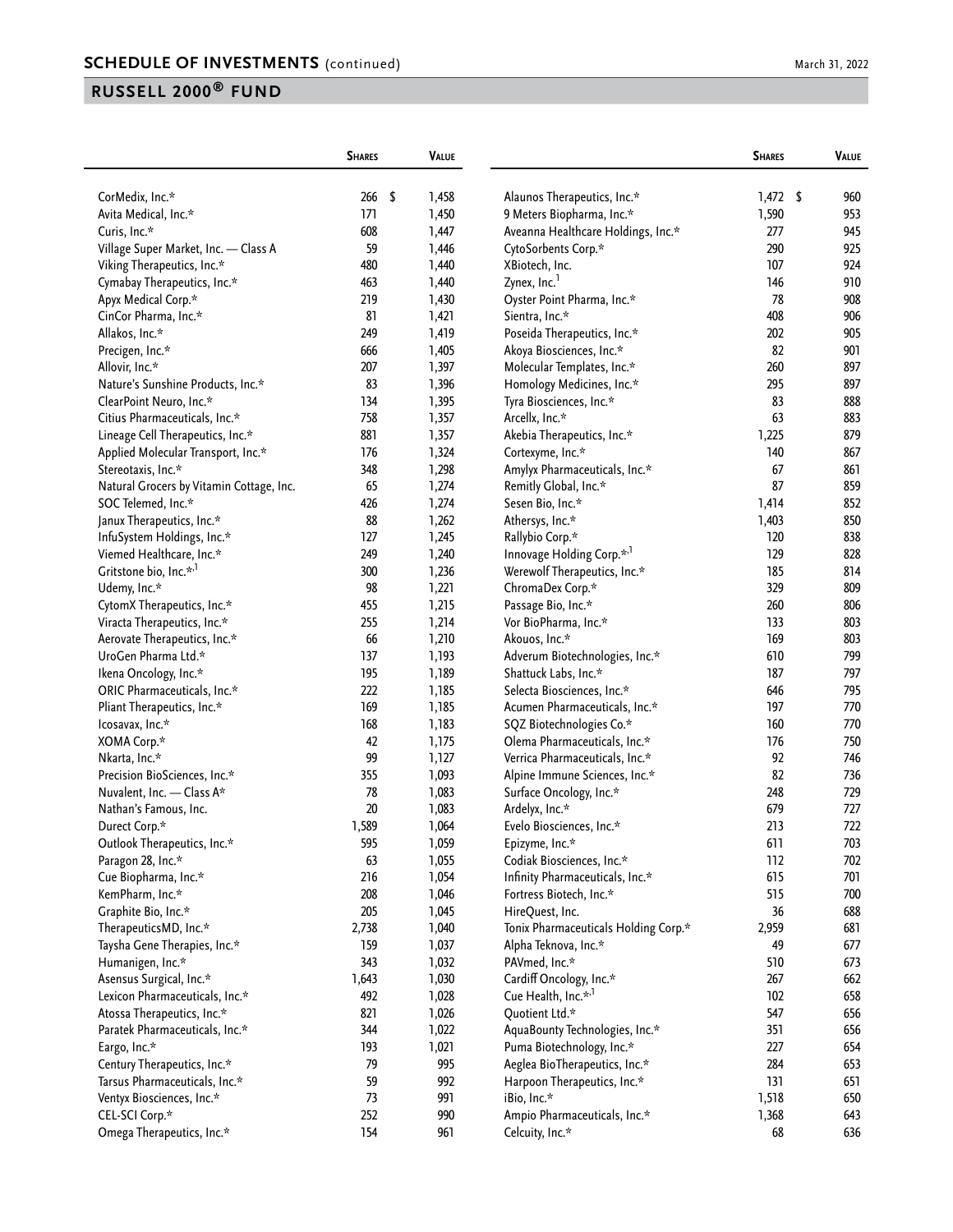|                                             | <b>SHARES</b> | <b>VALUE</b> |                                        | <b>SHARES</b> | <b>VALUE</b> |
|---------------------------------------------|---------------|--------------|----------------------------------------|---------------|--------------|
| Trevena, Inc.*                              | $1,148$ \$    | 631          | Invacare Corp.*                        | 236           | \$<br>333    |
| Oncocyte Corp.*                             | 423           | 630          | Zevia PBC - Class A*                   | 72            | 329          |
| WaVe Life Sciences Ltd.*                    | 311           | 622          | Angion Biomedica Corp.*                | 153           | 324          |
| Magenta Therapeutics, Inc.*                 | 210           | 609          | CVRx, Inc.*                            | 54            | 323          |
| Annexon, Inc.*                              | 219           | 598          | Aligos Therapeutics, Inc.*             | 148           | 318          |
| TCR2 Therapeutics, Inc.*                    | 214           | 591          | Avalo Therapeutics, Inc.*              | 437           | 317          |
| StoneMor, Inc.*                             | 226           | 590          | Hookipa Pharma, Inc.* <sup>,1</sup>    | 135           | 308          |
| Retractable Technologies, Inc.*             | 122           | 580          | Cadiz, Inc.*                           | 144           | 298          |
| Exagen, Inc.*                               | 72            | 578          | Vita Coco Company, Inc.*               | 33            | 296          |
| Seelos Therapeutics, Inc.*                  | 690           | 578          | AirSculpt Technologies, Inc.*          | 21            | 287          |
| Atreca, Inc. - Class A*                     | 182           | 577          | Terns Pharmaceuticals, Inc.*           | 96            | 285          |
| Entrada Therapeutics, Inc.*                 | 61            | 573          | Codex DNA, Inc.*                       | 51            | 274          |
| Greenwich Lifesciences, Inc.*               | 29            | 569          | Finch Therapeutics Group, Inc.*        | 53            | 267          |
| Clene, Inc.*                                | 144           | 567          | Applied Therapeutics, Inc.*            | 124           | 262          |
| Emerald Holding, Inc.*                      | 165           | 561          | 89bio, Inc.*                           | 69            | 260          |
| Mirum Pharmaceuticals, Inc.*                | 25            | 551          | Oncorus, Inc.*                         | 143           | 255          |
| NewAge, Inc.*                               | 945           | 549          | Portage Biotech, Inc.*                 | 35            | 230          |
| BioAtla, Inc.*                              | 109           | 545          | Impel Neuropharma, Inc.*               | 36            | 229          |
| Neuronetics, Inc.*                          | 179           | 542          | Kaleido Biosciences, Inc.*             | 136           | 224          |
| Aspira Women's Health, Inc.*                | 510           | 530          | Gemini Therapeutics, Inc.*             | 154           | 214          |
| Prelude Therapeutics, Inc.*                 | 76            | 524          | Cyteir Therapeutics, Inc.*             | 56            | 211          |
| NexImmune, Inc.*                            | 124           | 522          | Acutus Medical, Inc.*                  | 134           | 186          |
| Mustang Bio, Inc.*                          | 506           | 511          | Reneo Pharmaceuticals, Inc.*           | 58            | 171          |
| Silverback Therapeutics, Inc.*              | 144           | 505          | Laird Superfood, Inc.*                 | 44            | 159          |
| Athenex, Inc.*                              | 607           | 504          | Sigilon Therapeutics, Inc.*            | 107           | 157          |
| Solid Biosciences, Inc.*                    | 419           | 503          | Xilio Therapeutics, Inc.*              | 22            | 156          |
| Biomea Fusion, Inc.*                        | 112           | 500          | Talis Biomedical Corp.*                | 100           | 141          |
| Syros Pharmaceuticals, Inc.*                | 404           | 481          | Ontrak, Inc.*                          | 62            | 140          |
| Pulse Biosciences, Inc.*                    | 98            | 476          | Thorne HealthTech, Inc.*               | 22            | 140          |
| Frequency Therapeutics, Inc.*               | 224           | 475          | Biodesix, Inc.*                        | 82            | 139          |
| Kala Pharmaceuticals, Inc.*                 | 338           | 466          | Pyxis Oncology, Inc.*                  | 34            | 137          |
| Neoleukin Therapeutics, Inc.*               | 247           | 464          | Spruce Biosciences, Inc.*              | 60            | 121          |
| Vincerx Pharma, Inc.*                       | 115           | 460          | Forte Biosciences, Inc.*               | 79            | 115          |
| Summit Therapeutics, Inc.*                  | 185           | 453          | Sera Prognostics, Inc. - Class A*      | 29            | 110          |
| Rain Therapeutics, Inc.*                    | 88            | 446          | IsoPlexis Corp.*                       | 27            | 93           |
| Black Diamond Therapeutics, Inc.*           | 160           | 443          | Greenlane Holdings, Inc. - Class A*    | 110           | 62           |
| Bolt Biotherapeutics, Inc.*                 | 161           | 441          | Lucid Diagnostics, Inc.*               | 17            | 57           |
| MEI Pharma, Inc.*                           | 724           | 436          | Landos Biopharma, Inc.*                | 32            | 47           |
| Oncternal Therapeutics, Inc.*               | 311           | 432          | MINK Therapeutics, Inc.*               | 6             | 13           |
| Theseus Pharmaceuticals, Inc.*              | 37            | 427          | <b>Total Consumer, Non-cyclical</b>    |               | 4,469,177    |
| Brooklyn ImmunoTherapeutics, Inc.*          | 208           | 426          |                                        |               |              |
| Inozyme Pharma, Inc.*                       | 101           | 413          | <b>INDUSTRIAL - 9.3%</b>               |               |              |
| NeuroPace, Inc.*                            | $50\,$        | 411          | Tetra Tech, Inc.                       | 375           | 61,852       |
| Team, Inc.*                                 | 185           | 409          | II-VI, Inc.*                           | 737           | 53,425       |
| Revlon, Inc. - Class A*                     | $50\,$        | 403          | Saia, Inc.*                            | 186           | 45,351       |
| Aura Biosciences, Inc.*                     | $18\,$        | 396          | Chart Industries, Inc.* <sup>1</sup>   | 256           | 43,973       |
| Eliem Therapeutics, Inc.*                   | 47            | 394          | <b>EMCOR Group, Inc.</b>               | 374           | 42,124       |
| Priority Technology Holdings, Inc.*         | 68            | 391          | Exponent, Inc.                         | 365           | 39,438       |
| Rent the Runway, Inc. - Class $A^{\star,1}$ | 55            | 379          | Evoqua Water Technologies Corp.*       | 811           | 38,101       |
| Rapid Micro Biosystems, Inc. - Class A*     | 55            | 373          | RBC Bearings, Inc.*                    | 196           | 38,001       |
| Immuneering Corp. - Class A*                | 56            | 362          | Novanta, Inc.*                         | 248           | 35,288       |
| GT Biopharma, Inc.*                         | 125           | 360          | Matson, Inc.                           | 292           | 35,221       |
| Avrobio, Inc.*                              | 266           | 351          | Simpson Manufacturing Company, Inc.    | 306           | 33,366       |
| Beyondspring, Inc.*                         | 157           | 345          | UFP Industries, Inc.                   | 423           | 32,639       |
| Sensei Biotherapeutics, Inc.*               | 147           | 340          | Atkore International Group, Inc.*      | 312           | 30,713       |
| Accelerate Diagnostics, Inc.*               | 232           | 334          | GATX Corp.                             | 248           | 30,586       |
|                                             |               |              | Casella Waste Systems, Inc. - Class A* | 346           | 30,327       |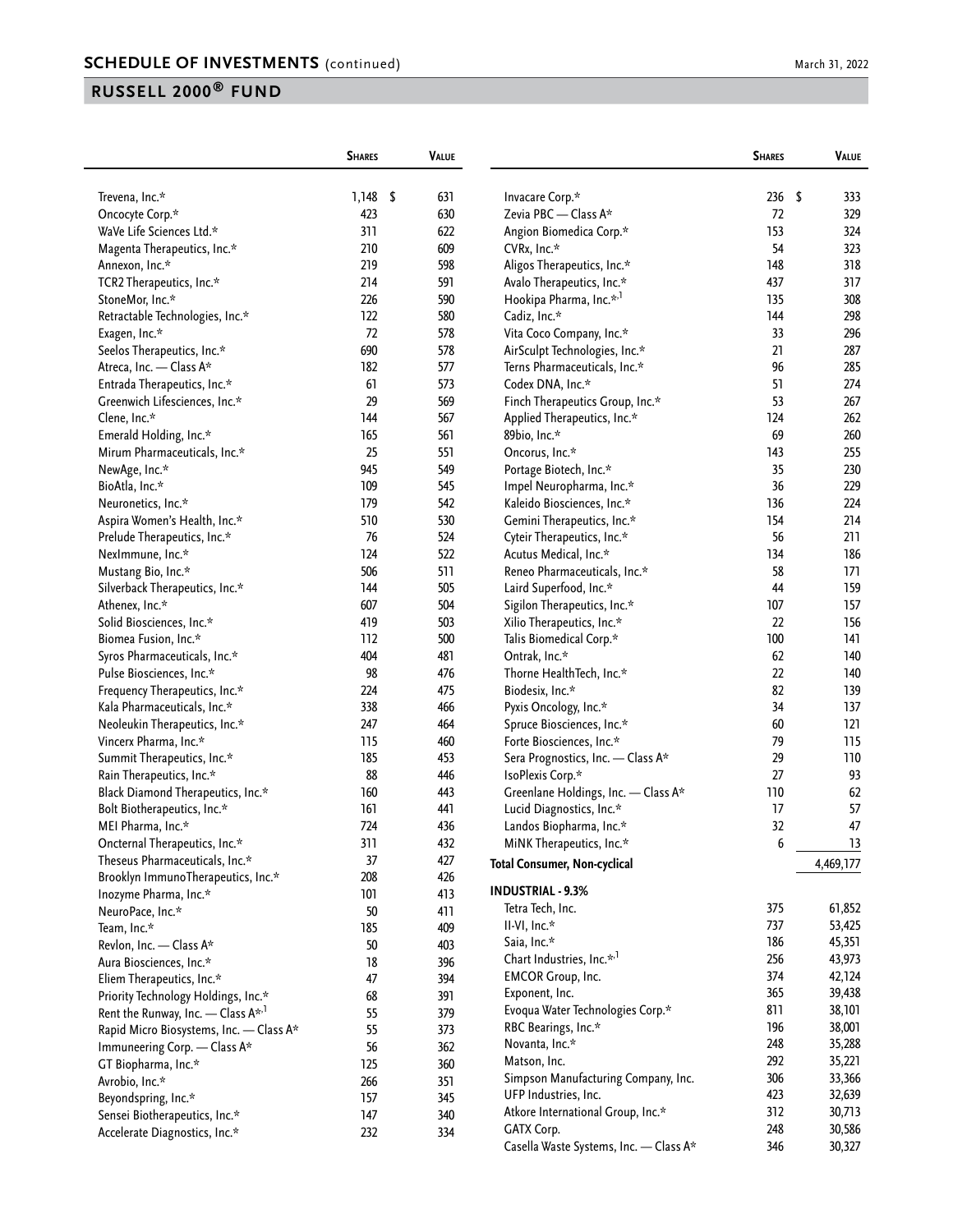|                                            | <b>SHARES</b>    | <b>VALUE</b> |                                                           | <b>SHARES</b> | VALUE        |
|--------------------------------------------|------------------|--------------|-----------------------------------------------------------|---------------|--------------|
| Zurn Water Solutions Corp.                 | 852 <sup>5</sup> | 30,161       | Knowles Corp.*                                            | 618           | \$<br>13,306 |
| Fluor Corp.*                               | 997              | 28,604       | JELD-WEN Holding, Inc.*                                   | 643           | 13,040       |
| Applied Industrial Technologies, Inc.      | 270              | 27,718       | ESCO Technologies, Inc.                                   | 180           | 12,586       |
| Fabrinet*                                  | 260              | 27,334       | NV5 Global, Inc.*                                         | 93            | 12,397       |
| Franklin Electric Company, Inc.            | 326              | 27,071       | Materion Corp.                                            | 143           | 12,261       |
| Watts Water Technologies, Inc. - Class A   | 193              | 26,941       | CSW Industrials, Inc.                                     | 103           | 12,112       |
| John Bean Technologies Corp.               | 220              | 26,063       | Lindsay Corp.                                             | 77            | 12,090       |
| Summit Materials, Inc. - Class A*          | 834              | 25,904       | Worthington Industries, Inc.                              | 232           | 11,927       |
| SPX FLOW, Inc.                             | 292              | 25,176       | Greif, Inc. - Class A                                     | 181           | 11,776       |
| Bloom Energy Corp. - Class A*              | 999              | 24,126       | AAR Corp.*                                                | 239           | 11,575       |
| Advanced Energy Industries, Inc.           | 265              | 22,811       | Greenbrier Companies, Inc.                                | 224           | 11,538       |
| Hillenbrand, Inc.                          | 512              | 22,615       | Triumph Group, Inc.*                                      | 447           | 11,300       |
| Comfort Systems USA, Inc.                  | 250              | 22,252       | MYR Group, Inc.*                                          | 116           | 10,909       |
| Cactus, Inc. - Class A                     | 389              | 22,072       | TTM Technologies, Inc.*                                   | 733           | 10,863       |
| Welbilt, Inc.*                             | 918              | 21,803       | US Ecology, Inc.*                                         | 221           | 10,581       |
| <b>EnerSys</b>                             | 288              | 21,476       | Granite Construction, Inc.                                | 321           | 10,529       |
| Mueller Industries, Inc.                   | 395              | 21,397       | Vicor Corp.*                                              | 148           | 10,441       |
| Aerojet Rocketdyne Holdings, Inc.*         | 526              | 20,698       | Proto Labs, Inc.*                                         | 195           | 10,316       |
| Badger Meter, Inc.                         | 205              | 20,441       | Tennant Co.                                               | 130           | 10,244       |
| Dycom Industries, Inc.*                    | 207              | 19,719       | Alamo Group, Inc.                                         | 70            | 10,065       |
| Arcosa, Inc.                               | 340              | 19,465       | OSI Systems, Inc.*                                        | 117           | 9,959        |
| Boise Cascade Co.                          | 277              | 19,243       | CryoPort, Inc.*                                           | 285           | 9,949        |
| Trinity Industries, Inc.                   | 543              | 18,657       | Gibraltar Industries, Inc.*                               | 230           | 9,878        |
| Forward Air Corp.                          | 188              | 18,383       | TriMas Corp.                                              | 304           | 9,756        |
| Vishay Intertechnology, Inc.               | 936              | 18,346       | Montrose Environmental Group, Inc.*                       | 184           | 9,739        |
| Helios Technologies, Inc.                  | 227              | 18,217       | Cornerstone Building Brands, Inc.*                        | 384           | 9,339        |
| Albany International Corp. - Class A       | 216              | 18,213       | Enerpac Tool Group Corp.                                  | 424           | 9,281        |
| Hub Group, Inc. - Class A*                 | 232              | 17,913       | Primoris Services Corp.                                   | 376           | 8,956        |
| Moog, Inc. - Class A                       | 203              | 17,823       | Mesa Laboratories, Inc.                                   | 35            | 8,921        |
| Sanmina Corp.*                             | 440              | 17,785       |                                                           | 871           | 8,867        |
| Altra Industrial Motion Corp.              | 455              | 17,713       | SFL Corporation Ltd.                                      | 194           | 8,435        |
| Kratos Defense & Security Solutions, Inc.* | 862              |              | Kaman Corp.                                               | 121           |              |
| Golar LNG Ltd.*                            | 711              | 17,654       | Sturm Ruger & Company, Inc.                               | 84            | 8,424        |
|                                            |                  | 17,618       | Standex International Corp.                               | 172           | 8,393        |
| Werner Enterprises, Inc.                   | 426              | 17,466       | AZZ, Inc.                                                 |               | 8,297        |
| Atlas Air Worldwide Holdings, Inc.*        | 202<br>311       | 17,447       | Columbus McKinnon Corp.                                   | 195           | 8,268        |
| Belden, Inc.                               | 481              | 17,229       | Apogee Enterprises, Inc.                                  | 171<br>224    | 8,116        |
| Terex Corp.                                |                  | 17,153       | CTS Corp.                                                 | 904           | 7,916        |
| Kennametal, Inc.                           | 587              | 16,794       | GoPro, Inc. - Class A*                                    |               | 7,711        |
| ltron, Inc.*                               | 318              | 16,752       | Marten Iransport Ltd.                                     | 418           | 7,424        |
| AAON, Inc.                                 | 295              | 16,440       | Scorpio Tankers, Inc.                                     | 343           | 7,333        |
| Plexus Corp.*                              | 196              | 16,035       | PGT Innovations, Inc.*                                    | 405           | 7,282        |
| Encore Wire Corp.                          | 139              | 15,856       | Construction Partners, Inc. - Class A*<br>Frontline Ltd.* | 277           | 7,252        |
| Kadant, Inc.                               | 81               | 15,729       |                                                           | 824           | 7,251        |
| Brady Corp. - Class A                      | 331              | 15,315       | Griffon Corp.                                             | 359           | 7,191        |
| SPX Corp.*                                 | 308              | 15,218       | TimkenSteel Corp.*                                        | 323           | 7,067        |
| AeroVironment, Inc.*                       | 158              | 14,874       | Matthews International Corp. - Class A                    | 217           | 7,022        |
| Masonite International Corp.*              | 167              | 14,853       | Ichor Holdings Ltd.*                                      | 197           | 7,017        |
| Energizer Holdings, Inc.                   | 469              | 14,426       | Astec Industries, Inc.                                    | 159           | 6,837        |
| O-I Glass, Inc.*                           | 1,094            | 14,419       | Blink Charging Co.* <sup>1</sup>                          | 256           | 6,774        |
| ArcBest Corp.                              | 178              | 14,329       | Harsco Corp.*                                             | 550           | 6,732        |
| Federal Signal Corp.                       | 423              | 14,276       | FARO Technologies, Inc.*                                  | 128           | 6,646        |
| EnPro Industries, Inc.                     | 145              | 14,171       | Great Lakes Dredge & Dock Corp.*                          | 455           | 6,384        |
| Mueller Water Products, Inc. - Class A     | 1,095            | 14,147       | Costamare, Inc.                                           | 371           | 6,326        |
| Air Transport Services Group, Inc.*        | 414              | 13,848       | Xometry, Inc. - Class A*                                  | 172           | 6,321        |
| GrafTech International Ltd.                | 1,408            | 13,545       | Benchmark Electronics, Inc.                               | 247           | 6,185        |
| Barnes Group, Inc.                         | 333              | 13,383       | Energy Recovery, Inc.*                                    | 292           | 5,881        |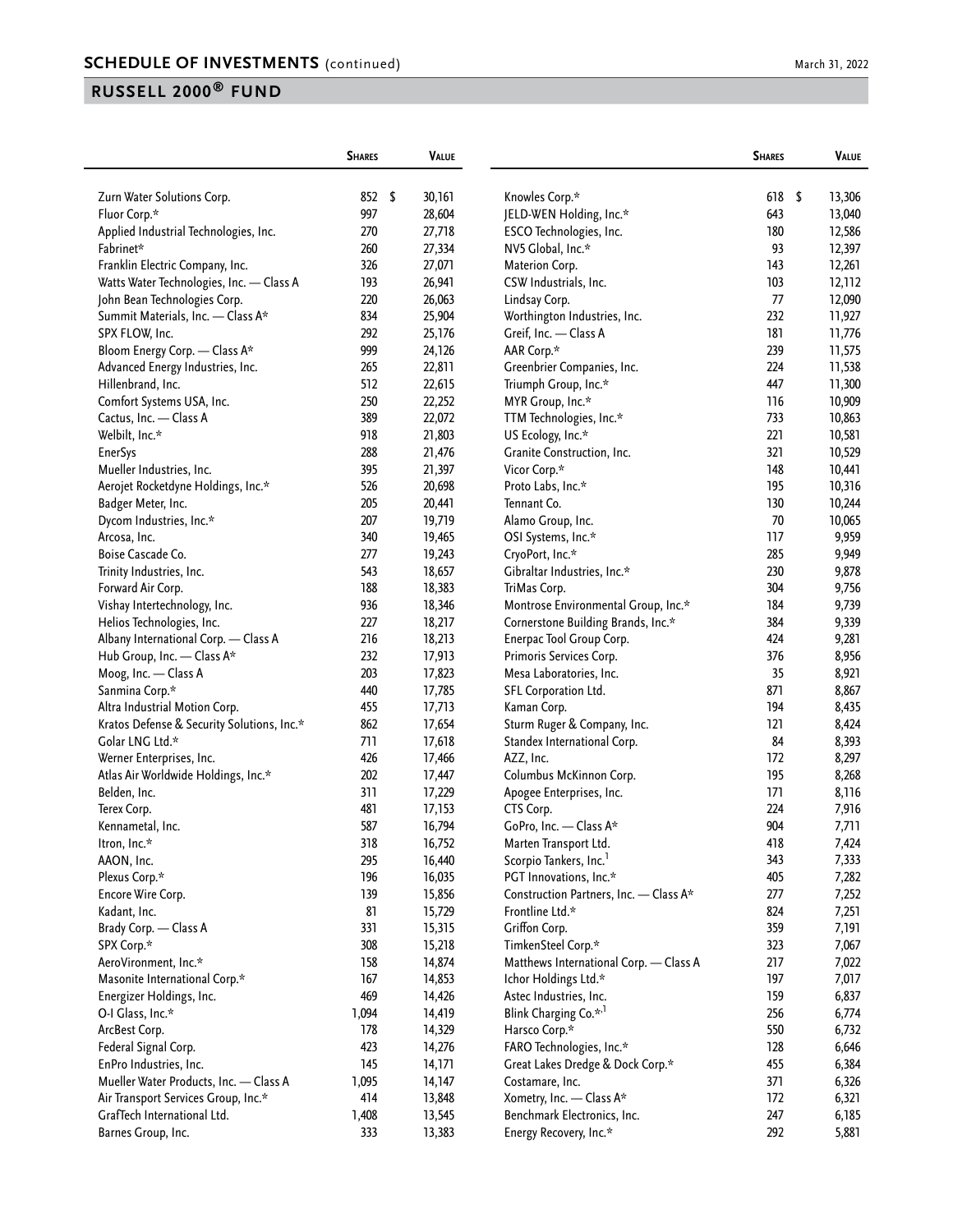| March 31, 2022 |  |
|----------------|--|
|                |  |

|                                      | <b>SHARES</b> | <b>VALUE</b> |                                           | <b>SHARES</b> | <b>VALUE</b> |
|--------------------------------------|---------------|--------------|-------------------------------------------|---------------|--------------|
| International Seaways, Inc.          | 323<br>- \$   | 5,827        | Astronics Corp.*                          | 175           | \$<br>2,263  |
| DHT Holdings, Inc.                   | 985           | 5,713        | Tredegar Corp.                            | 184           | 2,206        |
| Gorman-Rupp Co.                      | 159           | 5,705        | Akoustis Technologies, Inc.* <sup>1</sup> | 332           | 2,158        |
| American Woodmark Corp.*             | 116           | 5,678        | Safe Bulkers, Inc.                        | 445           | 2,118        |
| Myers Industries, Inc.               | 254           | 5,486        | Eastman Kodak Co.*                        | 315           | 2,063        |
| Ranpak Holdings Corp.*               | 264           | 5,394        | Fluidigm Corp.*                           | 535           | 1,921        |
| MicroVision, Inc.* <sup>,1</sup>     | 1,154         | 5,389        | Covenant Logistics Group, Inc. - Class A  | 85            | 1,830        |
| Genco Shipping & Trading Ltd.        | 226           | 5,338        | Sight Sciences, Inc.*                     | 156           | 1,803        |
| nLight, Inc.*                        | 306           | 5,306        | NVE Corp.                                 | 33            | 1,797        |
| Sterling Construction Company, Inc.* | 195           | 5,226        | Park Aerospace Corp.                      | 137           | 1,788        |
| Smith & Wesson Brands, Inc.          | 337           | 5,099        | Radiant Logistics, Inc.*                  | 276           | 1,758        |
| Insteel Industries, Inc.             | 131           | 4,846        | PAM Transportation Services, Inc.*        | 50            | 1,737        |
| Heartland Express, Inc.              | 331           | 4,657        | Northwest Pipe Co.*                       | 68            | 1,731        |
| Chase Corp.                          | 52            | 4,519        | AerSale Corp.*                            | 110           | 1,729        |
| Eagle Bulk Shipping, Inc.            | 63            | 4,291        | Luna Innovations, Inc.*                   | 217           | 1,673        |
| Argan, Inc.                          | 105           | 4,262        | Caesarstone Ltd.                          | 159           | 1,673        |
| Napco Security Technologies, Inc.*   | 204           | 4,186        | Pure Cycle Corp.*                         | 135           | 1,623        |
| Hydrofarm Holdings Group, Inc.*      | 272           | 4,121        | Teekay Corp.*                             | 488           | 1,547        |
| Ryerson Holding Corp.                | 115           | 4,027        | American Superconductor Corp.*            | 194           | 1,476        |
| Ducommun, Inc.*                      | 76            | 3,982        | Kopin Corp.*                              | 545           | 1,379        |
| Latham Group, Inc.*                  | 298           | 3,945        | American Outdoor Brands, Inc.*            | 100           | 1,313        |
| Stoneridge, Inc.*                    | 183           | 3,799        | Lawson Products, Inc.*                    | 33            | 1,272        |
| Thermon Group Holdings, Inc.*        | 231           | 3,742        | View, Inc.*                               | 683           | 1,257        |
| Haynes International, Inc.           | 86            | 3,664        | Powell Industries, Inc.                   | 64            | 1,243        |
| Manitowoc Company, Inc.*             | 241           | 3,634        | <b>INNOVATE Corp.*</b>                    | 333           | 1,229        |
| CIRCOR International, Inc.*          | 129           | 3,434        | Concrete Pumping Holdings, Inc.*          | 181           | 1,213        |
| Kimball Electronics, Inc.*           | 169           | 3,378        | Atlas Technical Consultants, Inc.*        | 100           | 1,204        |
| DXP Enterprises, Inc.*               | 122           | 3,305        | CECO Environmental Corp.*                 | 218           | 1,197        |
| Heritage-Crystal Clean, Inc.*        | 110           | 3,257        | Cadre Holdings, Inc.                      | 45            | 1,105        |
| Luxfer Holdings plc                  | 193           | 3,243        | Universal Logistics Holdings, Inc.        | 54            | 1,088        |
| UFP Technologies, Inc.*              | 49            | 3,242        | Byrna Technologies, Inc.*                 | 129           | 1,054        |
| Babcock & Wilcox Enterprises, Inc.*  | 390           | 3,182        | Mistras Group, Inc.*                      | 140           | 925          |
| Dorian LPG Ltd.                      | 219           | 3,173        | Iteris, Inc.*                             | 297           | 885          |
| Modine Manufacturing Co.*            | 351           | 3,163        | NN, Inc.*                                 | 300           | 864          |
| Tutor Perini Corp.*                  | 290           | 3,132        | Park-Ohio Holdings Corp.                  | 60            | 844          |
| Pactiv Evergreen, Inc.               | 302           | 3,038        | Sharps Compliance Corp.*                  | 130           | 767          |
| AMMO, Inc.*                          | 607           | 2,914        | US Xpress Enterprises, Inc. - Class A*    | 189           | 733          |
| Omega Flex, Inc.                     | 22            | 2,857        | Willis Lease Finance Corp.*               | 20            | 644          |
| PureCycle Technologies, Inc.*        | 357           | 2,856        | Karat Packaging, Inc.*                    | 32            | 635          |
| Comtech Telecommunications Corp.     | 181           | 2,840        | Mayville Engineering Company, Inc.*       | 63            | 590          |
| Daseke, Inc.*                        | 282           | 2,840        | AgEagle Aerial Systems, Inc.*             | 468           | 557          |
| Vishay Precision Group, Inc.*        | 87            | 2,797        | NL Industries, Inc.                       | 59            | 424          |
| National Presto Industries, Inc.     | 36            | 2,770        | <b>Total Industrial</b>                   |               | 2,440,481    |
| Greif, Inc. - Class B                | 41            | 2,614        |                                           |               |              |
| Olympic Steel, Inc.                  | 66            | 2,539        | <b>CONSUMER, CYCLICAL - 9.2%</b>          |               |              |
| Nordic American Tankers Ltd.         | 1,181         | 2,516        | AMC Entertainment Holdings,               |               |              |
| Yellow Corp.*                        | 354           | 2,482        | Inc. — Class $A^{\star,1}$                | 3,590         | 88,458       |
| IES Holdings, Inc.*                  | 61            | 2,452        | BJ's Wholesale Club Holdings, Inc.*       | 953           | 64,432       |
| Identiv, Inc.*                       | 151           | 2,442        | Macy's, Inc.                              | 2,098         | 51,107       |
| Allied Motion Technologies, Inc.     | 81            | 2,417        | Texas Roadhouse, Inc. - Class A           | 492           | 41,195       |
| Meta Materials, Inc.*                | 1,422         | 2,375        | WESCO International, Inc.*                | 313           | 40,734       |
| 908 Devices, Inc.*                   | 124           | 2,357        | Scientific Games Corp. - Class A*         | 675           | 39,656       |
| Hyster-Yale Materials Handling, Inc. | $70\,$        | 2,325        | Murphy USA, Inc.                          | 162           | 32,394       |
| Teekay Tankers Ltd. - Class A*       | 167           | 2,311        | Hilton Grand Vacations, Inc.*             | 601           | 31,258       |
| Centrus Energy Corp. - Class A*      | 68            | 2,292        | Crocs, Inc.*                              | 409           | 31,248       |
| Turtle Beach Corp.*                  | 107           | 2,278        | Avient Corp.                              | 639           | 30,672       |
|                                      |               |              | Fox Factory Holding Corp.*                | 297           | 29,091       |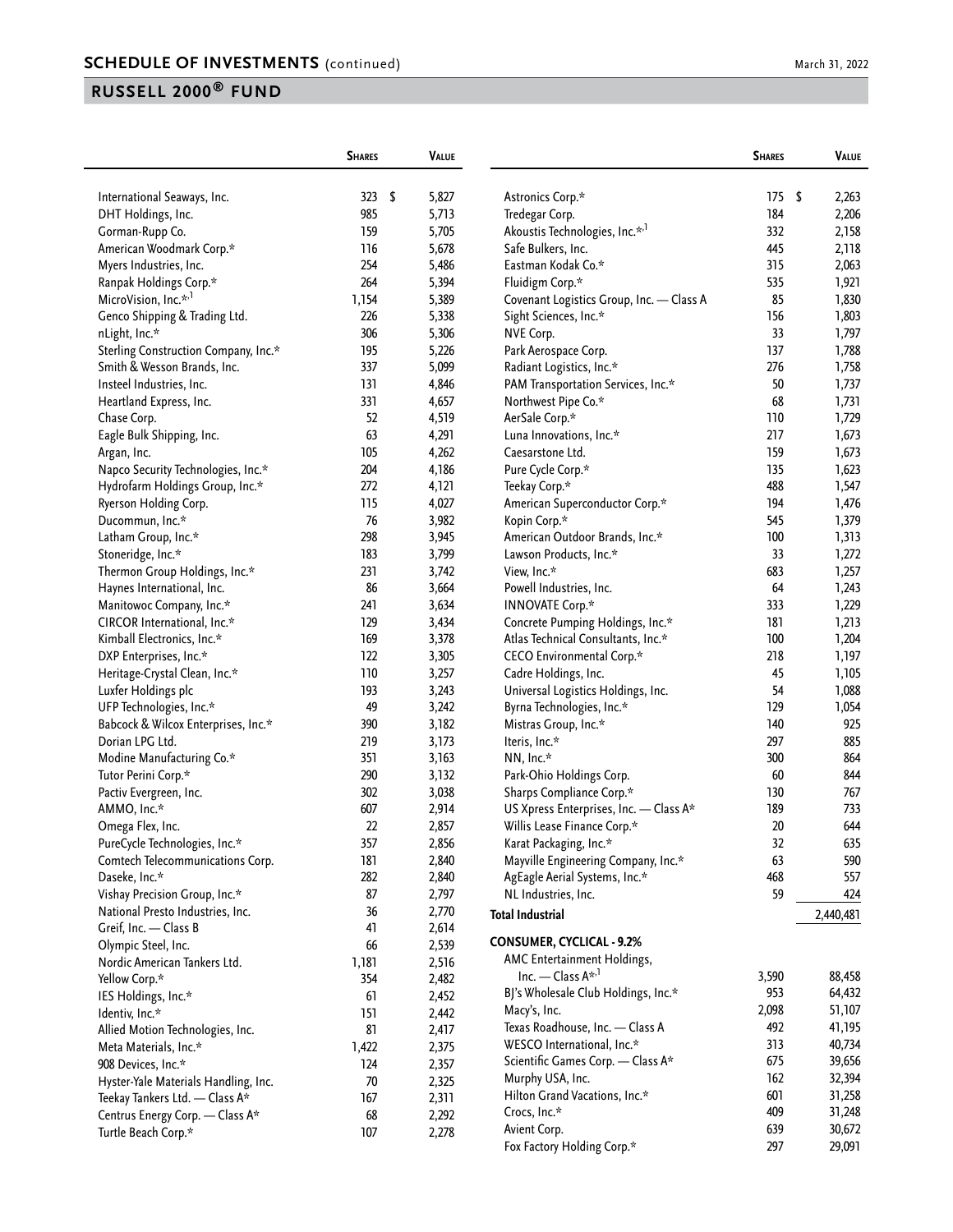|                                        | <b>SHARES</b> | <b>VALUE</b> |                                                     | <b>SHARES</b>    | <b>VALUE</b> |
|----------------------------------------|---------------|--------------|-----------------------------------------------------|------------------|--------------|
| Goodyear Tire & Rubber Co.*            | 1,941         | \$<br>27,737 | Bloomin' Brands, Inc.                               | 622 <sup>5</sup> | 13,647       |
| Adient plc*                            | 665           | 27,112       | Veritiv Corp.*                                      | 101              | 13,493       |
| Signet Jewelers Ltd.                   | 371           | 26,972       | Cinemark Holdings, Inc.*                            | 759              | 13,116       |
| Asbury Automotive Group, Inc.*         | 163           | 26,113       | Cheesecake Factory, Inc.*                           | 324              | 12,892       |
| SeaWorld Entertainment, Inc.*          | 350           | 26,054       | Wolverine World Wide, Inc.                          | 571              | 12,882       |
| Sonos, Inc.*                           | 892           | 25,172       | Everi Holdings, Inc.*                               | 600              | 12,600       |
| National Vision Holdings, Inc.*        | 569           | 24,791       | PriceSmart, Inc.                                    | 159              | 12,540       |
| Wingstop, Inc.                         | 210           | 24,644       | Lions Gate Entertainment                            |                  |              |
| Papa John's International, Inc.        | 232           | 24,425       | Corp. - Class B*                                    | 829              | 12,460       |
| Resideo Technologies, Inc.*            | 1,015         | 24,187       | Abercrombie & Fitch Co. - Class A*                  | 389              | 12,444       |
| Beacon Roofing Supply, Inc.*           | 392           | 23,238       | Winnebago Industries, Inc.                          | 227              | 12,265       |
| Taylor Morrison Home Corp. - Class A*  | 840           | 22,865       | Urban Outfitters, Inc.*                             | 482              | 12,103       |
| Steven Madden Ltd.                     | 567           | 21,909       | Sally Beauty Holdings, Inc.*                        | 771              | 12,051       |
| Academy Sports & Outdoors, Inc.        | 544           | 21,434       | iRobot Corp.*                                       | 188              | 11,919       |
| Visteon Corp.*                         | 195           | 21,280       | Brinker International, Inc.*                        | 311              | 11,868       |
| Meritage Homes Corp.*                  | 260           | 20,600       | World Fuel Services Corp.                           | 438              | 11,844       |
| Skyline Champion Corp.*                | 369           | 20,251       | HNI Corp.                                           | 306              | 11,337       |
| Cracker Barrel Old Country Store, Inc. | 167           | 19,828       | Century Communities, Inc.                           | 211              | 11,303       |
| FirstCash Holdings, Inc.               | 279           | 19,625       | Methode Electronics, Inc.                           | 260              | 11,245       |
| UniFirst Corp.                         | 106           | 19,534       | Oxford Industries, Inc.                             | 113              | 10,227       |
| Group 1 Automotive, Inc.               | 116           | 19,468       | Dillard's, Inc. - Class A                           | 38               | 10,199       |
| Boot Barn Holdings, Inc.*              | 205           | 19,432       | SkyWest, Inc.*                                      | 350              | 10,098       |
| Callaway Golf Co.*                     | 813           | 19,041       | H&E Equipment Services, Inc.                        | 226              | 9,836        |
| Red Rock Resorts, Inc. - Class A       | 374           | 18,161       | Healthcare Services Group, Inc.                     | 526              | 9,768        |
| <b>KB Home</b>                         | 558           | 18,068       | Acushnet Holdings Corp.                             | 241              | 9,703        |
| <b>LCI</b> Industries                  | 174           | 18,063       | Patrick Industries, Inc.                            | 160              | 9,648        |
| MillerKnoll, Inc.                      | 522           | 18,040       | M/I Homes, Inc.*                                    | 201              | 8,914        |
| American Eagle Outfitters, Inc.        | 1,069         | 17,959       | Dine Brands Global, Inc.                            | 114              | 8,886        |
| Dana, Inc.                             | 1,021         | 17,939       | Shyft Group, Inc.                                   | 243              | 8,775        |
| Shake Shack, Inc. - Class A*           | 263           | 17,858       | Tenneco, Inc. - Class A*                            | 478              | 8,757        |
| Dorman Products, Inc.*                 | 185           | 17,581       | Clean Energy Fuels Corp.*                           | 1,089            | 8,647        |
| Allegiant Travel Co. - Class A*        | 108           | 17,538       | Malibu Boats, Inc. - Class A*                       | 146              | 8,470        |
| International Game Technology plc      | 702           | 17,325       | G-III Apparel Group Ltd.*                           | 310              | 8,386        |
| Nikola Corp.* <sup>,1</sup>            | 1,605         | 17,189       | Franchise Group, Inc.                               | 199              | 8,245        |
| Gentherm, Inc.*                        | 234           | 17,091       | Camping World Holdings, Inc. - Class A <sup>1</sup> | 293              | 8,189        |
| Meritor, Inc.*                         | 477           | 16,967       | La-Z-Boy, Inc.                                      | 309              | 8,148        |
| Nu Skin Enterprises, Inc. - Class A    | 349           | 16,710       | Monarch Casino & Resort, Inc.*                      | 92               | 8,025        |
| Cavco Industries, Inc.*                | 65            | 15,655       | Sleep Number Corp.*                                 | 156              | 7,911        |
| Tri Pointe Homes, Inc.*                | 775           | 15,562       | Big Lots, Inc.                                      | 211              | 7,301        |
| KAR Auction Services, Inc.*            | 849           | 15,324       | Steelcase, Inc. - Class A                           | 602              | 7,194        |
| Madison Square Garden                  |               |              | Liberty Media Corporation-                          |                  |              |
| Entertainment Corp.*                   | 183           | 15,246       | Liberty Braves - Class C*                           | 257              | 7,173        |
| MDC Holdings, Inc.                     | 402           | 15,212       | Bally's Corp.*                                      | 229              | 7,039        |
| Bed Bath & Beyond, Inc.*               | 674           | 15,185       | Golden Entertainment, Inc.*                         | 121              | 7,026        |
| Rush Enterprises, Inc. - Class A       | 297           | 15,120       | Hawaiian Holdings, Inc.*                            | 355              | 6,993        |
| Spirit Airlines, Inc.*                 | 691           | 15,112       | Buckle, Inc.                                        | 209              | 6,905        |
| Kontoor Brands, Inc.                   | 364           | 15,051       | Tupperware Brands Corp.*                            | 343              | 6,671        |
| GMS, Inc.*                             | 300           | 14,931       | Lions Gate Entertainment                            |                  |              |
| ODP Corp.*                             | 324           | 14,849       | Corp. - Class A*                                    | 409              | 6,646        |
| LGI Homes, Inc.*                       | 152           | 14,847       | XPEL, Inc.*                                         | 126              | 6,629        |
| Dave & Buster's Entertainment, Inc.*   | 302           | 14,828       | IMAX Corp.*                                         | 350              | 6,626        |
| Fisker, Inc.* <sup>,1</sup>            | 1,147         | 14,796       | Sonic Automotive, Inc. - Class A                    | 152              | 6,462        |
| Cannae Holdings, Inc.*                 | 595           | 14,232       | Genesco, Inc.*                                      | 101              | 6,425        |
| Vista Outdoor, Inc.*                   | 396           | 14,133       | Standard Motor Products, Inc.                       | 147              | 6,342        |
| Installed Building Products, Inc.      | 167           | 14,110       | Denny's Corp.*                                      | 435              | 6,225        |
| Jack in the Box, Inc.                  | 147           | 13,731       | Guess?, Inc. <sup>1</sup>                           | 283              | 6,184        |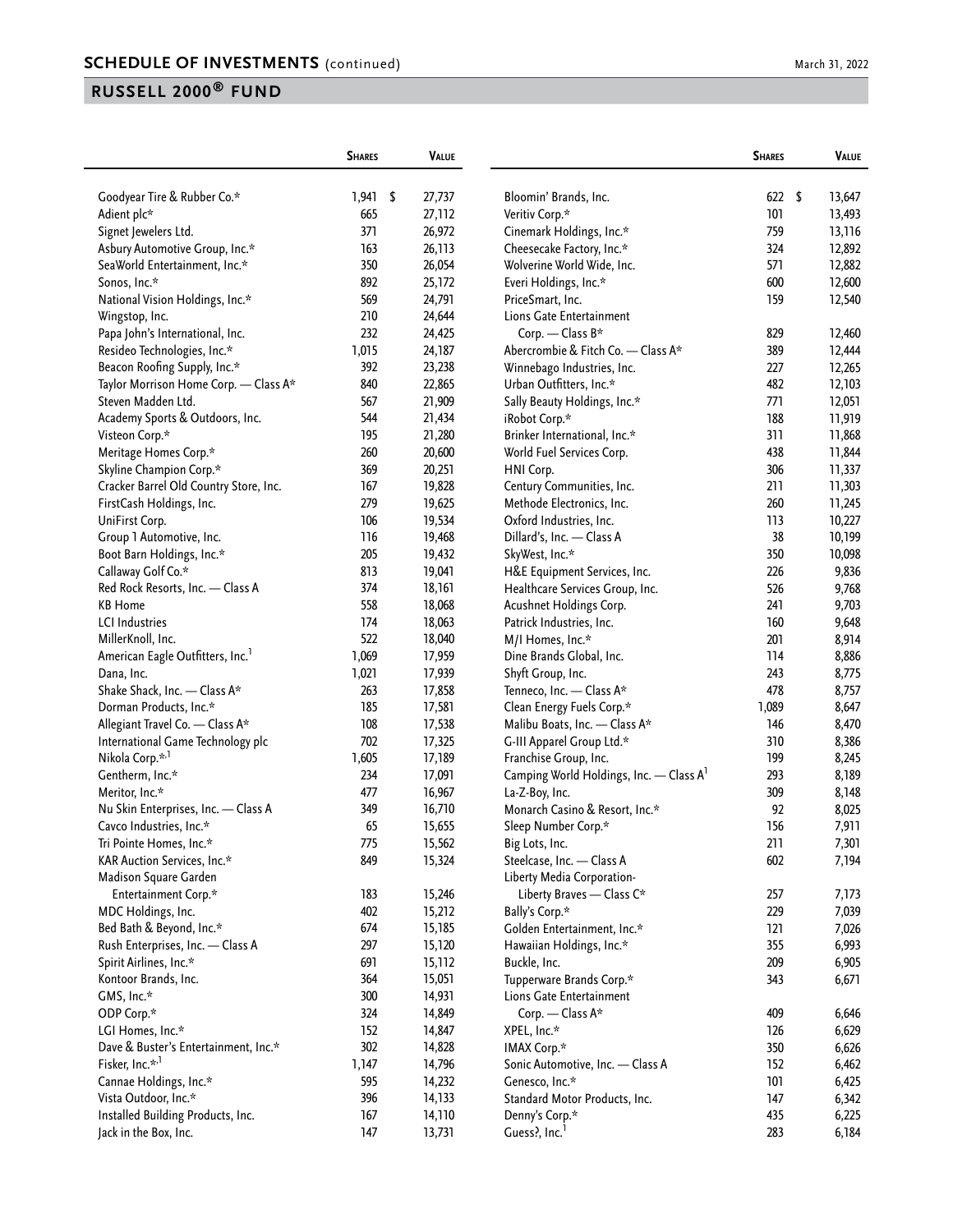|                                       | <b>SHARES</b> | <b>VALUE</b> |                                        | <b>SHARES</b> | VALUE       |
|---------------------------------------|---------------|--------------|----------------------------------------|---------------|-------------|
| ScanSource, Inc.*                     | 177           | \$<br>6,158  | Bluegreen Vacations Holding Corp.*     | 101           | \$<br>2,987 |
| American Axle & Manufacturing         |               |              | Johnson Outdoors, Inc. - Class A       | 37            | 2,876       |
| Holdings, Inc.*                       | 792           | 6,146        | Global Industrial Co.                  | 89            | 2,869       |
| MarineMax, Inc.*                      | 148           | 5,958        | Marcus Corp.*                          | 160           | 2,832       |
| Sun Country Airlines Holdings, Inc.*  | 226           | 5,917        | LL Flooring Holdings, Inc.*            | 201           | 2,818       |
| Designer Brands, Inc. - Class A*      | 420           | 5,674        | Universal Electronics, Inc.*           | 89            | 2,780       |
| Interface, Inc. - Class A             | 408           | 5,537        | Party City Holdco, Inc.*               | 776           | 2,778       |
| Douglas Dynamics, Inc.                | 159           | 5,500        | Frontier Group Holdings, Inc.*,1       | 245           | 2,776       |
| Workhorse Group, Inc.*                | 1,073         | 5,365        | Sweetgreen, Inc. - Class A*            | 86            | 2,751       |
| Aspen Aerogels, Inc.*                 | 155           | 5,344        | Rush Street Interactive, Inc.*         | 369           | 2,683       |
| Ruth's Hospitality Group, Inc.        | 232           | 5,308        | PLBY Group, Inc.*                      | 199           | 2,605       |
| Titan International, Inc.*            | 359           | 5,288        | Sovos Brands, Inc.*                    | 181           | 2,566       |
| Winmark Corp.                         | 24            | 5,280        | REV Group, Inc.                        | 190           | 2,546       |
| Arko Corp.                            | 580           | 5,278        | Big 5 Sporting Goods Corp.             | 146           | 2,504       |
| Zumiez, Inc.*                         | 136           | 5,197        | OneWater Marine, Inc. - Class A        | 70            | 2,412       |
| Wabash National Corp.                 | 343           | 5,090        | F45 Training Holdings, Inc.*           | 221           | 2,365       |
| Caleres, Inc.                         | 259           | 5,006        | Purple Innovation, Inc.*               | 404           | 2,363       |
| A-Mark Precious Metals, Inc.          | 63            | 4,872        | Motorcar Parts of America, Inc.*       | 132           | 2,354       |
| Lovesac Co.*                          | 90            | 4,866        | Century Casinos, Inc.*                 | 191           | 2,282       |
| Accel Entertainment, Inc.*            | 396           | 4,823        | Full House Resorts, Inc.*              | 230           | 2,210       |
| Children's Place, Inc.*               | 97            | 4,782        | Miller Industries, Inc.                | 78            | 2,196       |
| BlueLinx Holdings, Inc.*              | 65            | 4,672        | Rush Enterprises, Inc. - Class B       | 45            | 2,176       |
| OptimizeRx Corp.*                     | 121           | 4,563        | Kimball International, Inc. - Class B  | 254           | 2,146       |
| BJ's Restaurants, Inc.*               | 158           | 4,471        | Forestar Group, Inc.*                  | 120           | 2,131       |
| Hibbett, Inc.                         | 99            | 4,390        | Hovnanian Enterprises, Inc. - Class A* | 36            | 2,128       |
| Movado Group, Inc.                    | 110           | 4,295        | Liberty Media Corporation-             |               |             |
| Green Brick Partners, Inc.*           | 216           | 4,268        | Liberty Braves - Class A*              | 70            | 2,015       |
| Clarus Corp.                          | 186           | 4,237        | Rocky Brands, Inc.                     | 48            | 1,996       |
| Canoo, Inc.*                          | 747           | 4,123        | Blue Bird Corp.*                       | 106           | 1,995       |
| Ethan Allen Interiors, Inc.           | 158           | 4,119        | Golden Nugget Online Gaming, Inc.*     | 280           | 1,991       |
| PC Connection, Inc.                   | 78            | 4,086        | Cato Corp. - Class A                   | 135           | 1,979       |
| Chico's FAS, Inc.*                    | 845           | 4,056        | Conn's, Inc.*                          | 125           | 1,926       |
| Portillo's, Inc. - Class A*           | 162           | 3,979        | Commercial Vehicle Group, Inc.*        | 225           | 1,901       |
| Life Time Group Holdings, Inc.*       | 273           | 3,969        | Red Robin Gourmet Burgers, Inc.*       | 109           | 1,838       |
| Titan Machinery, Inc.*                | 136           | 3,843        | Container Store Group, Inc.*           | 223           | 1,822       |
| OneSpaWorld Holdings Ltd.*            | 376           | 3,835        | Citi Trends, Inc.*                     | 57            | 1,746       |
| TravelCenters of America, Inc.*       | 88            | 3,780        | Noodles & Co.*                         | 286           | 1,707       |
| Chuy's Holdings, Inc.*                | 140           | 3,780        | XL Fleet Corp.* <sup>,1</sup>          | 833           | 1,658       |
| Lordstown Motors Corp. - Class A*     | 1,090         | 3,/I/        | El Pollo Loco Holdings, Inc.*          | 134           | 1,557       |
| PetMed Express, Inc.                  | 143           | 3,689        | Hooker Furnishings Corp.               | 82            | 1,553       |
| Hyliion Holdings Corp.* <sup>1</sup>  | 823           | 3,646        | ONE Group Hospitality, Inc.*           | 146           | 1,534       |
| Shoe Carnival, Inc.                   | 124           | 3,616        | Tilly's, Inc. - Class A                | 159           | 1,488       |
| GrowGeneration Corp.*                 | 389           | 3,583        | Superior Group of Companies, Inc.      | 82            | 1,464       |
| RCI Hospitality Holdings, Inc.        | 56            | 3,442        | Xponential Fitness, Inc. - Class A*    | 62            | 1,453       |
| Rite Aid Corp.*                       | 391           | 3,421        | Kura Sushi USA, Inc. - Class A*        | 26            | 1,434       |
| VSE Corp.                             | 74            | 3,411        | Vera Bradley, Inc.*                    | 183           | 1,404       |
| America's Car-Mart, Inc.*             | 42            | 3,384        | GAN Ltd.*                              | 282           | 1,359       |
| Ideanomics, Inc.*                     | 2,937         | 3,289        | Velodyne Lidar, Inc.*                  | 529           | 1,354       |
| Sportsman's Warehouse Holdings, Inc.* | 306           | 3,271        | Arcimoto, Inc.*                        | 201           | 1,329       |
| Funko, Inc. - Class A*                | 189           | 3,260        | Snap One Holdings Corp.*               | $90\,$        | 1,328       |
| Lindblad Expeditions Holdings, Inc.*  | 215           | 3,242        | Romeo Power, Inc.* <sup>,1</sup>       | 864           | 1,287       |
| Fossil Group, Inc.*                   | 335           | 3,229        | Weber, Inc. - Class A                  | 119           | 1,170       |
| Aeva Technologies, Inc.*              | 742           | 3,213        | Lifetime Brands, Inc.                  | 89            | 1,143       |
| MasterCraft Boat Holdings, Inc.*      | 129           | 3,175        | Barnes & Noble Education, Inc.*        | 317           | 1,135       |
| Beazer Homes USA, Inc.*               | 206           |              | Traeger, Inc.*                         | 150           |             |
|                                       |               | 3,135        |                                        |               | 1,116       |
| Haverty Furniture Companies, Inc.     | 114           | 3,126        | Lazydays Holdings, Inc.*               | 54            | 1,090       |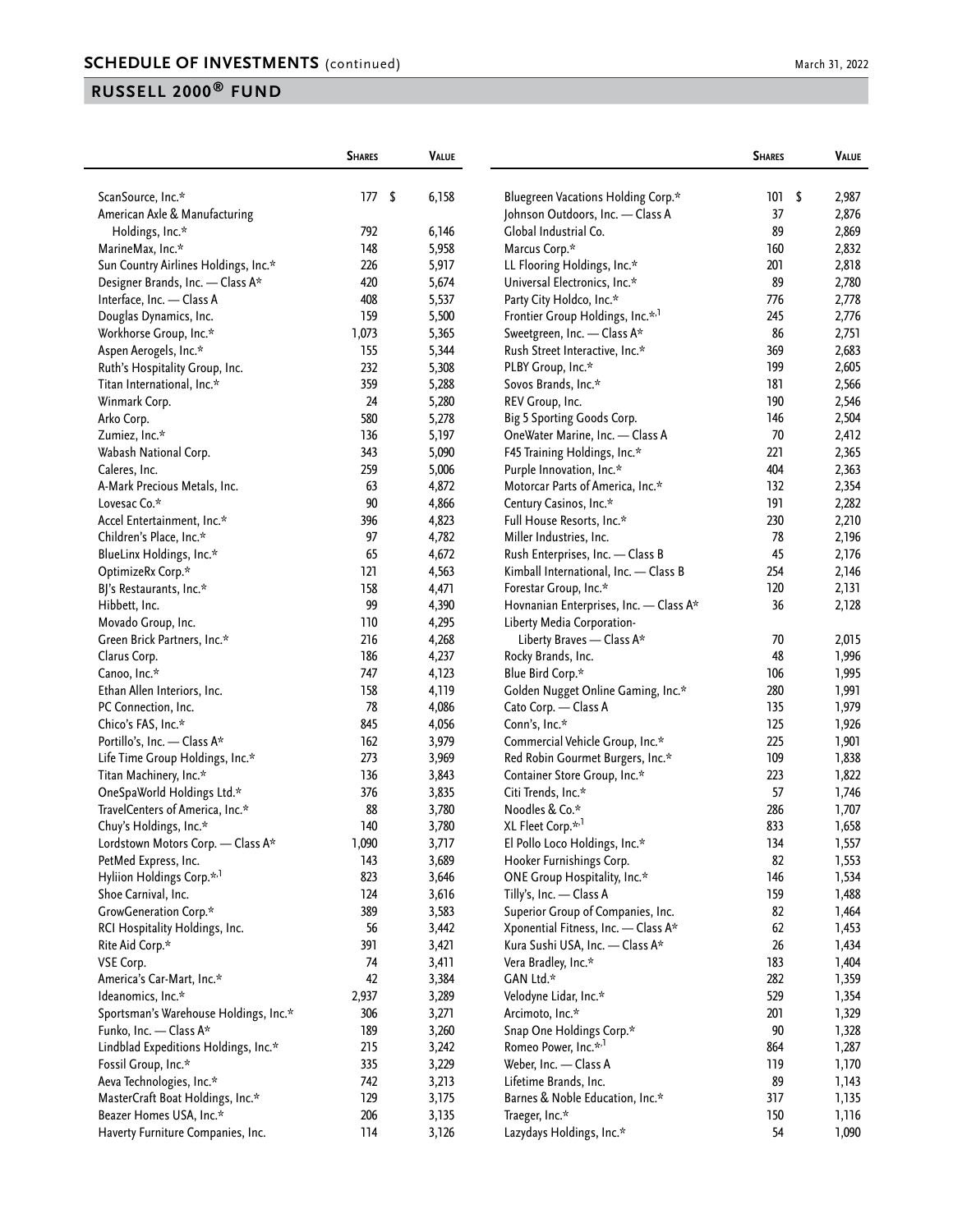|                                                   | <b>SHARES</b> | <b>VALUE</b> |                                                      | <b>SHARES</b>                                        | <b>VALUE</b>        |
|---------------------------------------------------|---------------|--------------|------------------------------------------------------|------------------------------------------------------|---------------------|
| VOXX International Corp. - Class A*               | 109           | \$<br>1,087  | Onto Innovation, Inc.*                               |                                                      | \$<br>342<br>29,716 |
| Bassett Furniture Industries, Inc.                | 65            | 1,076        | Ziff Davis, Inc.*                                    | 305                                                  | 29,518              |
| Mesa Air Group, Inc.*                             | 240           | 1,056        | MaxLinear, Inc. - Class A*                           | 498                                                  | 29,058              |
| Target Hospitality Corp.*                         | 175           | 1,050        | Envestnet, Inc.*                                     | 382                                                  | 28,436              |
| Liberty TripAdvisor Holdings,                     |               |              | Digital Turbine, Inc.*                               | 638                                                  | 27,951              |
| Inc. $-$ Class A*                                 | 512           | 1,050        | Blackline, Inc.*                                     | 381                                                  | 27,897              |
| Duluth Holdings, Inc. - Class B*                  | 85            | 1,040        | Box, Inc. — Class $A^*$                              | 949                                                  | 27,578              |
| Cooper-Standard Holdings, Inc.*                   | 118           | 1,035        | SiTime Corp.*                                        | 110                                                  | 27,260              |
| First Watch Restaurant Group, Inc.*               | 77            | 1,005        | Diodes, Inc.*                                        | 306                                                  | 26,619              |
| Daktronics, Inc.*                                 | 256           | 983          | ACI Worldwide, Inc.*                                 | 829                                                  | 26,105              |
| NEOGAMES S.A.*                                    | 61            | 941          | Ambarella, Inc.*                                     | 248                                                  | 26,020              |
| Shift Technologies, Inc.*                         | 421           | 926          | Insight Enterprises, Inc.*                           | 242                                                  | 25,971              |
| Escalade, Inc.                                    | 70            | 924          | Sprout Social, Inc. - Class A*                       | 318                                                  | 25,478              |
| Fiesta Restaurant Group, Inc.*                    | 122           | 912          | Rambus, Inc.*                                        | 762                                                  | 24,300              |
| JOANN, Inc.                                       | 79            | 901          | Kulicke & Soffa Industries, Inc.                     | 430                                                  | 24,089              |
| Drive Shack, Inc.*                                | 580           | 893          | Verint Systems, Inc.*                                | 452                                                  | 23,368              |
| Nautilus, Inc.*                                   | 211           | 869          | FormFactor, Inc.*                                    | 546                                                  | 22,948              |
| Biglari Holdings, Inc. - Class B*                 | 6             | 868          |                                                      | Altair Engineering, Inc. - Class A*<br>325           | 20,930              |
| Flexsteel Industries, Inc.                        | 44            | 849          | DigitalOcean Holdings, Inc.*                         | 356                                                  | 20,595              |
| Kirkland's, Inc.*                                 | 89            | 827          | CommVault Systems, Inc.*                             | 310                                                  | 20,568              |
|                                                   | 38            | 706          | <b>MACOM Technology Solutions</b>                    |                                                      |                     |
| EVI Industries, Inc.*<br>CarLotz, Inc.*           | 503           | 689          | Holdings, Inc.*                                      | 340                                                  | 20,356              |
| Marine Products Corp.                             | 57            | 658          | Blackbaud, Inc.*                                     | 336                                                  | 20,116              |
| Landsea Homes Corp.*                              | 75            | 641          | Asana, Inc. - Class A*                               | 493                                                  | 19,705              |
| Hamilton Beach Brands                             |               |              |                                                      | 574                                                  |                     |
|                                                   | 52            | 605          | PagerDuty, Inc.*                                     |                                                      | 19,625              |
| Holding Co. - Class A<br>Regis Corp.*             | 254           | 538          | Evolent Health, Inc. - Class A*                      | Allscripts Healthcare Solutions, Inc.*<br>853<br>560 | 19,210<br>18,088    |
|                                                   | 235           | 531          |                                                      | 311<br>Bottomline Technologies DE, Inc.*             | 17,627              |
| Carrols Restaurant Group, Inc.                    | 85            |              |                                                      | 231                                                  |                     |
| Torrid Holdings, Inc.*                            | 74            | 515          | Axcelis Technologies, Inc.*<br>Verra Mobility Corp.* | 1,057                                                | 17,447<br>17,208    |
| Esports Technologies, Inc.*<br>Aterian, Inc.*     | 182           | 499<br>442   | Appian Corp.*                                        | 276                                                  | 16,786              |
| Hall of Fame Resort & Entertainment Co.*          | 391           | 434          |                                                      | 193                                                  |                     |
|                                                   |               |              | NetScout Systems, Inc.*                              | ManTech International Corp. - Class A<br>493         | 16,635<br>15,815    |
| Chicken Soup For The Soul<br>Entertainment, Inc.* | 51            | 408          | Amkor Technology, Inc.                               | 717                                                  | 15,573              |
| Eros STX Global Corp.*                            | 112           | 313          | Appfolio, Inc. - Class A*                            | 134                                                  | 15,170              |
| CompX International, Inc.                         | 11            | 259          | Outset Medical, Inc.*                                | 329                                                  | 14,937              |
| MedAvail Holdings, Inc.*                          | 84            | 82           | Momentive Global, Inc.*                              | 905                                                  | 14,715              |
|                                                   |               |              | Progress Software Corp.                              | 309                                                  | 14,551              |
| <b>Total Consumer, Cyclical</b>                   |               | 2,395,274    | 3D Systems Corp.*                                    | 872                                                  | 14,545              |
| <b>TECHNOLOGY - 7.9%</b>                          |               |              | CSG Systems International, Inc.                      | 226                                                  | 14,367              |
| Lattice Semiconductor Corp.*                      | 943           | 57,476       | Ultra Clean Holdings, Inc.*                          | 312                                                  |                     |
| Synaptics, Inc.*                                  | 273           | 54,464       | Apollo Medical Holdings, Inc.*                       | 265                                                  | 13,226<br>12,844    |
| KBR, Inc.                                         | 992           | 54,292       |                                                      | 737                                                  |                     |
| Rapid7, Inc.*                                     | 395           | 43,940       | Xperi Holding Corp.                                  | 227                                                  | 12,765              |
| Silicon Laboratories, Inc.*                       | 264           | 39,653       | Cardlytics, Inc.*                                    |                                                      | 12,480              |
| Power Integrations, Inc.                          | 410           | 37,999       | E2open Parent Holdings, Inc.*                        | 1,396                                                | 12,299              |
| Tenable Holdings, Inc.*                           | 648           | 37,448       | Ping Identity Holding Corp.*                         | 427                                                  | 11,713              |
| CMC Materials, Inc.                               | 198           | 36,709       | Zuora, Inc. - Class A*                               | 778                                                  | 11,654              |
| Varonis Systems, Inc.*                            | 752           | 35,750       | Super Micro Computer, Inc.*                          | 304                                                  | 11,573              |
| Workiva, Inc.*                                    | 301           | 35,518       | LivePerson, Inc.*                                    | 462                                                  | 11,282              |
| Qualys, Inc.*                                     | 239           | 34,036       |                                                      | 318<br>Schrodinger Incorporated/United States*       | 10,850              |
| SPS Commerce, Inc.*                               | 253           | 33,194       | TTEC Holdings, Inc.                                  | 130                                                  | 10,728              |
| ExlService Holdings, Inc.*                        | 231           | 33,095       | 8x8, Inc.*                                           | 793                                                  | 9,984               |
| Sailpoint Technologies Holdings, Inc.*            | 643           | 32,909       | Cohu, Inc.*                                          | 337                                                  | 9,975               |
| Maximus, Inc.                                     | 431           | 32,303       | Domo, Inc. - Class B*                                | 197                                                  | 9,962               |
| MicroStrategy, Inc. - Class A <sup>*,1</sup>      | 65            | 31,611       | Unisys Corp.*                                        | 461                                                  | 9,962               |
| Semtech Corp.*                                    | 454           | 31,480       | JFrog Ltd.*                                          | 369                                                  | 9,945               |
|                                                   |               |              |                                                      |                                                      |                     |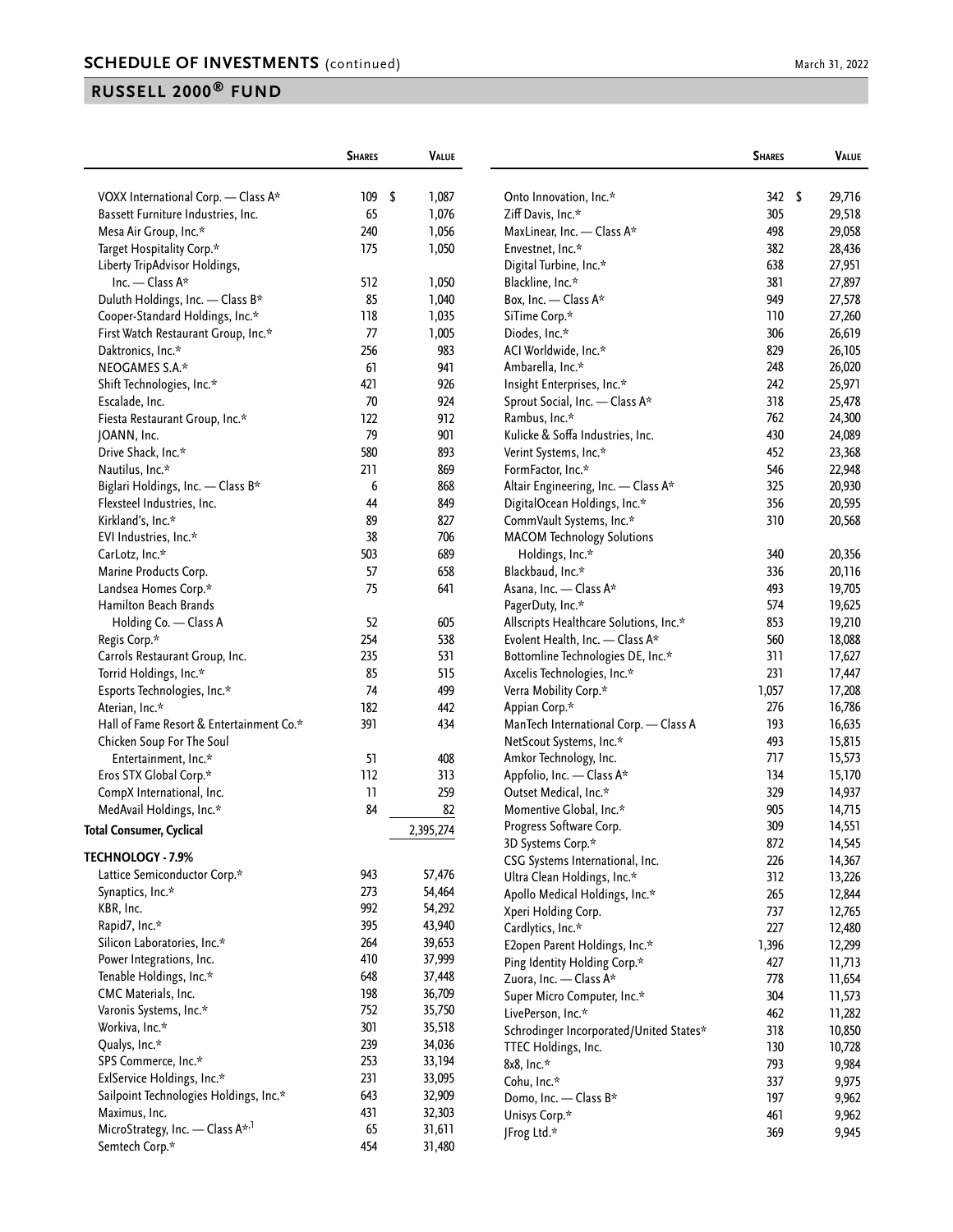|                                                                  | <b>SHARES</b> | <b>VALUE</b>   |                                               | <b>SHARES</b>    | VALUE     |
|------------------------------------------------------------------|---------------|----------------|-----------------------------------------------|------------------|-----------|
| Health Catalyst, Inc.*                                           | 367           | \$<br>9,590    | HireRight Holdings Corp.*                     | 157 <sub>5</sub> | 2,685     |
| Veeco Instruments, Inc.*                                         | 350           | 9,517          | Daily Journal Corp.*                          | 8                | 2,496     |
| Cerence, Inc.*                                                   | 260           | 9,386          | ON24, Inc.*                                   | 186              | 2,446     |
| PROS Holdings, Inc.*                                             | 281           | 9,360          | Inseego Corp.* <sup>,1</sup>                  | 598              | 2,422     |
| Phreesia, Inc.*                                                  | 349           | 9,200          | EngageSmart, Inc.*                            | 113              | 2,408     |
| 1Life Healthcare, Inc.*                                          | 808           | 8,953          | Digimarc Corp.*                               | 89               | 2,347     |
| Avid Technology, Inc.*                                           | 254           | 8,857          | Brightcove, Inc.*                             | 286              | 2,231     |
| SMART Global Holdings, Inc.*                                     | 339           | 8,756          | Benefitfocus, Inc.*                           | 175              | 2,208     |
| Impinj, Inc.*                                                    | 133           | 8,451          | Genius Brands International, Inc.*            | 1,982            | 2,022     |
| NextGen Healthcare, Inc.*                                        | 394           | 8,238          | AXT, Inc.*                                    | 284              | 1,994     |
| Alpha & Omega Semiconductor Ltd.*                                | 150           | 8,198          | Enfusion, Inc. - Class A*                     | 153              | 1,946     |
| Privia Health Group, Inc.*                                       | 291           | 7,778          | Atomera, Inc.*                                | 143              | 1,868     |
| BigCommerce Holdings, Inc.*                                      | 340           | 7,449          | Outbrain, Inc.*                               | 170              | 1,824     |
| Avaya Holdings Corp.*                                            | 577           | 7,311          | Rimini Street, Inc.*                          | 314              | 1,821     |
| PAR Technology Corp.*                                            | 178           | 7,181          | Instructure Holdings, Inc.*                   | 85               | 1,705     |
| Parsons Corp.*                                                   | 185           | 7,159          | Intapp, Inc.*                                 | 70               | 1,681     |
| Sumo Logic, Inc.*                                                | 612           | 7,142          | eGain Corp.*                                  | 145              | 1,679     |
| Photronics, Inc.*                                                | 418           | 7,093          | AvidXchange Holdings, Inc.*                   | 178              | 1,433     |
| Donnelley Financial Solutions, Inc.*                             | 207           | 6,885          | CoreCard Corp.*                               | 51               | 1,397     |
| Consensus Cloud Solutions, Inc.*                                 | 113           | 6,795          | PlayAGS, Inc.*                                | 193              | 1,287     |
| Model N, Inc.*                                                   | 248           | 6,671          | Smith Micro Software, Inc.*                   | 320              | 1,206     |
| CEVA, Inc.*                                                      | 158           | 6,423          | Rekor Systems, Inc.*                          | 237              | 1,081     |
| Pitney Bowes, Inc.                                               | 1,235         | 6,422          | <b>EMCORE Corp.*</b>                          | 255              | 944       |
| Alignment Healthcare, Inc.*                                      | 557           | 6,255          | Quantum Corp.*                                | 407              | 924       |
| Desktop Metal, Inc. - Class A*                                   | 1,315         | 6,233          | Forian, Inc.*                                 | 132              | 919       |
| Ebix, Inc.                                                       | 186           | 6,166          | Tabula Rasa HealthCare, Inc.*                 | 158              | 910       |
| Conduent, Inc.*                                                  | 1,177         | 6,073          | SecureWorks Corp. - Class A*                  | 67               | 888       |
|                                                                  | 149           |                |                                               | 226              | 730       |
| Agilysys, Inc.*<br>PDF Solutions, Inc.*                          | 211           | 5,942<br>5,881 | GTY Technology Holdings, Inc.*<br>iCAD, Inc.* | 154              | 687       |
|                                                                  | 217           | 5,510          | IBEX Holdings Ltd.*                           | 40               | 638       |
| Sapiens International Corporation N.V.<br>Simulations Plus, Inc. | 107           | 5,455          | SkyWater Technology, Inc.*                    | 57               | 617       |
| Yext, Inc.*                                                      | 787           |                |                                               | 94               | 615       |
|                                                                  | 162           | 5,422          | Convey Health Solutions Holdings, Inc.*       | 95               | 555       |
| Bandwidth, Inc. - Class A*                                       | 233           | 5,247          | DarioHealth Corp.*<br>GreenBox POS*           | 128              | 540       |
| Digi International, Inc.*                                        |               | 5,014          |                                               |                  |           |
| BTRS Holdings, Inc. - Class 1*                                   | 662           | 4,952          | Viant Technology, Inc. - Class A*             | 81               | 530       |
| PowerSchool Holdings, Inc. - Class A*                            | 298           | 4,920          | StarTek, Inc.*                                | 118              | 523       |
| American Software, Inc. - Class A                                | 221           | 4,606          | Kaltura, Inc.*                                | 116              | 208       |
| Grid Dynamics Holdings, Inc.*                                    | 319           | 4,491          | Arteris, Inc.*                                | 15               | 195       |
| Mitek Systems, Inc.*                                             | 301           | 4,416          | NantHealth, Inc.*                             | 189              | 142       |
| Rackspace Technology, Inc.*                                      | 383           | 4,274          | Weave Communications, Inc.*                   | 15               | 89        |
| Corsair Gaming, Inc.* <sup>,1</sup>                              | 192           | 4,063          | Society Pass, Inc.*                           | 8                | 24        |
| Ouster, Inc.*                                                    | 886           | 3,987          | <b>Total Technology</b>                       |                  | 2,059,419 |
| Porch Group, Inc.*                                               | 536           | 3,722          | <b>ENERGY - 4.8%</b>                          |                  |           |
| CS Disco, Inc.*                                                  | 108           | 3,669          | Ovintiv, Inc.                                 | 1,823            | 98,570    |
| Veritone, Inc.*                                                  | 199           | 3,638          |                                               | 737              | 64,119    |
| Upland Software, Inc.*                                           | 203           | 3,575          | Chesapeake Energy Corp.                       |                  |           |
| OneSpan, Inc.*                                                   | 247           | 3,567          | Antero Resources Corp.*                       | 2,008            | 61,304    |
| Computer Programs and Systems, Inc.*                             | 99            | 3,410          | Southwestern Energy Co.*                      | 7,137            | 51,172    |
| Diebold Nixdorf, Inc.*                                           | 505           | 3,399          | Range Resources Corp.*                        | 1,678            | 50,978    |
| Integral Ad Science Holding Corp.*                               | 224           | 3,091          | PDC Energy, Inc.                              | 684              | 49,713    |
| Alkami Technology, Inc.*                                         | 200           | 2,862          | Murphy Oil Corp.                              | 1,028            | 41,521    |
| MeridianLink, Inc.*                                              | 158           | 2,860          | Matador Resources Co.                         | 778              | 41,218    |
| Telos Corp.*                                                     | 280           | 2,792          | ChampionX Corp.                               | 1,424            | 34,860    |
| Cantaloupe, Inc.*                                                | 409           | 2,769          | SM Energy Co.                                 | 843              | 32,835    |
| EverCommerce, Inc.*                                              | 209           | 2,759          | Helmerich & Payne, Inc.                       | 717              | 30,673    |
| Vuzix Corp. <sup>*,1</sup>                                       | 412           | 2,719          | CNX Resources Corp.*                          | 1,399            | 28,987    |
|                                                                  |               |                | Denbury, Inc.*                                | 354              | 27,814    |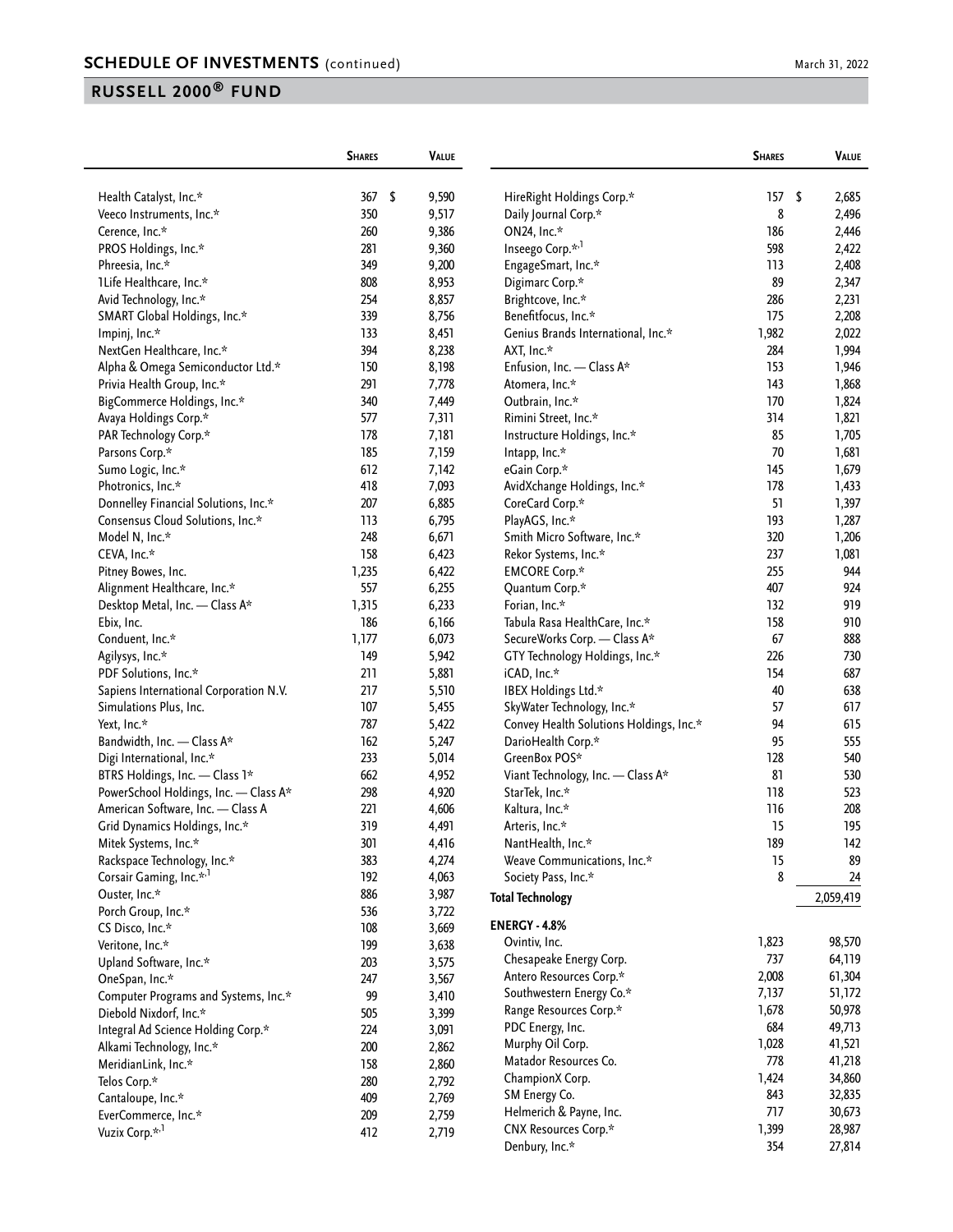| March 31, 2022 |  |  |  |
|----------------|--|--|--|
|----------------|--|--|--|

|                                            | <b>SHARES</b> | <b>VALUE</b> |                                          | <b>SHARES</b> | VALUE       |
|--------------------------------------------|---------------|--------------|------------------------------------------|---------------|-------------|
| California Resources Corp.                 | 570 \$        | 25,496       | TETRA Technologies, Inc.*                | 862           | \$<br>3,543 |
| Equitrans Midstream Corp.                  | 2,872         | 24,240       | Alto Ingredients, Inc.*                  | 502           | 3,424       |
| Magnolia Oil & Gas Corp. - Class A         | 1,013         | 23,957       | Oil States International, Inc.*          | 426           | 2,961       |
| Kosmos Energy Ltd.*                        | 3,151         | 22,656       | Cleanspark, Inc.* <sup>,1</sup>          | 229           | 2,833       |
| Whiting Petroleum Corp.                    | 277           | 22,578       | W&T Offshore, Inc.*                      | 659           | 2,517       |
| Oasis Petroleum, Inc.                      | 139           | 20,336       | Aris Water Solution, Inc. - Class A      | 137           | 2,493       |
| Patterson-UTI Energy, Inc.                 | 1,310         | 20,279       | Solaris Oilfield Infrastructure,         |               |             |
| Callon Petroleum Co.*                      | 333           | 19,674       | $Inc. - Class A$                         | 220           | 2,484       |
| Renewable Energy Group, Inc.*              | 314           | 19,044       | Aemetis, Inc.*                           | 190           | 2,407       |
| Civitas Resources, Inc.                    | 305           | 18,212       | Newpark Resources, Inc.*                 | 634           | 2,320       |
| PBF Energy, Inc. - Class A*                | 676           | 16,474       | Infrastructure and Energy                |               |             |
| Peabody Energy Corp.*                      | 625           | 15,331       | Alternatives, Inc.*                      | 193           | 2,287       |
| FuelCell Energy, Inc.* <sup>1</sup>        | 2,597         | 14,959       | National Energy Services Reunited Corp.* | 267           | 2,243       |
| Arch Resources, Inc.                       | 106           | 14,562       | Earthstone Energy, Inc. - Class A*       | 169           | 2,135       |
| Sunnova Energy International, Inc.*        | 604           | 13,928       | Falcon Minerals Corp.                    | 276           | 1,860       |
| Tellurian, Inc.*                           | 2,603         | 13,796       | Riley Exploration Permian, Inc.          | 74            | 1,856       |
| Warrior Met Coal, Inc.                     | 361           | 13,397       | FutureFuel Corp.                         | 181           | 1,761       |
| SunPower Corp. - Class A*                  | 562           | 12,072       | Matrix Service Co.*                      | 182           | 1,496       |
| Northern Oil and Gas, Inc.                 | 426           | 12,009       | Kinetik Holdings, Inc. - Class A         | 23            | 1,495       |
| NexTier Oilfield Solutions, Inc.*          | 1,215         | 11,227       | Eos Energy Enterprises, Inc.*            | 312           | 1,304       |
| Oceaneering International, Inc.*           | 699           | 10,597       | Beam Global*                             | 62            | 1,268       |
| Centennial Resource                        |               |              | HighPeak Energy, Inc.                    | 36            | 799         |
| Development, Inc. - Class A*               | 1,294         | 10,443       | Advent Technologies Holdings, Inc.*      | 105           | 244         |
| Green Plains, Inc.*                        | 335           | 10,389       | <b>Total Energy</b>                      |               | 1,254,167   |
| Array Technologies, Inc.*                  | 897           | 10,109       |                                          |               |             |
| Delek US Holdings, Inc.*                   | 461           | 9,782        | <b>COMMUNICATIONS - 3.1%</b>             |               |             |
| US Silica Holdings, Inc.*                  | 516           | 9,629        | Vonage Holdings Corp.*                   | 1,764         | 35,791      |
| Liberty Oilfield Services, Inc. - Class A* | 633           | 9,381        | TEGNA, Inc.                              | 1,553         | 34,787      |
| Dril-Quip, Inc.*                           | 247           | 9,225        | Mimecast Ltd.*                           | 424           | 33,733      |
| CONSOL Energy, Inc.*                       | 241           | 9,069        | Iridium Communications, Inc.*            | 828           | 33,385      |
| Stem, Inc.*                                | 801           | 8,819        | Cargurus, Inc.*                          | 670           | 28,448      |
| Archrock, Inc.                             | 947           | 8,741        | Viavi Solutions, Inc.*                   | 1,600         | 25,728      |
| NOW, Inc.*                                 | 774           | 8,537        | Perficient, Inc.*                        | 229           | 25,211      |
| ProPetro Holding Corp.*                    | 606           | 8,442        | Q2 Holdings, Inc.*                       | 384           | 23,674      |
| Comstock Resources, Inc.*                  | 643           | 8,391        | Maxar Technologies, Inc.                 | 509           | 20,085      |
| Brigham Minerals, Inc. - Class A           | 307           | 7,844        | Cogent Communications Holdings, Inc.     | 300           | 19,905      |
| Nabors Industries Ltd.*                    | 50            | 7,636        | Upwork, Inc.*                            | 829           | 19,266      |
| Laredo Petroleum, Inc.*                    | 88            | 6,964        | Houghton Mifflin Harcourt Co.*           | 893           | 18,762      |
| MRC Global, Inc.*                          | 565           | 6,729        | Yelp, Inc. - Class A*                    | 503           | 17,157      |
| Gevo, Inc.*                                | 1,396         | 6,533        | Calix, Inc.*                             | 388           | 16,649      |
| Tidewater, Inc.*                           | 288           | 6,261        | Shutterstock, Inc.                       | 164           | 15,265      |
| Bristow Group, Inc.*                       | 166           | 6,155        | iHeartMedia, Inc. - Class A*             | 787           | 14,898      |
| Expro Group Holdings N.V.*                 | 326           | 5,796        | TechTarget, Inc.*                        | 183           | 14,874      |
| CVR Energy, Inc.                           | 208           | 5,312        | InterDigital, Inc.                       | 217           | 13,845      |
| SunCoke Energy, Inc.                       | 584           | 5,203        | Open Lending Corp. - Class A*            | 732           | 13,842      |
| RPC, Inc.*                                 | 474           | 5,058        | Revolve Group, Inc.*                     | 252           | 13,530      |
| Ranger Oil Corp. - Class A*                | 144           | 4,972        | Telephone & Data Systems, Inc.           | 710           | 13,405      |
| Berry Corp.                                | 474           | 4,892        | Overstock.com, Inc.*                     | 302           | 13,290      |
| Helix Energy Solutions Group, Inc.*        | 1,005         | 4,804        | Gray Television, Inc.                    | 600           | 13,242      |
| Talos Energy, Inc.*                        | 259           | 4,090        | Magnite, Inc.*                           | 912           | 12,048      |
| Par Pacific Holdings, Inc.*                | 314           | 4,088        | Plantronics, Inc.*                       | 295           | 11,623      |
| DMC Global, Inc.*                          | 129           | 3,934        | Infinera Corp.*                          | 1,285         | 11,141      |
| Select Energy Services, Inc. - Class A*    | 441           | 3,779        | Extreme Networks, Inc.*                  | 892           | 10,891      |
| REX American Resources Corp.*              | 37            | 3,685        | ePlus, Inc.*                             | 187           | 10,483      |
| TPI Composites, Inc.*                      | 255           | 3,585        | Liberty Latin America Ltd. - Class C*    | 1,085         | 10,405      |
| Crescent Energy, Inc. - Class A            | 206           | 3,572        | Sinclair Broadcast Group, Inc. - Class A | 323           | 9,050       |
|                                            |               |              | Clear Channel Outdoor Holdings, Inc.*    | 2,550         | 8,823       |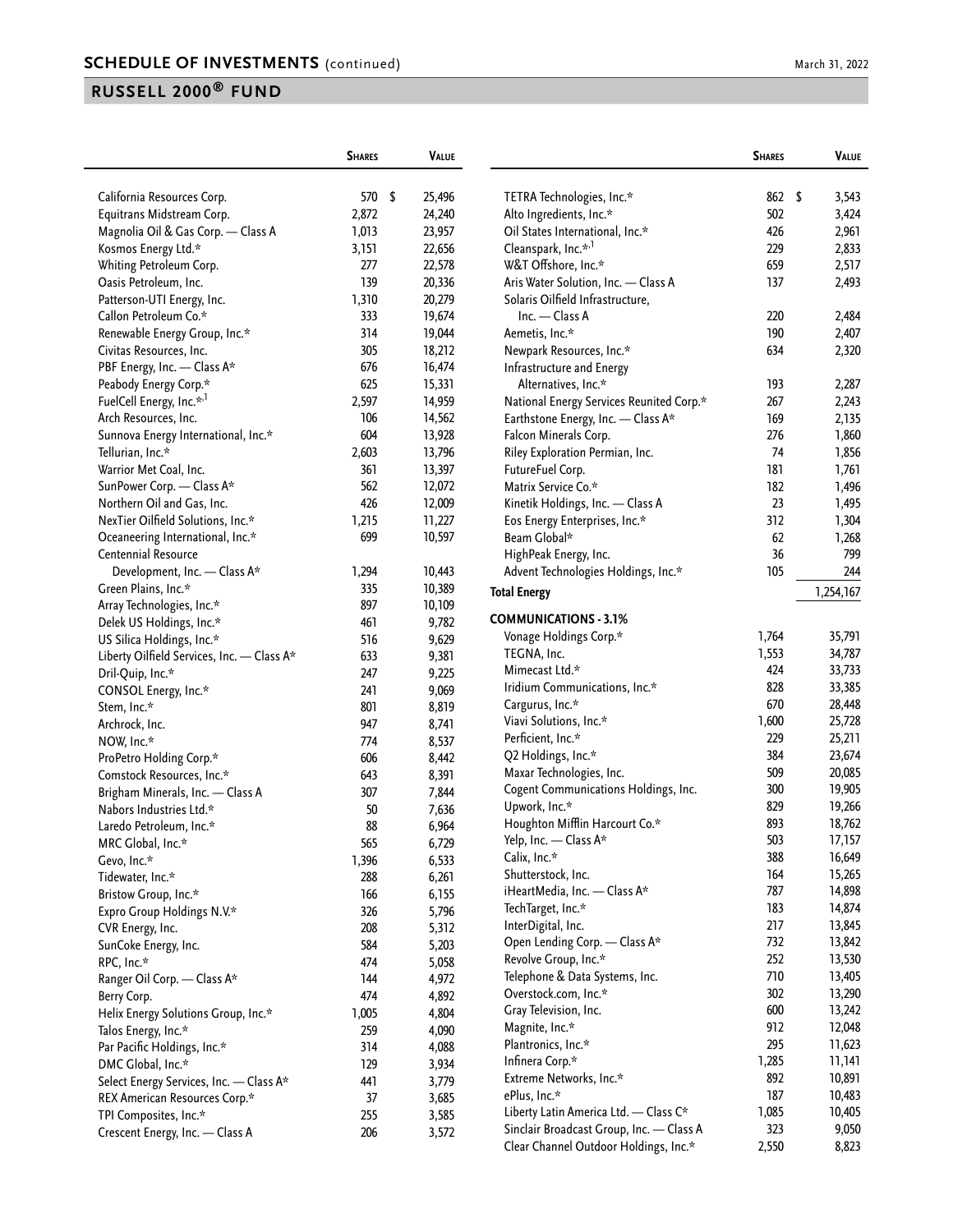|                                                             | <b>SHARES</b> | <b>VALUE</b>   |                                            | <b>SHARES</b>  | <b>VALUE</b> |
|-------------------------------------------------------------|---------------|----------------|--------------------------------------------|----------------|--------------|
| EW Scripps Co. - Class A*                                   | 402 \$        | 8,358          | Preformed Line Products Co.                | 21             | \$<br>1,332  |
| AMC Networks, Inc. - Class A*                               | 204           | 8,289          | 1stdibs.com, Inc.*                         | 141            | 1,127        |
| Shenandoah Telecommunications Co.                           | 339           | 7,994          | National CineMedia, Inc.                   | 422            | 1,072        |
| Eventbrite, Inc. - Class A*                                 | 537           | 7,931          | Casa Systems, Inc.*                        | 223            | 1,008        |
| Gogo, Inc.*                                                 | 415           | 7,910          | KVH Industries, Inc.*                      | 106            | 965          |
| Scholastic Corp.                                            | 179           | 7,210          | Telesat Corp.*                             | 50             | 825          |
| Cars.com, Inc.*                                             | 481           | 6,941          | VirnetX Holding Corp.* <sup>,1</sup>       | 445            | 725          |
| WideOpenWest, Inc.*                                         | 368           | 6,418          | Solo Brands, Inc. - Class A <sup>*,1</sup> | 78             | 665          |
| EchoStar Corp. - Class A*                                   | 262           | 6,377          | Fluent, Inc.*                              | 304            | 632          |
| Globalstar, Inc.*                                           | 4,263         | 6,267          | CuriosityStream, Inc.*                     | 183            | 531          |
| fuboTV, Inc.*                                               | 950           | 6,241          | Hemisphere Media Group, Inc.*              | 114            | 521          |
| ADTRAN, Inc.                                                | 337           | 6,218          | Value Line, Inc.                           | $\overline{7}$ | 469          |
| Harmonic, Inc.*                                             | 636           | 5,908          | LiveOne, Inc.*                             | 406            | 331          |
| A10 Networks, Inc.                                          | 422           | 5,887          | HyreCar, Inc.*                             | 124            | 295          |
| Stitch Fix, Inc. - Class A*                                 | 572           | 5,760          | Lulu's Fashion Lounge Holdings, Inc.*      | 20             | 136          |
| NeoPhotonics Corp.*                                         | 358           | 5,445          | aka Brands Holding Corp.*                  | 30             | 133          |
| Clearfield, Inc.*                                           | 80            | 5,218          | Digital Media Solutions, Inc. - Class A*   | 23             | 84           |
| NETGEAR, Inc.*                                              | 203           | 5,010          |                                            |                |              |
| Anterix, Inc.*                                              | 82            | 4,748          | <b>Total Communications</b>                |                | 798,903      |
| Tucows, Inc. - Class A*                                     | 68            | 4,644          | <b>BASIC MATERIALS - 2.5%</b>              |                |              |
| Limelight Networks, Inc.*                                   | 878           | 4,583          | Rogers Corp.*                              | 131            | 35,593       |
| Gannett Company, Inc.*                                      | 988           | 4,456          | Commercial Metals Co.                      | 843            | 35,086       |
| QuinStreet, Inc.*                                           | 353           | 4,095          | Balchem Corp.                              | 226            | 30,894       |
| RealReal, Inc.*                                             | 562           | 4,080          | MP Materials Corp.*                        | 533            | 30,562       |
| Quotient Technology, Inc.*                                  | 631           | 4,026          | Livent Corp.*                              | 1,138          | 29,668       |
| Boston Omaha Corp. - Class A*                               | 143           | 3,628          | Cabot Corp.                                | 394            | 26,954       |
| HealthStream, Inc.*                                         | 178           | 3,546          | Sensient Technologies Corp.                | 297            | 24,933       |
| IDT Corp. - Class B*                                        | 101           | 3,443          | Hecla Mining Co.                           | 3,733          | 24,526       |
| ChannelAdvisor Corp.*                                       | 207           | 3,430          | HB Fuller Co.                              | 365            | 24,116       |
| Advantage Solutions, Inc.*                                  | 536           | 3,420          | Allegheny Technologies, Inc.*              | 895            | 24,022       |
| United States Cellular Corp.*                               | 108           | 3,265          | Arconic Corp.*                             | 750            | 19,215       |
| Groupon, Inc.* <sup>,1</sup>                                | 166           | 3,192          | Ingevity Corp.*                            | 279            | 17,876       |
| Stagwell, Inc.*                                             | 433           | 3,135          | Quaker Chemical Corp.                      | 95             | 16,417       |
| ATN International, Inc.                                     | 78            | 3,111          | Tronox Holdings plc - Class A              | 805            | 15,931       |
| Liquidity Services, Inc.*                                   | 177           | 3,030          | Innospec, Inc.                             | 172            | 15,919       |
| <b>Consolidated Communications</b>                          |               |                | Constellium SE*                            | 873            | 15,714       |
| Holdings, Inc.*                                             | 512           | 3,021          | Minerals Technologies, Inc.                | 233            | 15,413       |
| Couchbase, Inc.* <sup>,1</sup>                              | 164           | 2,857          | Compass Minerals International, Inc.       | 240            | 15,069       |
| Liberty Latin America Ltd. - Class A*                       | 285           | 2,764          | Stepan Co.                                 | 151            | 14,920       |
| <b>Entravision Communications</b>                           |               |                | GCP Applied Technologies, Inc.*            | 467            | 14,673       |
| Corp. - Class A                                             | 423           | 2,711          | Carpenter Technology Corp.                 | 335            | 14,063       |
| MediaAlpha, Inc. - Class A*                                 | 149           | 2,466          | Trinseo plc                                | 273            | 13,082       |
| Audacy, Inc.*                                               | 828           | 2,393          | Novagold Resources, Inc.*                  | 1,666          | 12,878       |
|                                                             |               |                | Ferro Corp.*                               | 577            | 12,544       |
| 1-800-Flowers.com, Inc. - Class A*<br>Aviat Networks, Inc.* | 187           | 2,386          | Kaiser Aluminum Corp.                      | 111            | 10,452       |
|                                                             | 77<br>153     | 2,369          | Energy Fuels, Inc.*                        | 1,086          | 9,937        |
| Credo Technology Group Holding Ltd.*                        |               | 2,330          | AdvanSix, Inc.                             | 192            | 9,809        |
| Ooma, Inc.*                                                 | 154           | 2,308          | Century Aluminum Co.*                      | 361            | 9,498        |
| CarParts.com, Inc.*                                         | 343           | 2,298          | Schnitzer Steel Industries, Inc. - Class A | 180            | 9,349        |
| EverQuote, Inc. - Class A*                                  | 138           | 2,233<br>1,820 | Codexis, Inc.*                             | 423            | 8,722        |
| CalAmp Corp.*                                               | 249           |                | Uranium Energy Corp.*                      | 1,764          | 8,097        |
| Cambium Networks Corp.*                                     | 76            | 1,797          | Coeur Mining, Inc.*                        | 1,797          | 7,997        |
| Lands' End, Inc.*                                           | 101           | 1,709          | Orion Engineered Carbons S.A.              | 426            | 6,803        |
| DZS, Inc.*                                                  | 120           | 1,664          | Hawkins, Inc.                              | 135            | 6,196        |
| Ribbon Communications, Inc.*                                | 494           | 1,526          | Schweitzer-Mauduit International, Inc.     | 220            | 6,050        |
| Thryv Holdings, Inc.*                                       | 54            | 1,518          | Intrepid Potash, Inc.*                     | $70$           | 5,750        |
| comScore, Inc.*                                             | 492           | 1,432          | Amyris, Inc.*                              | 1,242          | 5,415        |
|                                                             |               |                |                                            |                |              |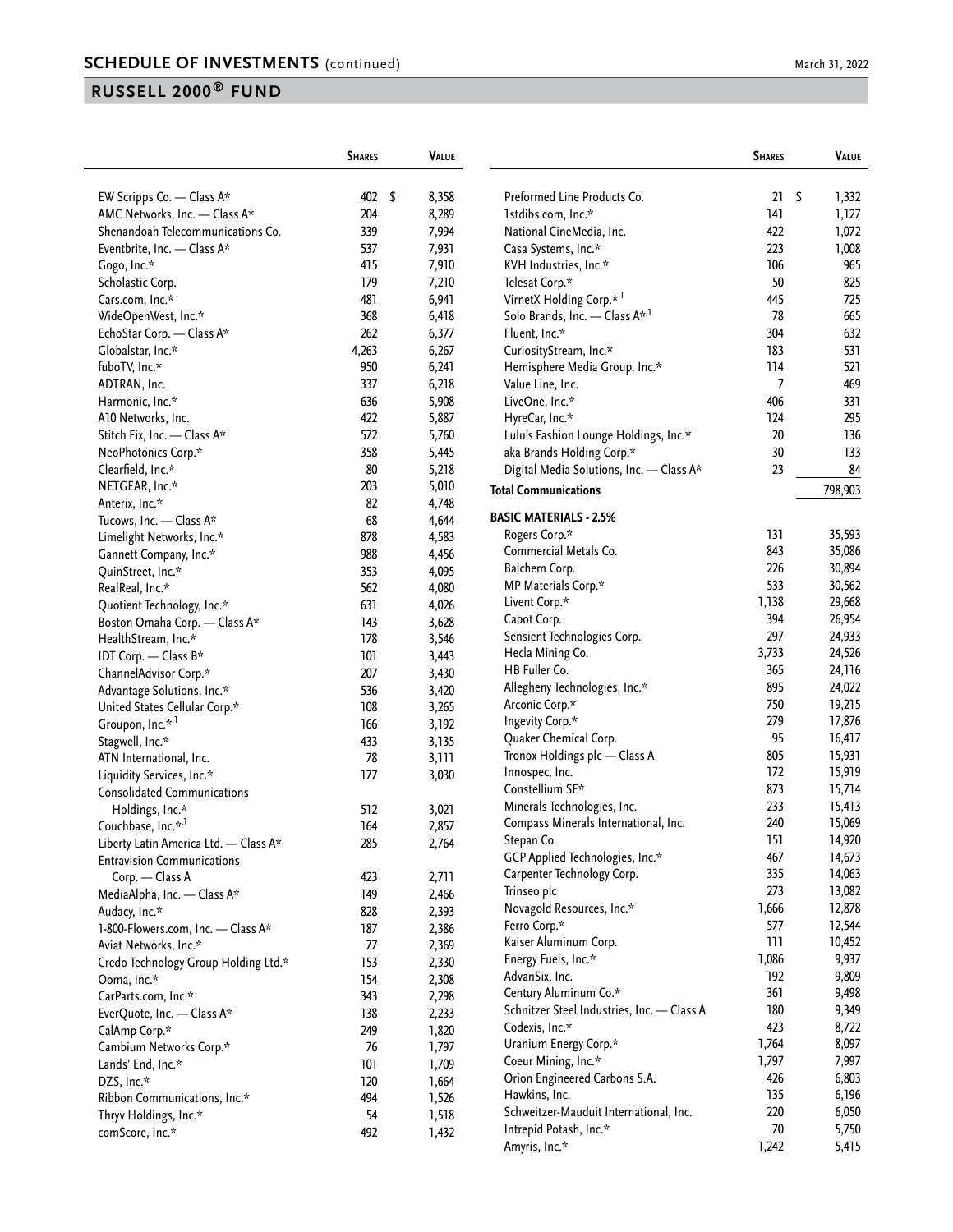|                                           | <b>SHARES</b> | <b>VALUE</b>     |
|-------------------------------------------|---------------|------------------|
|                                           |               |                  |
| Neenah, Inc.                              | 118           | \$<br>4,680      |
| American Vanguard Corp.                   | 206           | 4,186            |
| Koppers Holdings, Inc.                    | 146           | 4,018            |
| Ecovyst, Inc.                             | 343           | 3,965            |
| Glatfelter Corp.                          | 307           | 3,801            |
| Danimer Scientific, Inc.* <sup>,1</sup>   | 636           | 3,727            |
| Clearwater Paper Corp.*                   | 116           | 3,251            |
| Rayonier Advanced Materials, Inc.*        | 434           | 2,851            |
| Kronos Worldwide, Inc.                    | 156           | 2,421            |
| Ur-Energy, Inc.*                          | 1,253         | 2,005            |
| Unifi, Inc.*                              | 98            | 1,774            |
| United States Lime & Minerals, Inc.       | 15            | 1,741            |
| Zymergen, Inc.*                           | 563           | 1,627            |
| Gatos Silver, Inc.*                       | 326           | 1,408            |
| Oil-Dri Corporation of America            | 37            | 1,060            |
| Perpetua Resources Corp.*                 | 228           | 935              |
| PolyMet Mining Corp.*                     | 203           | 850              |
| Marrone Bio Innovations, Inc.*            | 711           | 768              |
| Valhi, Inc.                               | 17            | 498              |
| <b>Total Basic Materials</b>              |               | 649,709          |
|                                           |               |                  |
| UTILITIES - 2.2%                          |               |                  |
| Southwest Gas Holdings, Inc.              | 461           | 36,092           |
| Portland General Electric Co.             | 632           | 34,855           |
| Black Hills Corp.                         | 450           | 34,659           |
| Brookfield Infrastructure Corp. - Class A | 443           | 33,420           |
| ONE Gas, Inc.                             | 370           | 32,649           |
| New Jersey Resources Corp.                | 679           | 31,139           |
| PNM Resources, Inc.                       | 601<br>318    | 28,650<br>26,022 |
| Ormat Technologies, Inc.<br>Spire, Inc.   | 356           | 25,546           |
| South Jersey Industries, Inc.             | 724           | 25,014           |
| ALLETE, Inc.                              | 369           | 24,716           |
| American States Water Co.                 | 259           | 23,056           |
| Avista Corp.                              | 497           | 22,440           |
| NorthWestern Corp.                        | 366           | 22,139           |
| California Water Service Group            | 369           | 21,874           |
| Clearway Energy, Inc. - Class C           | 576           | 21,030           |
| MGE Energy, Inc.                          | 256           | 20,426           |
| Otter Tail Corp.                          | 289           | 18,063           |
| Ameresco, Inc. - Class A*                 | 217           | 17,251           |
| Chesapeake Utilities Corp.                | 121           | 16,669           |
| SJW Group                                 | 194           | 13,499           |
| Middlesex Water Co.                       | 121           | 12,726           |
| Northwest Natural Holding Co.             | 214           | 11,068           |
| Clearway Energy, Inc. - Class A           | 245           | 8,163            |
| Unitil Corp.                              | 110           | 5,487            |
| York Water Co.                            | 91            | 4,092            |
| Artesian Resources Corp. - Class A        | 57            | 2,767            |
| Global Water Resources, Inc.              | 89            | 1,481            |
| FTC Solar, Inc.*                          | 285           | 1,405            |
| Via Renewables, Inc.                      | 84            | 692              |
| <b>Total Utilities</b>                    |               | 577,090          |
|                                           |               |                  |

|                                                                                                                                                                                 | <b>SHARES</b>          | Value                               |
|---------------------------------------------------------------------------------------------------------------------------------------------------------------------------------|------------------------|-------------------------------------|
| <b>GOVERNMENT - 0.0%</b><br>Banco Latinoamericano de<br>Comercio Exterior S.A. - Class E                                                                                        | 218                    | \$<br>3,396                         |
| <b>Total Common Stocks</b><br>(Cost \$20,355,829)                                                                                                                               |                        | 19,124,394                          |
| RIGHTS <sup>†††</sup> - 0.0%<br><b>TECHNOLOGY - 0.0%</b><br>Quantum Corp.*                                                                                                      | 407                    |                                     |
| CONSUMER, NON-CYCLICAL - 0.0%<br>Elanco Animal Health, Inc.*<br>Oncternal Therapeutics, Inc.*<br>Tobira Therapeutics, Inc.*<br>UCB*<br>Total Consumer, Non-cyclical             | 505<br>7<br>141<br>385 |                                     |
| <b>Total Rights</b>                                                                                                                                                             |                        |                                     |
| (Cost \$173)                                                                                                                                                                    |                        |                                     |
| <b>EXCHANGE-TRADED FUNDS® - 10.0%</b><br>iShares Russell 2000 Index ETF<br>Vanguard Russell 2000 ETF <sup>1</sup><br><b>Total Exchange-Traded Funds</b><br>(Cost \$2,799,130)   | 6,356<br>15,743        | 1,304,696<br>1,304,308<br>2,609,004 |
|                                                                                                                                                                                 | <b>FACE</b>            |                                     |
|                                                                                                                                                                                 | <b>AMOUNT</b>          |                                     |
| <b>FEDERAL AGENCY NOTES<sup>11</sup> - 7.7%</b><br>Federal Farm Credit Bank<br>0.77% (3 Month U.S. Treasury<br>Bill Rate + 0.29%, Rate Floor:<br>0.00%) due 04/11/22 $^{\circ}$ | \$<br>2,000,000        | 2,000,214                           |
| <b>Total Federal Agency Notes</b><br>(Cost \$2,000,000)                                                                                                                         |                        | 2,000,214                           |
| <b>U.S. TREASURY BILLS<sup>TT</sup> - 0.4%</b><br>U.S. Treasury Bills                                                                                                           |                        |                                     |
| 0.09% due 06/02/22 <sup>2,3</sup><br>0.12% due 05/05/22 <sup>3,4</sup>                                                                                                          | 81,000<br>19,000       | 80,955<br>18,997                    |
| <b>Total U.S. Treasury Bills</b><br>(Cost \$99,986)                                                                                                                             |                        | 99,952                              |
| REPURCHASE AGREEMENTS <sup>††,5</sup> - 8.0%<br>J.P. Morgan Securities LLC                                                                                                      |                        |                                     |
| issued 03/31/22 at 0.28%<br>due 04/01/22 <sup>2</sup><br>BofA Securities, Inc.                                                                                                  | 1,411,402              | 1,411,402                           |
| issued 03/31/22 at 0.25%<br>due 04/01/22 <sup>2</sup><br>Barclays Capital, Inc.                                                                                                 | 543,609                | 543,609                             |
| issued 03/31/22 at 0.24%<br>due 04/01/22 <sup>2</sup>                                                                                                                           | 141,338                | 141,338                             |
| <b>Total Repurchase Agreements</b><br>(Cost \$2,096,349)                                                                                                                        |                        | 2,096,349                           |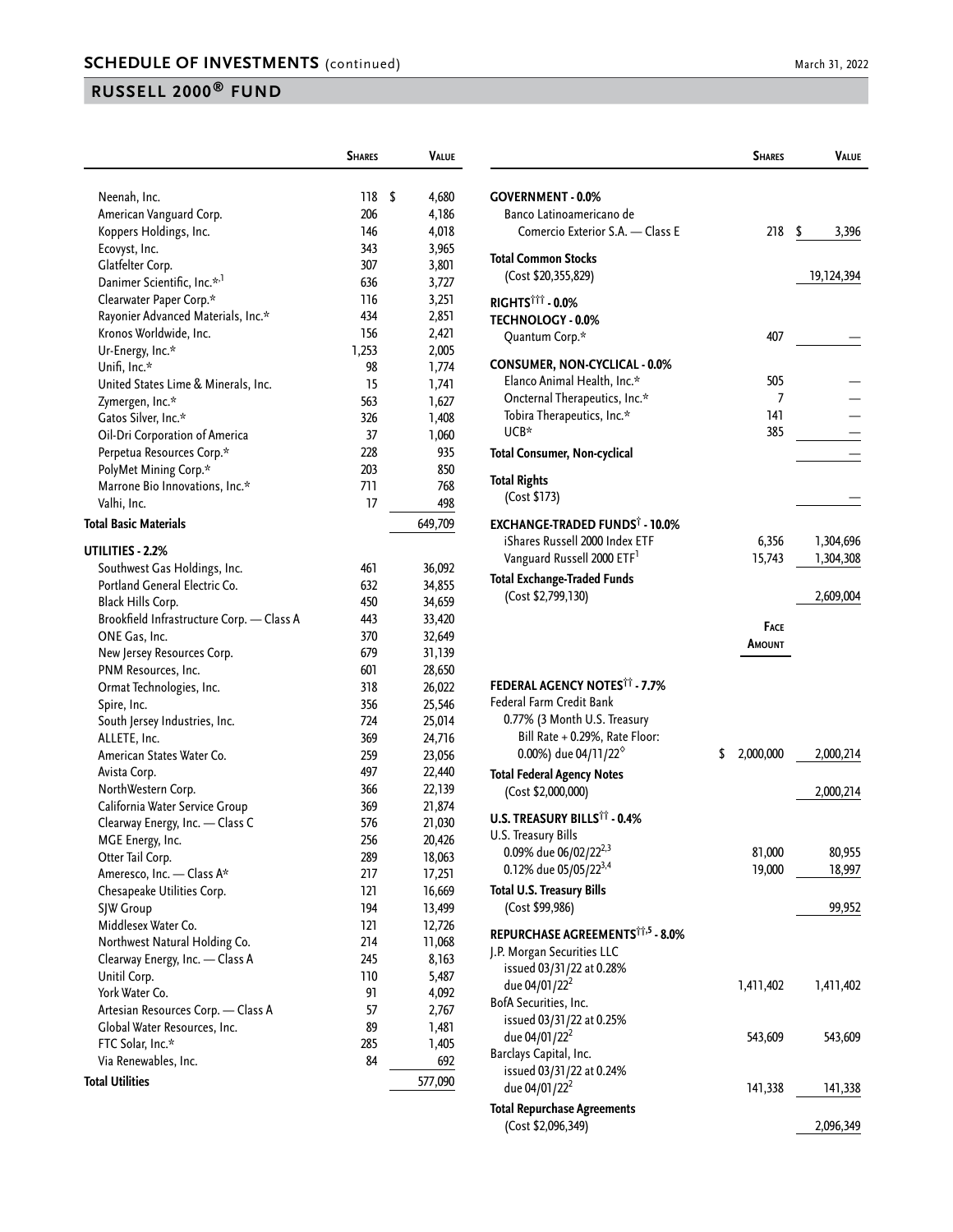|                                                                                    | <b>SHARES</b> | Valuf                       |
|------------------------------------------------------------------------------------|---------------|-----------------------------|
| SECURITIES LENDING COLLATERAL <sup>†,6</sup> - 5.2%<br><b>Money Market Fund</b>    |               |                             |
| <b>First American Government</b><br>Obligations Fund - Class Z, 0.15% <sup>7</sup> | 1,361,239     | \$1,361,239                 |
| <b>Total Securities Lending Collateral</b><br>(Cost \$1,361,239)                   |               | 1,361,239                   |
| Total Investments - 104.5%<br>(Cost \$28,712,706)                                  |               | \$27,291,152                |
| Other Assets & Liabilities, net - (4.5)%<br>Total Net Assets - 100.0%              |               | (1, 173, 666)<br>26,117,486 |

#### **Futures Contracts**

| <b>Description</b>                                                                                  | Number of<br>Contracts | <b>Expiration</b><br>Date | <b>Notional</b><br>Amount | Value and<br>Unrealized<br>Appreciation** |
|-----------------------------------------------------------------------------------------------------|------------------------|---------------------------|---------------------------|-------------------------------------------|
| <b>Equity Futures Contracts Purchased</b> <sup>1</sup><br>Russell 2000 Index Mini Futures Contracts | 15                     | <b>Iun 2022</b>           | 1.548.750                 | 4.372                                     |

#### **Total Return Swap Agreements**

| Counterparty                                   | Index                 | Type | <b>Financing</b><br>Rate                            | Payment<br><b>Frequency</b> | <b>Maturity</b><br>Date | <b>Units</b> | <b>Notional</b><br>Amount | Value and<br><b>Unrealized</b><br>Appreciation |
|------------------------------------------------|-----------------------|------|-----------------------------------------------------|-----------------------------|-------------------------|--------------|---------------------------|------------------------------------------------|
| OTC Equity Index Swap Agreements <sup>11</sup> |                       |      |                                                     |                             |                         |              |                           |                                                |
| <b>BNP Paribas</b>                             | Russell 2000<br>Index | Pay  | 0.53% (Federal<br><b>Funds Rate</b><br>$+0.20%$     | At Maturity                 | 04/14/22                | 616          | \$1,275,298               | 57,699<br>\$                                   |
| Barclays Bank plc                              | Russell 2000<br>Index | Pay  | $0.27\%$ (U.S.<br>Secured<br>Overnight<br>Financing |                             |                         |              |                           |                                                |
| Goldman Sachs<br>International                 | Russell 2000<br>Index | Pay  | Rate)<br>0.58% (Federal<br><b>Funds Rate</b>        | At Maturity                 | 04/13/22                | 604          | 1,249,950                 | 28,329                                         |
|                                                |                       |      | $+0.25%$                                            | At Maturity                 | 04/14/22                | 125          | 259,443                   | 14,393                                         |
|                                                |                       |      |                                                     |                             |                         |              | \$2,784,691               | 100,421                                        |